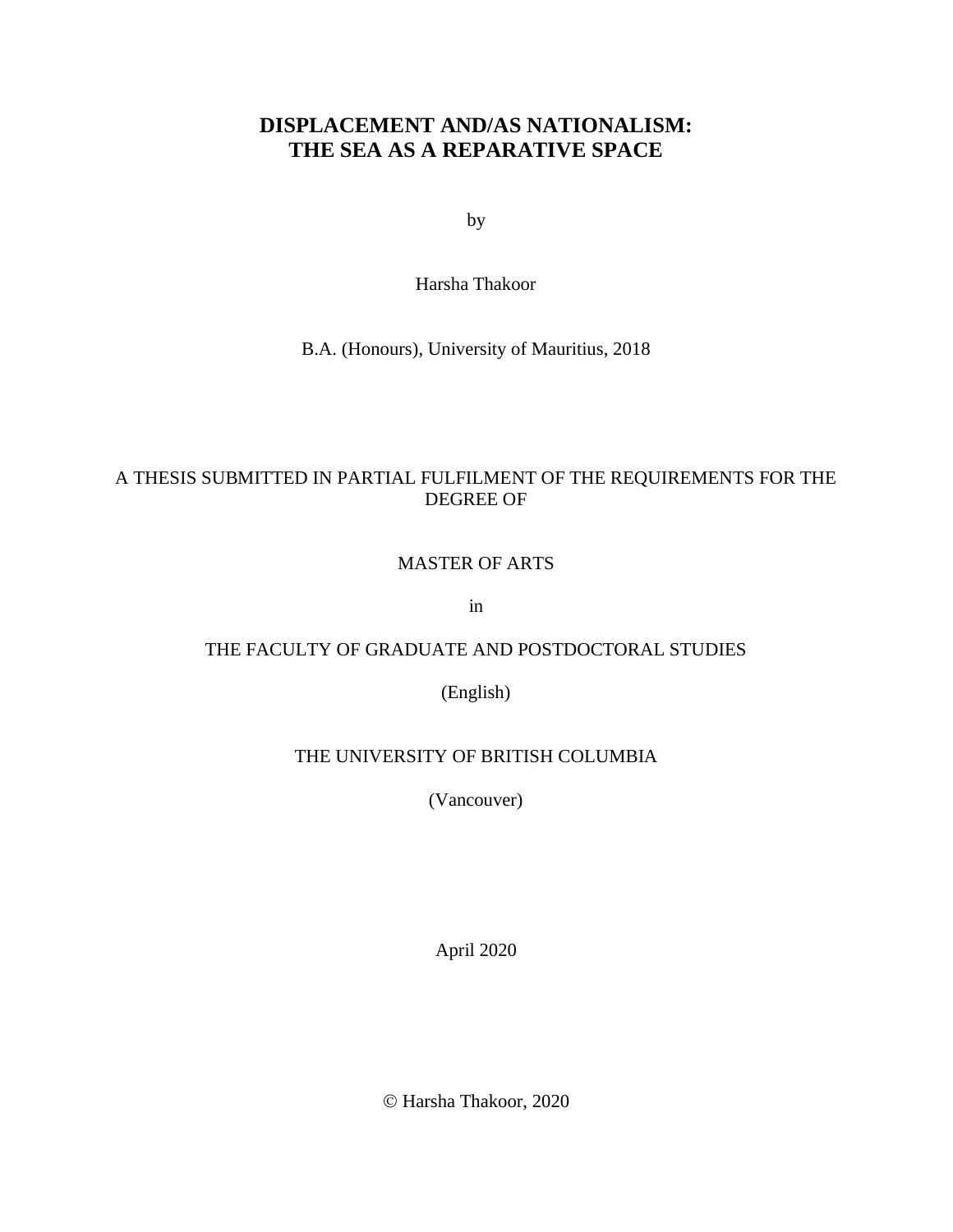The following individuals certify that they have read, and recommend to the Faculty of Graduate and Postdoctoral Studies for acceptance, a thesis entitled:

Displacement and/as Nationalism: The Sea as a Reparative Space

| Submitted by                                                               | Harsha Thakoor | in partial fulfilment of the requirements for |  |
|----------------------------------------------------------------------------|----------------|-----------------------------------------------|--|
| the degree of                                                              | Master of Arts |                                               |  |
| in                                                                         | English        |                                               |  |
| <b>Examining Committee</b>                                                 |                |                                               |  |
| Dina Al-Kassim, Associate Professor, English Language and Literatures, UBC |                |                                               |  |
|                                                                            |                |                                               |  |

Supervisor

Christopher Lee, Associate Professor, English Language and Literatures, UBC

Supervisory Committee Member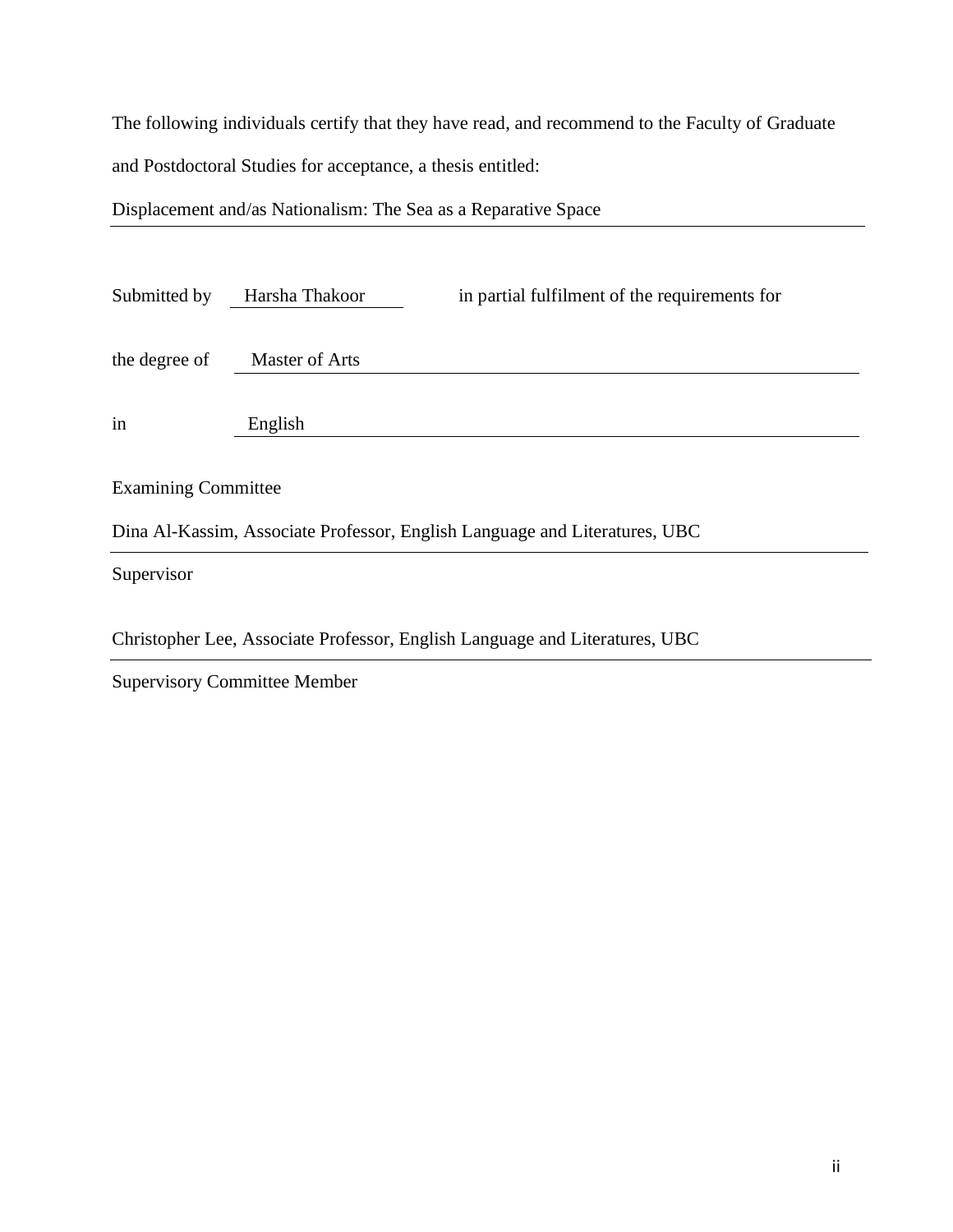# **Abstract**

This thesis examines the ways in which memories of displacement interact with and forge national landscapes as well as national subjects. In this thesis, Amal Sewtohul's novel *Made in Mauritius* (2012), as well as selected poems from Khal Torabully's *Cale d'étoiles-Coolitude* (1992) and *Chair corail: fragments coolies* (1999), are used a terrain of analysis. I analyse mobility of the national subject, and perennial movement situated at the crux of these texts as resistance to rootedness hence capsizing national authority. Displaced bodies are unable to fully root themselves in their homeland as they hold on to the memory of their ancestral land. The sea is presented as a reparative tool—movement moored in its essence—cutting across time and space to bind together narrative, histories and lands. The space of the sea is retrieved, and terraanalysis is forsaken. Roots—singular and crystalized—as utilized in nationalist discourses—are disrupted when it is joined to routes. To make displacement and mobility the essence of one's existence is to overcome the traumatic wounds of spatiotemporal separation that the nation inflicts on national bodies that inhabit its borders by urging them to belong. Ultimately, this thesis seeks a re-reading of the national landscape via vocabularies of the sea.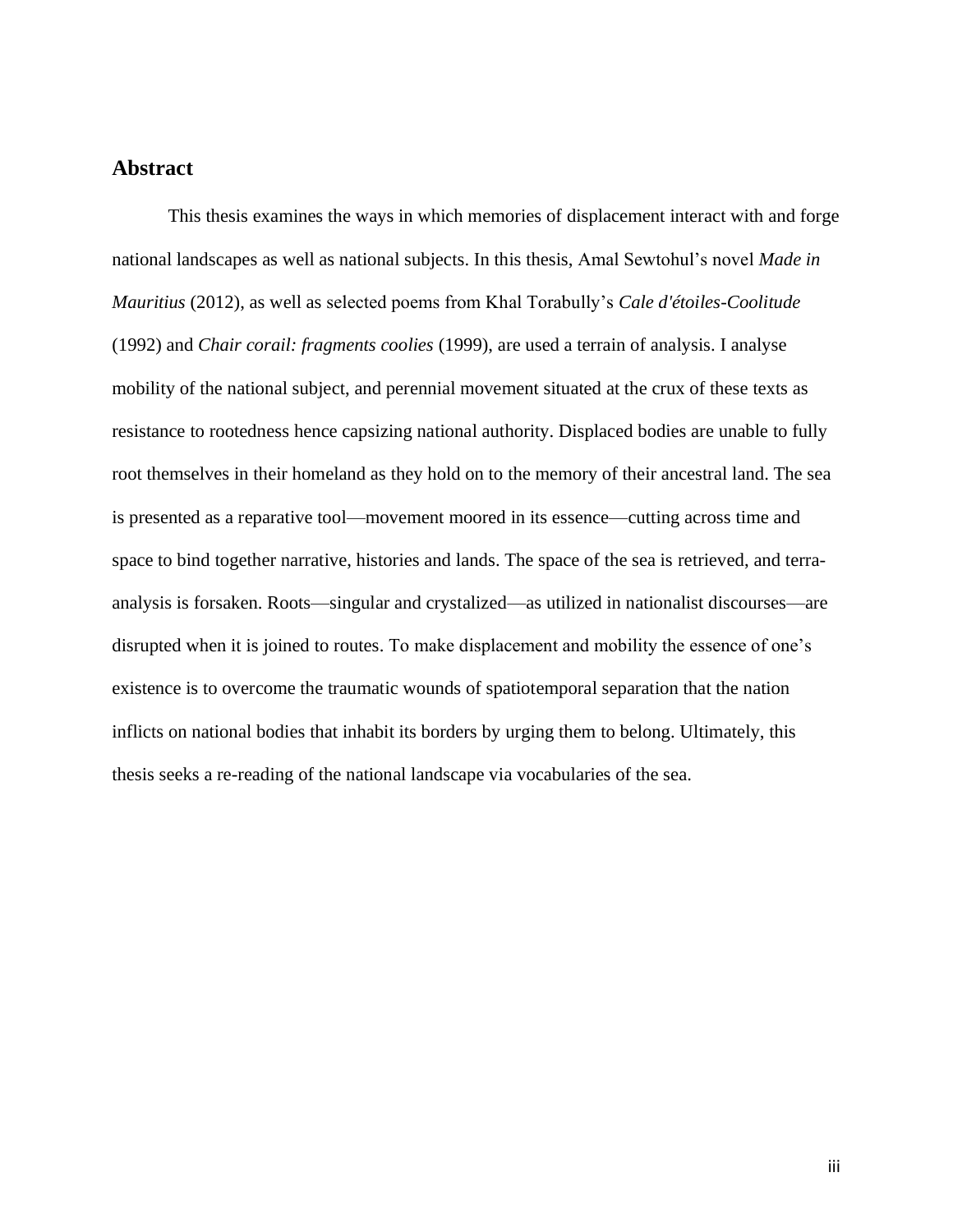# **Lay Summary**

This thesis seeks an alternative to nationalism as a dominant reading strategy for postcolonial literatures. By focusing on the island nation of Mauritius—a young post-colonial nation nestled in the Indian Ocean—and its understudied literature, I hope to forge new tools enabling a re-thinking of nationalism that takes island geographies as its object of analysis. This maneuver re-calibrates the focus of discourses on nationalism by shifting focus to microscale island nations rather than vast continental geographies and (land) border control and secondly, to the global south (Indian ocean) of oceanic studies as opposed to the hegemonic anglophone North-Atlantic studies.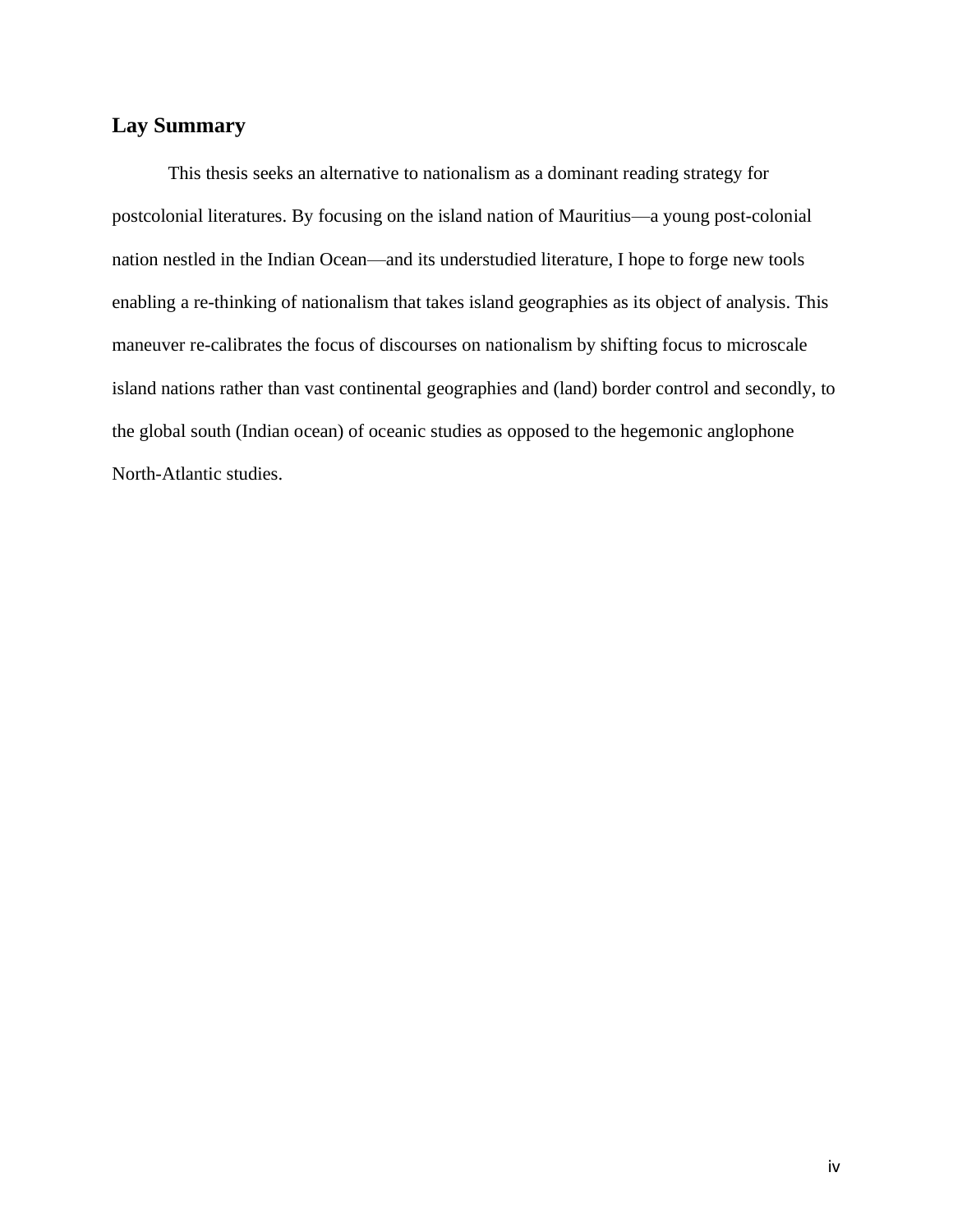# **Preface**

This thesis is original, unpublished, independent work by the author Harsha Thakoor.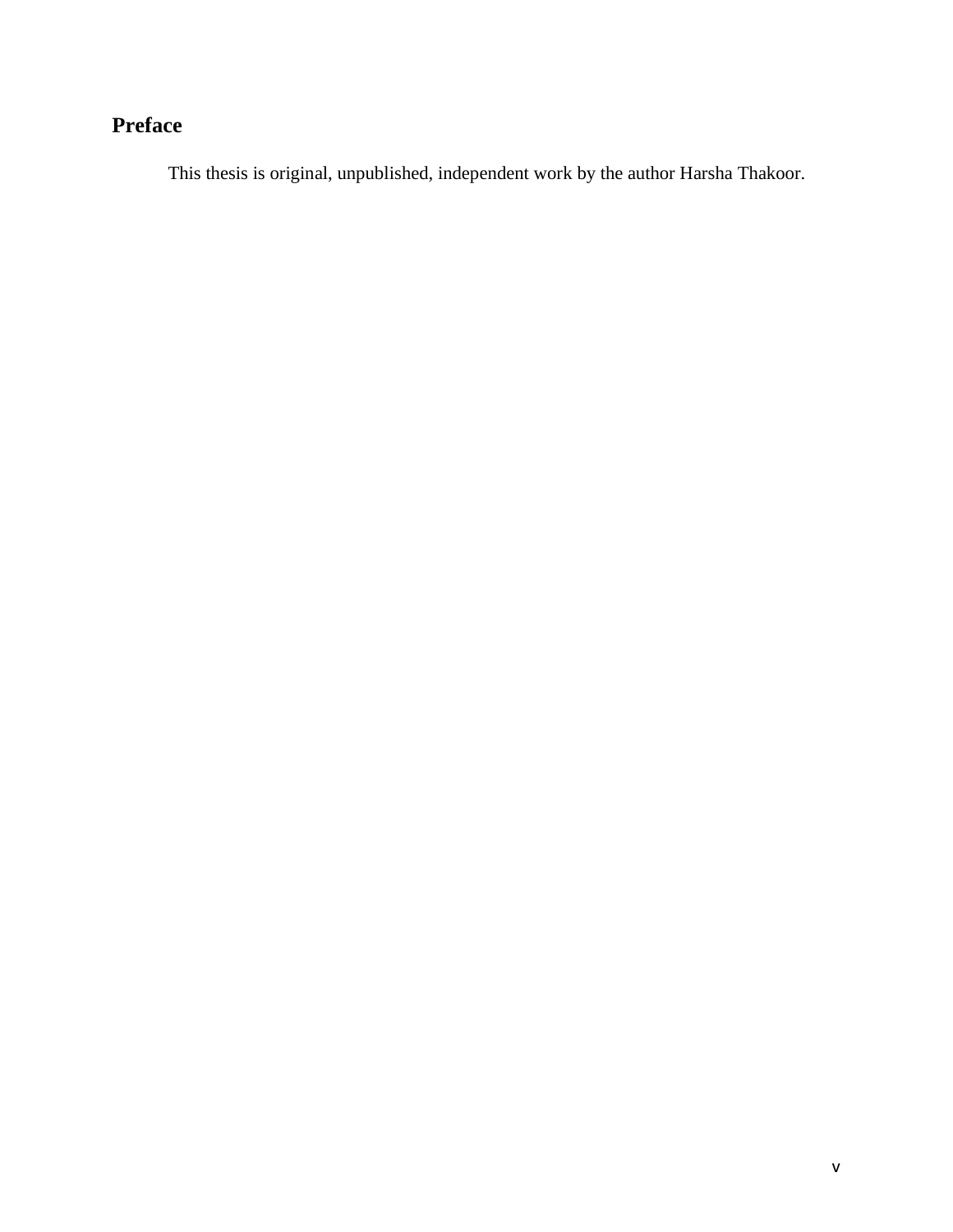# **Table of Contents**

| 2. |  |
|----|--|
|    |  |
|    |  |
|    |  |
|    |  |
|    |  |
|    |  |
|    |  |
|    |  |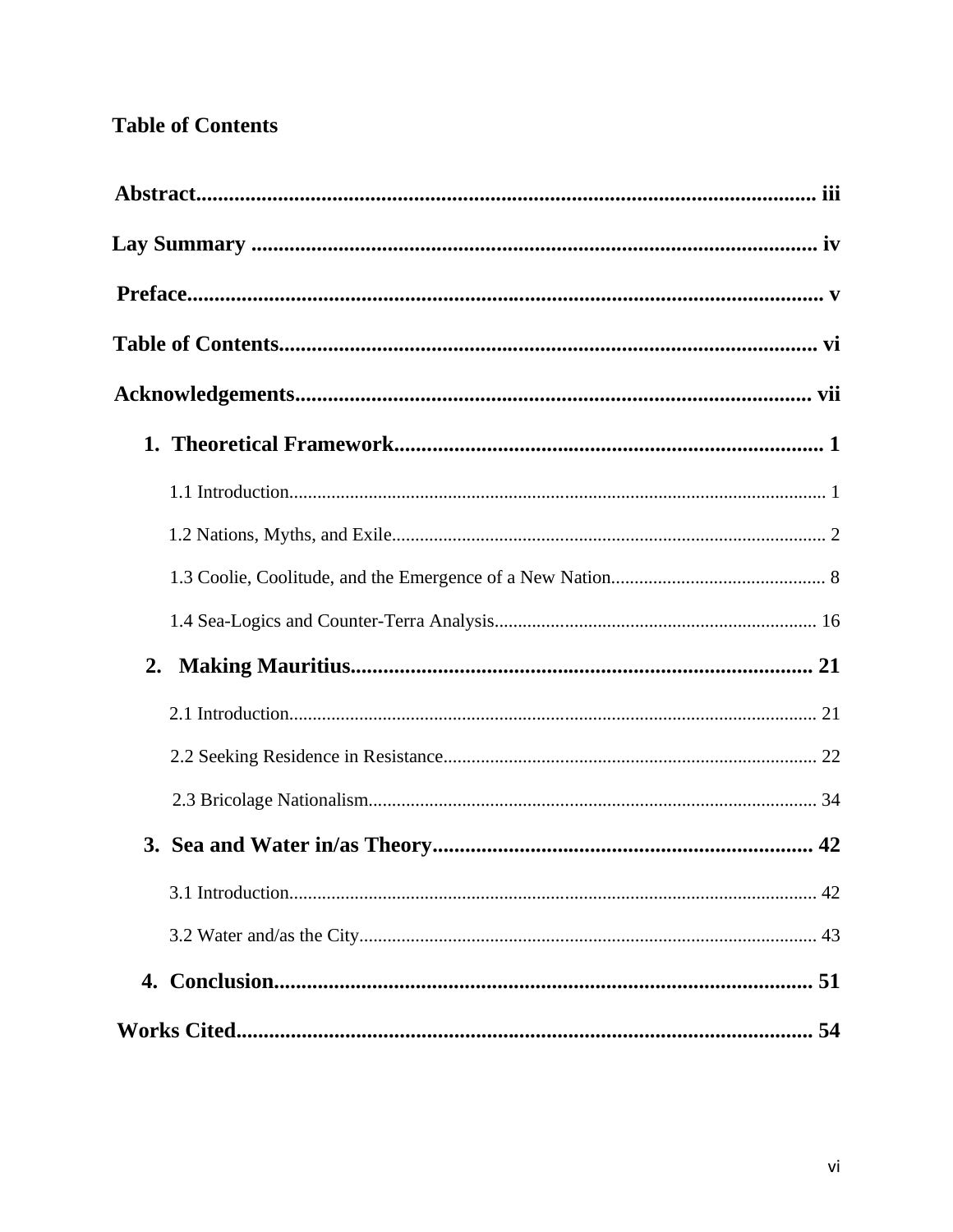# **Acknowledgements**

I would like to thank Prof. Dina Al-Kassim who has been my compass, guiding me as I wrote this thesis, and Prof Chris Lee for introducing me to Coolitude. Without the support of both, this thesis would have been nothing but a floating idea.

Nothing has been more important to me in the pursuit of this project than the support of my family members. Thank you, mom and dad, for the endless love and warmth. Thank you, Kareena and Yashvee, for being the best siblings one could ever ask for.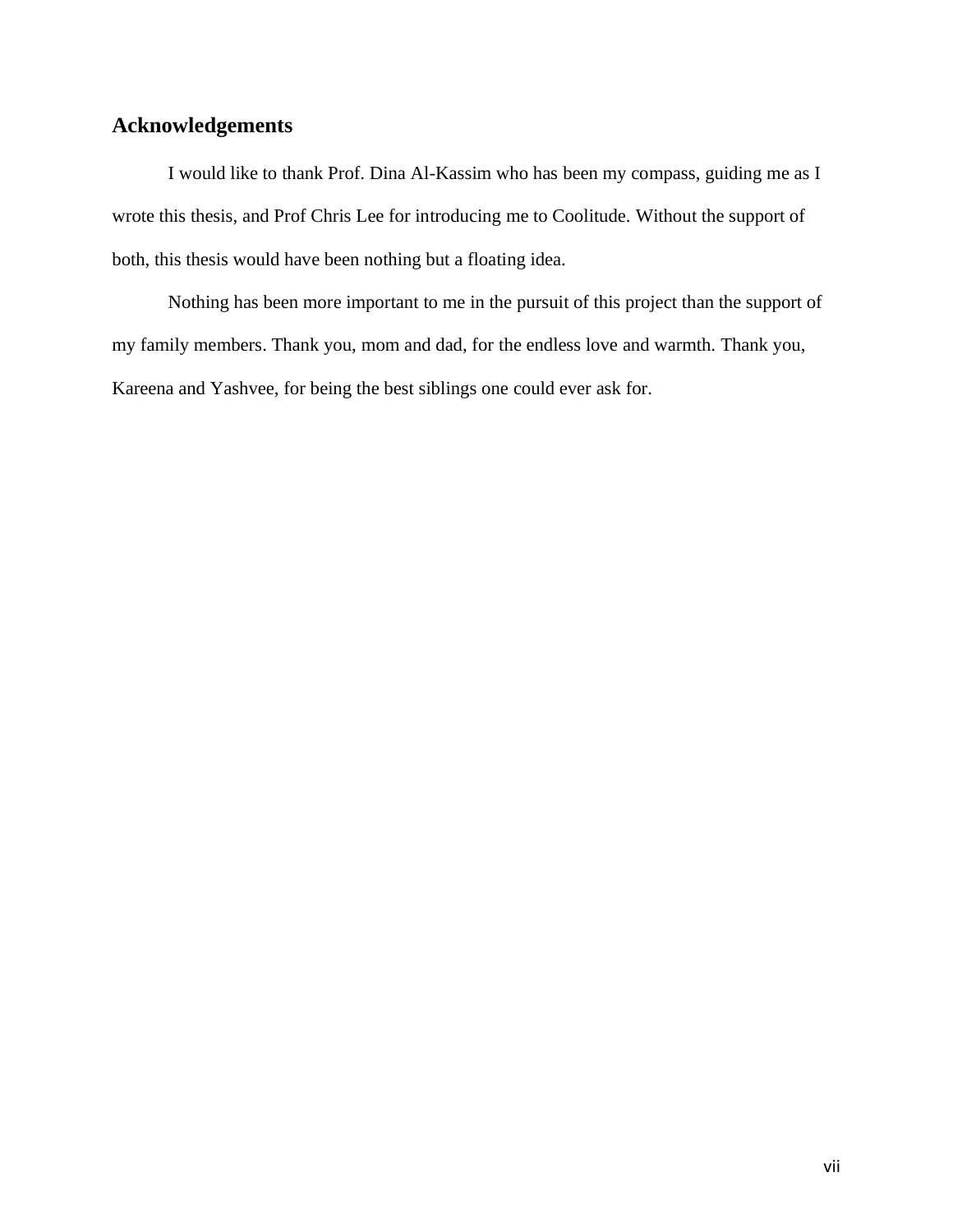# **1. Theoretical Framework**

#### **1.1. Introduction**

This first chapter aims at establishing and discussing the theoretical context that frames this thesis: forging new tools via sea-logics enabling a re-thinking of nationalism that takes island geographies—focusing on the post-colonial island nation of Mauritius—as its object of analysis. This maneuver re-calibrates the focus of discourses on nationalism by shifting focus to microscale island nations rather than vast continental geographies and (land) border control and secondly, to the global south (Indian ocean) of oceanic studies as opposed to the hegemonic anglophone North-Atlantic studies. Firstly, I set out the definition of the word 'Nation,' positioning exile as its axis. Exile, I argue, is an important epistemological tool that disrupts rigid discourses of Nationalism and belonging. The island, surrounded by a cluster of water, is an exiled nation. It is exiled from the center of discourses when it is made invisible—appearing as just a dot on the world map. I frame exile around the logics of displacement, rather than banishment, working opposite—but not against—the logics of crystallization and ideological effigies. Secondly, *Coolitude* is joined to this thesis using exile as a rope. In the second part of this chapter, I lay out the definitions of *Coolitude—*its germination and implications, along with the ways in which it interacts with existing theories such as *Négritude* and *Créolité*. Discussed by Carted as a 'universal' theoretical tool, I do not discard *Coolitude*'s proximity with *Indianité.* I dive in these entanglements, in an attempt at resisting erasure of the coolie's body under the weight of 'universalism' and/or 'cosmopolitanism.' The body of the Indian and Indo-Mauritian is retrieved, making him or her visible. C*oolitude* is deployed in the epistemological terrain of nation-analysis as a supplement to its other mobile theoretical counterparts such as ethnicity, hybridity, creolization and belongingness. In the third part of this chapter, exile and *Coolitude*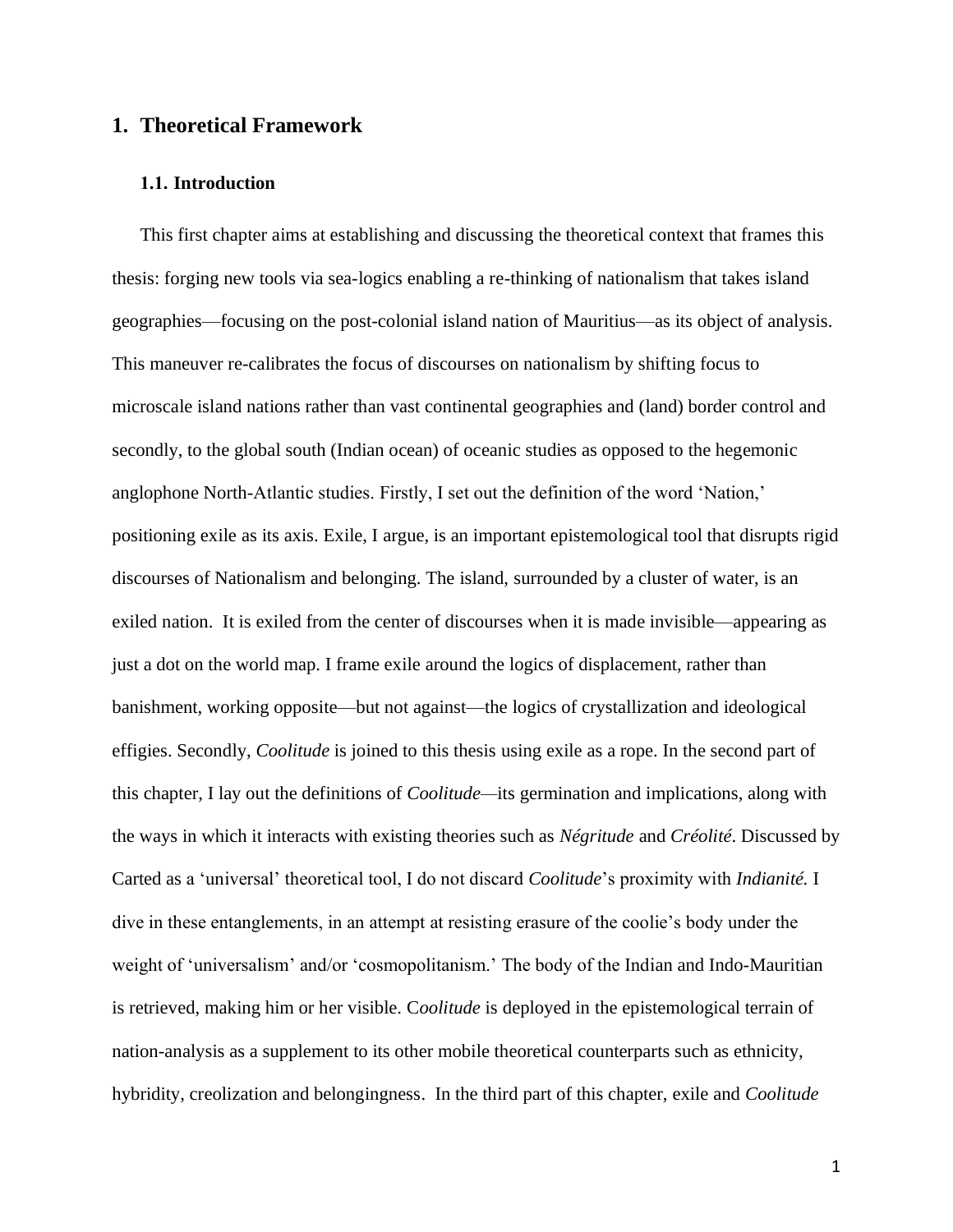converge to fulfil the primary aim of this thesis—turning to the logics of the sea in an attempt to subvert Nationalist terra-analysis. *Coolitude* takes the sea—a non-static, ever-moving body of water—as its center, and in doing so refuses to crystalize its discourse. Perennial movement generated by the sea, I argue, is central to re-thinking the nation and terra-analysis. This maneuver engenders an analytical recovery of a maritime space which, like the national territorial space, is equally militarized and politicized. The sea operates not as the apotheosis of rootlessness and freedom, but as possibilities of non-national, national and post-national spaces where aqueous fluidity and, economic and political territorial interests overlap.

#### **1.2. Nations, Myths, and Exile**

Nations, as articulated by Ernest Renan, "are fairly new terms," their construct being "a recent invention of history" (Renan 9). In the same vein, Timothy Brennan delineates the nation as "an abstraction," "an allegory," "a myth," that does not correspond "to a reality that can be scientifically defined" (Brennan 49). Both Renan and Brennan frame the genesis of the nation in, and around, the lexis of fabrication. The nation is firstly invented; it is an edifice carefully crafted to embody the social reality of the *Volk—*the people—domiciled within the political and terrestrial boundaries of the national state. Secondly, it is propelled into an abstract reality where it exists as an allegory, an emblem, a myth that vehicles bodies. There is hence a double movement that constructs the nation. The nation is in essence crafted, to and as a, mirror of the national subject's social reality. Landscapes, faces, distinct historico-political events, mottos, beliefs, and desire are all infused and crystalized in the making of the nation. The national state is in this sense, pre-nation. Its inception germinates before the establishment of a state sovereignty. Once the mythical nation comes to be established, in a second requited motion, its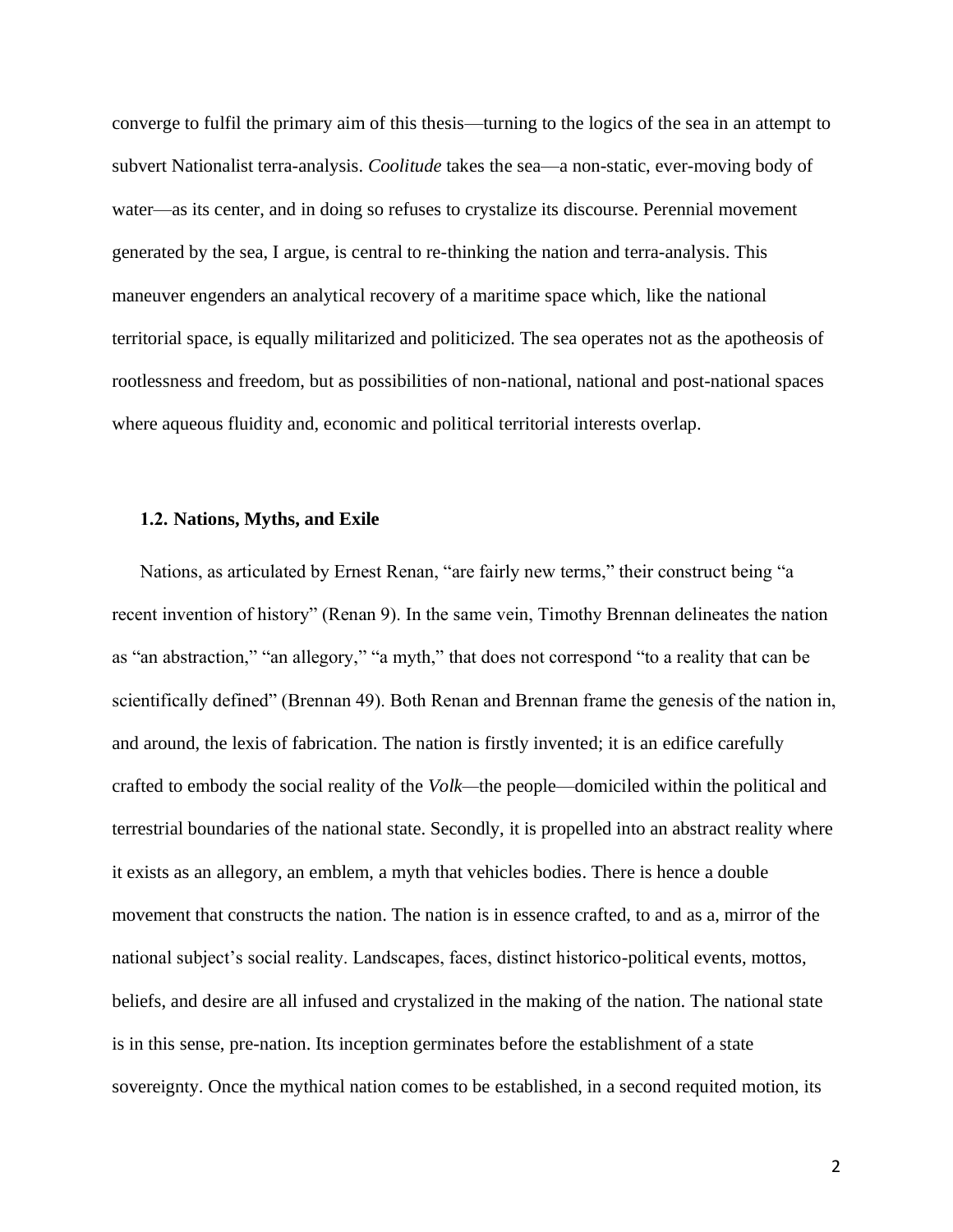mythical powers work to mould its people forging the soul of the *volk*, weaving national bodies together through a singular thread of shared memory and history. Landscapes and effigies are transformed into national monuments, and bodies are recast as national subjects. National authority is diluted and masqueraded, in and as, cultural narratives. Renan delineates the nation as a "soul, a spiritual principle," anchored in the history and the "rich legacy memories" it has to offer, thriving in the present as "the desire to live together" (Renan 19). Customs, traditions, sacrifices, and shared memory and history turn the socio-political national battlefield into a sacred sanctified arena. The nation as a sacred myth overpowers the national subject nestled in an essentially complex inegalitarian society.

The convoluted social reality of the *volk* is one which can never be fully be articulated in a grand narrative. The *volk*, as delineated by Bhabha, is the "[nation] living [in] the present," (Bhabha 1), while nation—as a myth—is etched in the past. The nation, in its abstract mythical existence, is therefore an articulation of "common glories of the past," and "common will [to forge a unified future] in the present" (Renan 19). In an attempt to forge a symbolical unity, the nation erases difference, inequality and injustices that make up the social ethos of the *volk*, for the political unity of the country subsists on a perennial erasure of its plural modern space, bounded in an ironic twist, by difference. The myth of the nation, therefore, is the way that "various governments invent traditions to give performance and solidarity to a transient political form" (Brennan 47). Myths as described by Brennan, can mean three things: myths as distortions and lies, myths as mythologies presented in legends and oral traditions, and myths as literature (Brennan 44). In the same link, myth as per Malinowki cited in Brennan, acts as a "present day social order; it supplies a retrospective pattern of social values, sociological order, and magical belief, the function of which is to strengthen tradition and endow it with a greater value and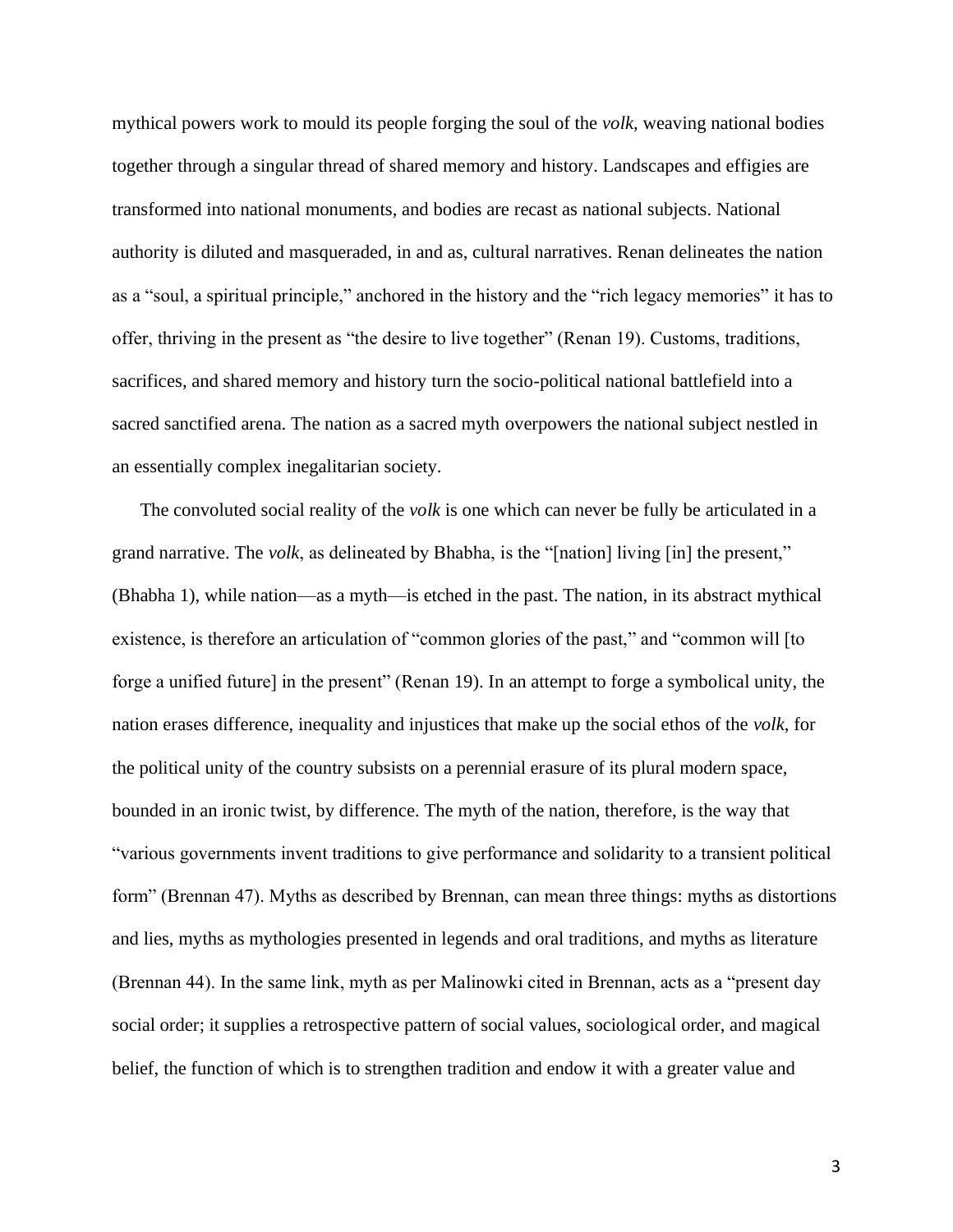prestige by trading it back to a higher, better, more supernatural reality of initial events" (Brennan 45). Drawing from Malinowki, it can be understood that myths operate in a backwards motion; it is the quality of being simultaneously lost (in the past) and present (preserved through the *volk*) that make national myths so powerful. Its timelessness articulates a muted power—the spirit of the nation does not and cannot wither away; the nation and its spirit represent and guarantee eternal life and future. The concerns of the subject; his or her hardships and injustices are trite in the face of the greater spiritual duty of the nation and the latter's ideological counterpart—nationalism. The national subject sacrifices his or her particularity for the greater timeless solidarity of the nation. The national subject endures his or her harsh reality, and sacrifices himself or herself for the nation, and as a reward, is allowed to be part of the myths that make up the nation and the hymns he or she grows up listening to. The national subject's ultimate sacrifice is when he or she abandons his or her social reality—not caving to its demands and commands—to join the imagined community of the nation.

How does the nation achieve such grand veneration despite its philosophical poverty? In *Imagined Communities: Reflections on the Origin and Spread of Nationalism, Benedict* Anderson explicates, the nation is "imagined because the members of even the smallest nation will never know most of their fellow-members, meet them or even hear of them, yet in the minds of each lives the image of their communion" (Anderson 6). The takeaway word is 'communion—' which is more than mere togetherness or kinship. Communion evokes harmony and unity; it has a spiritual facet—it entails empathy, sympathy and accord. The national subject is not part of a nation due to solely his or her birthright. The national subject *is* the nation; he or she belongs to and makes up the soul of the nation, and if he or she were to be stripped of his or her national identity, then he or she would belong to nowhere. Belongingness and shared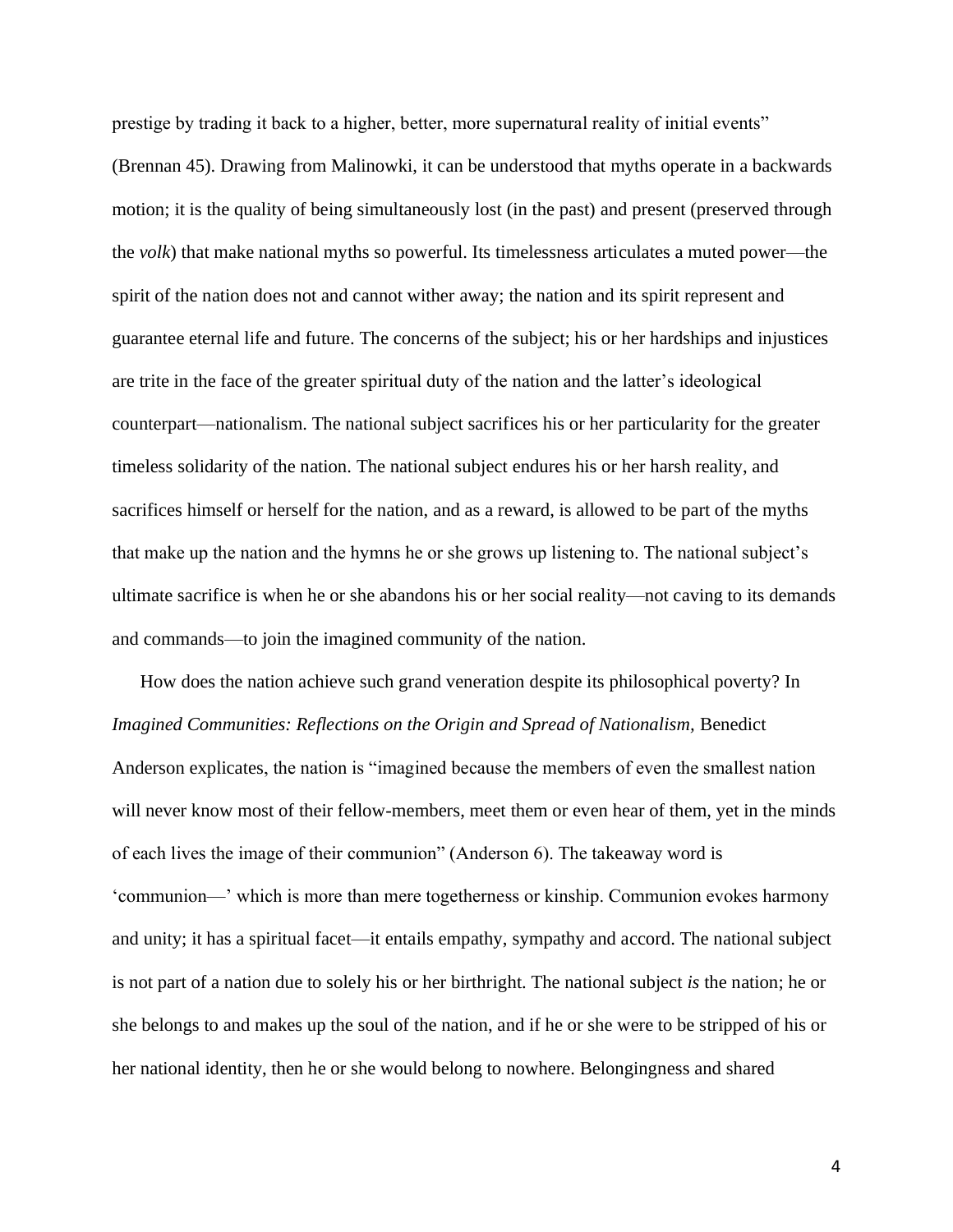communities are what make the nation significant. National myths set off a cogwheel where, in the words of Derrida, a constellation of concepts is "embodied, represented, and localized" (Cheah, 4) in the subjects, who in turn elect domicile in these concepts and myths. In these ways, nationalism becomes a trope "for things such as belonging, bordering and commitment" (Brennan 47). In *Reflections on Exile and Other Essays*, Said delineates nationalism as "an assertion of belonging in and to a place, a people, a heritage it affirms the home created by a community of language and culture [...] it fends off exile" (Said 176). In the same vein, Raymond Williams writes "This form of primary and placeable bonding is of quite fundamental human and natural importance. Yet the jump from that to anything like the modern nation state is entirely artificial" (Raymond Williams, 9). Both Said and Williams situate the primary manifestation of belongingness as anchored in place. National belongingness "fends off exile" (Said 176), it promotes bonding and attachment by providing a pre-constructed artificial national discourse that binds the *volk* together masking distorted and reconfigured memories as shared memories. In my thesis I analyze experiences of displacement through the lenses of exile—a literary and theoretical tool that ironically amplifies the inescapability of belonging.

Exile, I argue, is anchored in the crux of nationalist discourses that are framed in and around a dichotomy of exile and belonging. National myths and narrations are fabricated to bind people together to a place, a land they pledge to defend and protect under the label of patriotism. Simply put, in the nationalist rationale of the world, to belong one must become part of a nation. The national subject chooses to belong because he or she cannot bear the weight of nonbelongingness. In their book *Who Sings the Nation-State?: Language, Politics, Belonging*, Butler and Spivak write: "And if the state binds in the name of nation, conjuring a certain a certain version of the nation forcibly, if not, powerfully, then it also unbinds, releases, expels, banishes."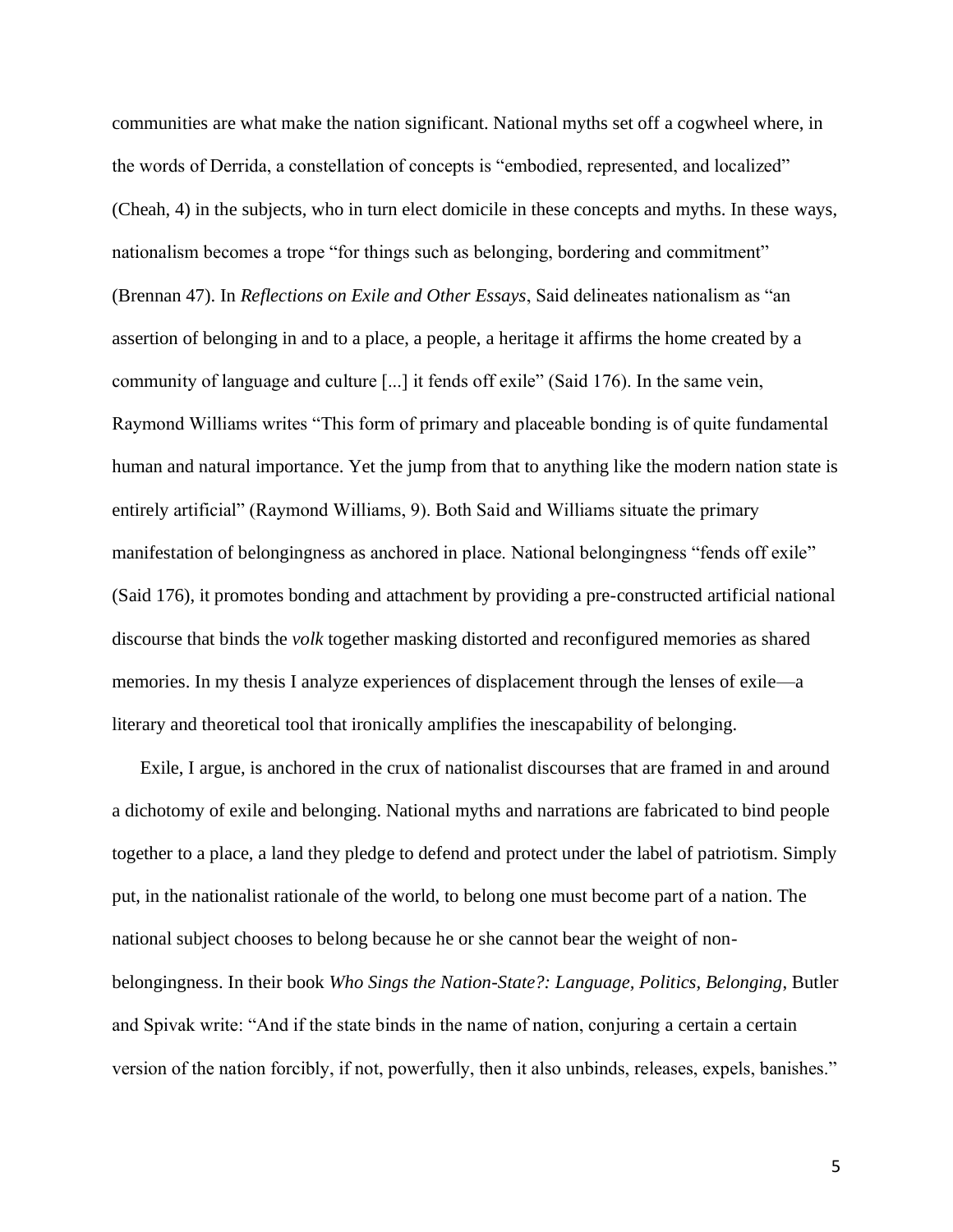(Butler & Spivak, 5). The nation state is ultimately an apparatus of power that—through fabricated myths—exercises power through the trope of belongingness. The nation's exercise of power depends "on barriers and prisons, and so, in the mode of a certain containment" (Butler & Spivak, 5).

What does it mean to be contained by and in a national state? To be contained within its borders, its culture, and its languages—its discourses? Once the coolie migrates to a plantation economy, he or she contains within himself or herself his or her language, culture, and religion that he or she tries to preserve in an attempt to remain bounded to his or her homeland. This migration comes with a double-edged freedom. While the migrated national subject carries the homeland and preserves it in his or her memory and habits, he or she is also no longer contained by the national landscape's authority—at least, not in its entirety. I analyze the Afro-, Indo- and Sino- population not as bodies banished from the homeland, but as bodies who without the cultural authority of the homeland—in the face of a discontinuity of traditions—find themselves confronted to the loss of their homeland. In my thesis, exile is employed not as a state's power to banish people but is understood as "a condition of terminal loss" as delineated by Said. (Said 173). Indian indentured laborers and the enslaved are in this sense exiled, as they experience a terminal loss. The Afro-Mauritian, and Indo-Mauritian never go back to their homeland. Exile, Said writes, "is a discontinuous state of being. Exiles are cut off from their roots, their land, their past. They generally do not have armies or states, although they are often in search of them" (Said 177). Said highlights an important characteristic of exile in his quote—the exiled's discontinuous state of being. There is a traumatic uprooting that it is sudden and chasmic. The exiled—in this thesis, the indentured laborer and the enslaved—find themselves entirely removed from their land and its histories, expedited to a foreign and alien land. The destinies of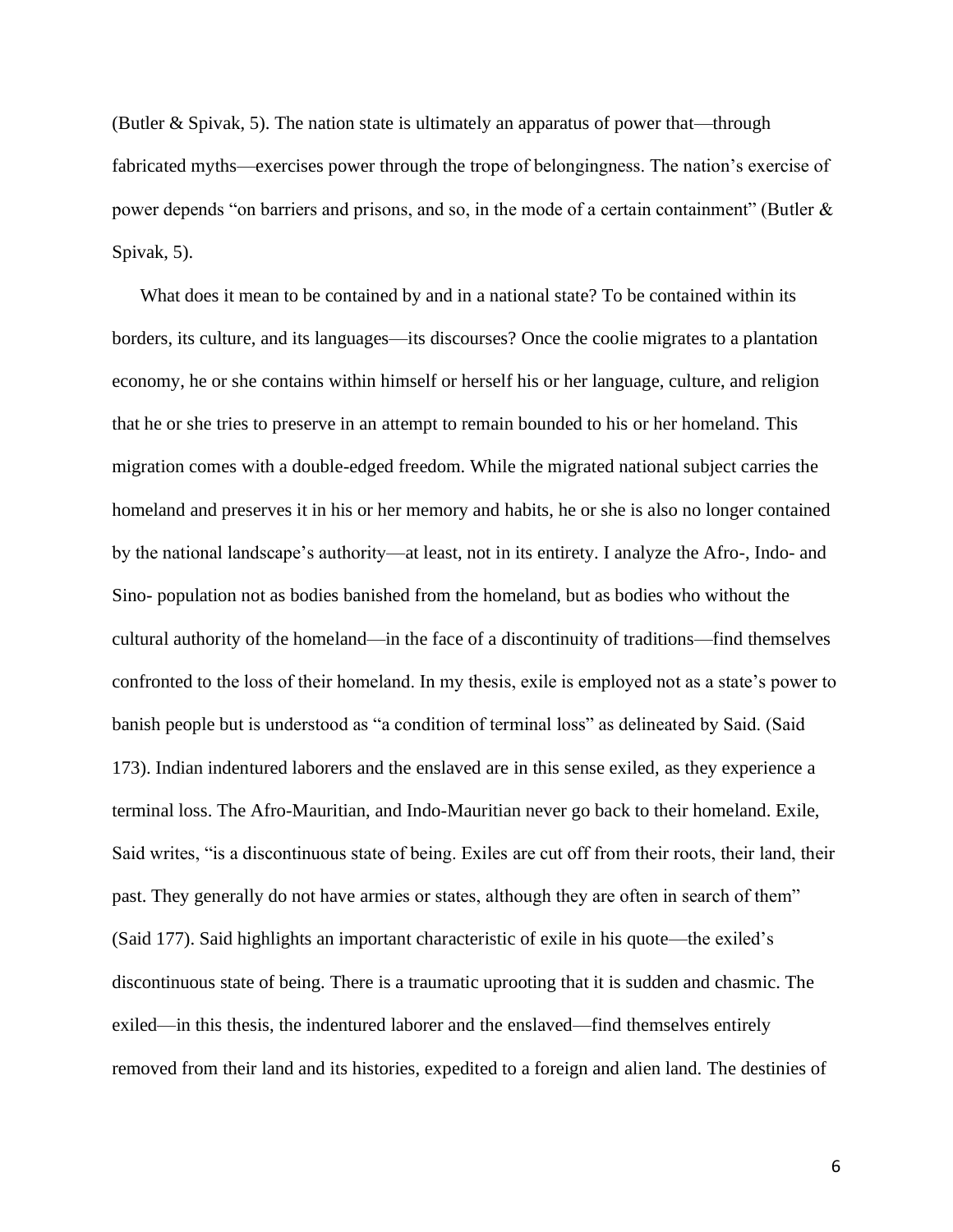both intersect in the course of British colonization. While the Afro and Indo population seek to reconstruct their broken lives, they also want to preserve the freedom that the Mauritian—albeit colonial—soil grants. Afro-Mauritians now no longer enslaved by colonial master wants to preserve their newfound liberty while Indo-Mauritians want to safeguard the new political power. Discussing exile, Torabully and Carter write:

> Emmanuel Juste and Edouard J Maunick, developing the theme of the richness of the Mauritian cultural *métissage*, proclaimed that the descendants of immigrants—as all mauritians are—had a mission to propagate the notion of 'exile' within the mother country: 'Nos aïeux venaient tous de quelque part; nous avons pour mission de continuer leur exil dans un lieu devenu pays natal. [Our forefathers all come from somewhere; our mission is to continue their exile in a place which has become our motherland]" [author's translation] (Toorabully and Carter 6).

What is striking in Juste and Maunick's declaration is the continuity of exile. The Mauritian, regardless of his or her ancestry, is primarily an exiled body inasmuch as he or she cannot return to an ancestral homeland—experiencing terminal loss. Their exile, however, does not end with the establishment of a Mauritian nation—it was not meant to end. The next generation has the responsibility to carry exile within their hearts. Hence, can the exiled belong to a land other than the ancestral land? Can the exiled ever belong? The exiled only stops being exiled when a return to the ancestral land is effectuated. The exiled, in perpetual movement is on a journey. In the case of Mauritius, the exiled decides to establish a nation in the land to which he or she was exiled to. What does this move entail? I argue that placing exile at the center of the nation sheds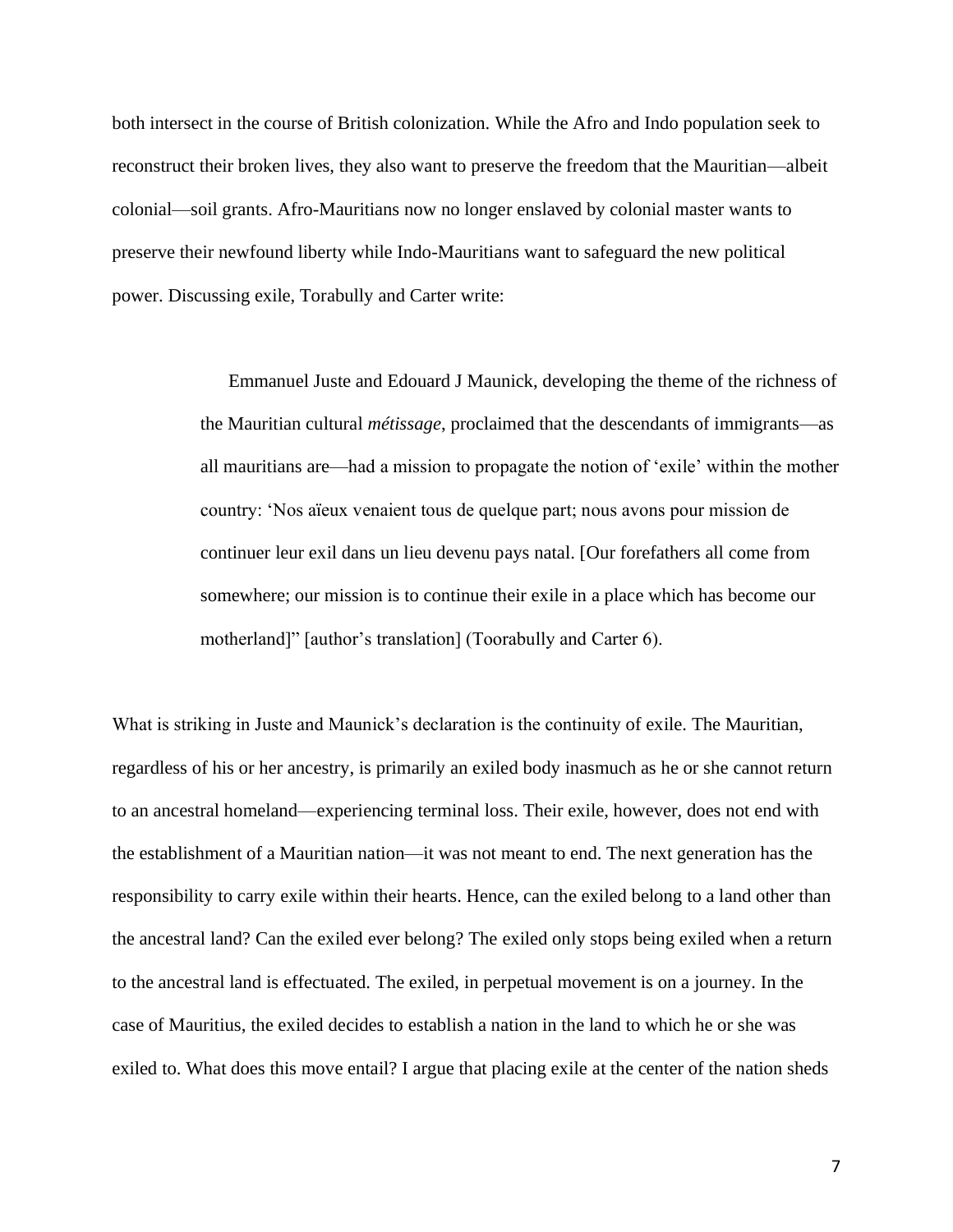the latter of its authority. Exile, I argue, does not inhibit belongingness, it rather attenuates patriotism which is nationalism militarized.

#### **1.3. Coolie, Coolitude, and the Emergence of a New Nation**

At the heart of this thesis lies *Coolitude—a* poetic tool theorized by Mauritian poet Khal Toorabully—as opposed to *Creolité*, to re-think the nation. Despite its proximity to India and *indianité* [indianisms] [my translation] and its genesis in the experiences of the Indian indentured laborer, *Coolitude*—unlike *Négritude* which took Africa and the whole of the African diaspora as its territory—does not take India as its nexus. Toorabully's *Coolitude* does not center its theoretical framework exclusively around the body and experiences of the Indian indentured laborer, nor is it an attempt to move away from existing discourses such *Négritude* and *Créolité*. On the contrary, *Coolitude* works within these very frameworks all while bringing the coolie who was an alien in creole societies into the picture. Like *Négritude* and *Créolité*, *Coolitude*  finds its origin in the need to reclaim a formerly shamed identity, and the desire to transform shame and rejection into a positive affect—that of reconciliation. Unlike *Négritude*, however, *Coolitude* does not attempt to plunge into what Carter and Torabully label a "theory of distinctiveness" (Carter & Torabully 2). Germinating in the francophone world around 1934 following the launch of *L'Étudiant Noir*, *Négritude* as a movement, Carter and Torabully argue that *Négritude* attempted to "extend perceptions of the negro as possessing a distinctive personality into all spheres of life, intellectual, emotional and physical." It was in this sense, "both essentialist and nativist" (Carter & Torabully 2). I turn to *Coolitude* and *Créolité* to analyse the Mauritian nation as both are more ethnically inclusive poetic and literary tools that burgeoned to give voice to métis bodies that could no articulate their discourse through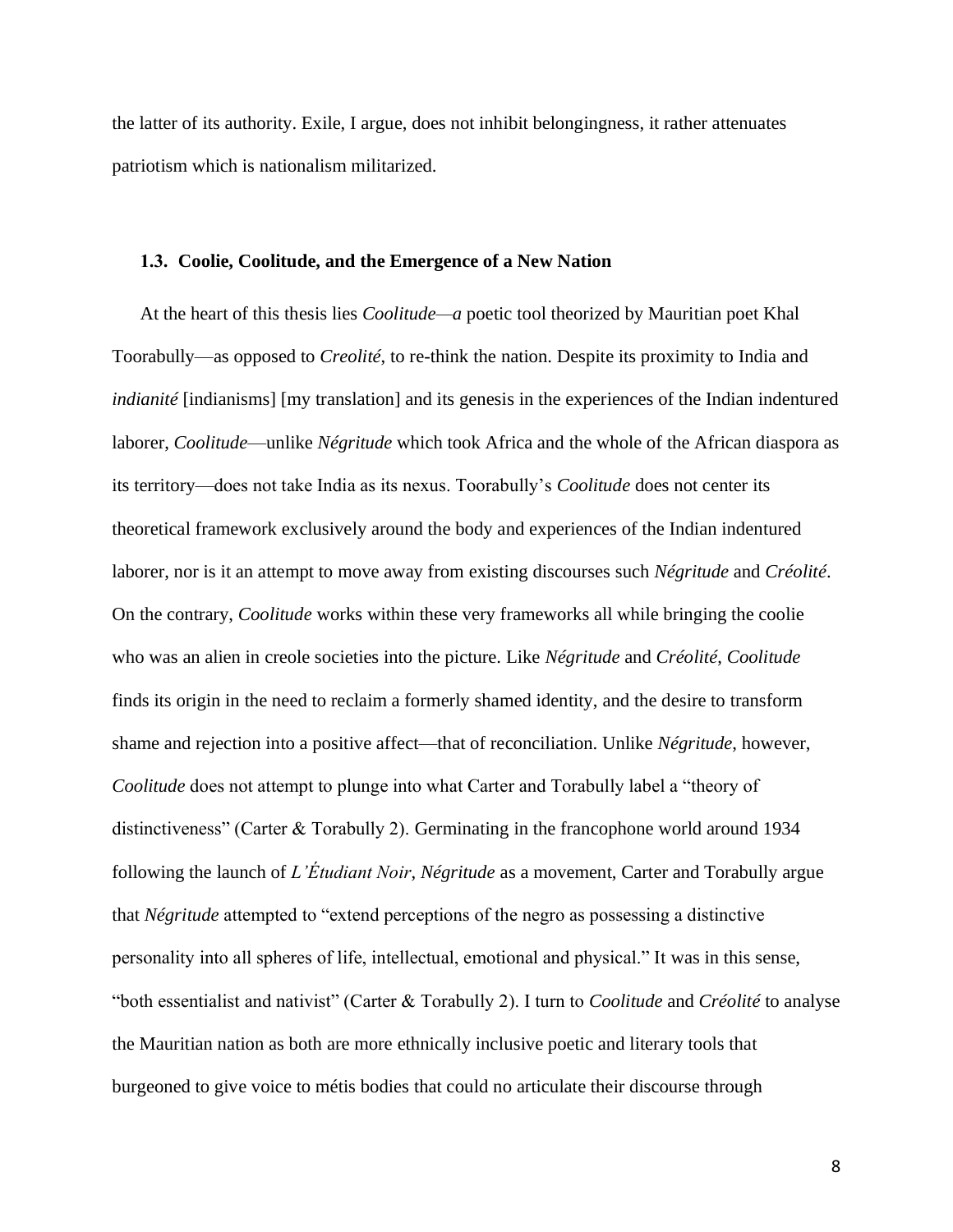*Négritude*. In Créolité, "complexity—and not clarity—was key" (Carter and Torabully 9). Echoing this statement is Françoise Lionnet's emphasis on the plurality of Creoleness. In *Autobiographical Voices: Race, Gender, Self-Portraiture* she explains "in the effort to recover their unrecorded past, contemporary writers and critics have come to the realization that opacity and obscurity are necessarily the ingredients of all authentic communication" (Lionnet 4). I explore how bodies of slaves, indentured laborers, and even the bodies of their colonial master are essentially travelling bodies. These bodies are unfixed, uncertain, unsettled, in limbo and to a certain extent unknown. Here I understand opacity as complexity; an opaque history or narrative is not impenetrable. Opacity requires a pause—a moment of examination—to make sense of entanglements. I analyze obscurity as the unknown. It evokes the image of a well, or a tunnel profound and exhaustive with an extremity that can never be seen. Hence, opacity and obscurity as do not seek to erect barriers—these epistemological tools do not seek to shelter creole bodies within a discourse that cannot be readily accessed or read by an outsider. I argue that opacity and obscurity are central to the narration of creole nations and societies as they urge cautiousness and attentiveness—they urge readers to seek residence in resistance. *Coolitude*, is in this thesis, the conduit via which obscurity and opacity of the nation is analyzed. I choose *Coolitude* in lieu of *Creolité* as the latter is deeply rooted in the French Creole Caribbean heritage, and hence largely excluded the Indian Ocean in its discourses. *Creolité*, as delineated by Carter and Torabully is an "interpretation of creolization that blends diverse sources and is essentially an unfinished process by which human groups blend their histories and *imaginaires* [imaginaries] [my translation]" (Carter & Torabully 11). In similar ways, Torabully crafts *Coolitude* as an unfinished process in his poems. It is for the him a structure—as opposed to a system—open by nature and able to enter into contact with other structures.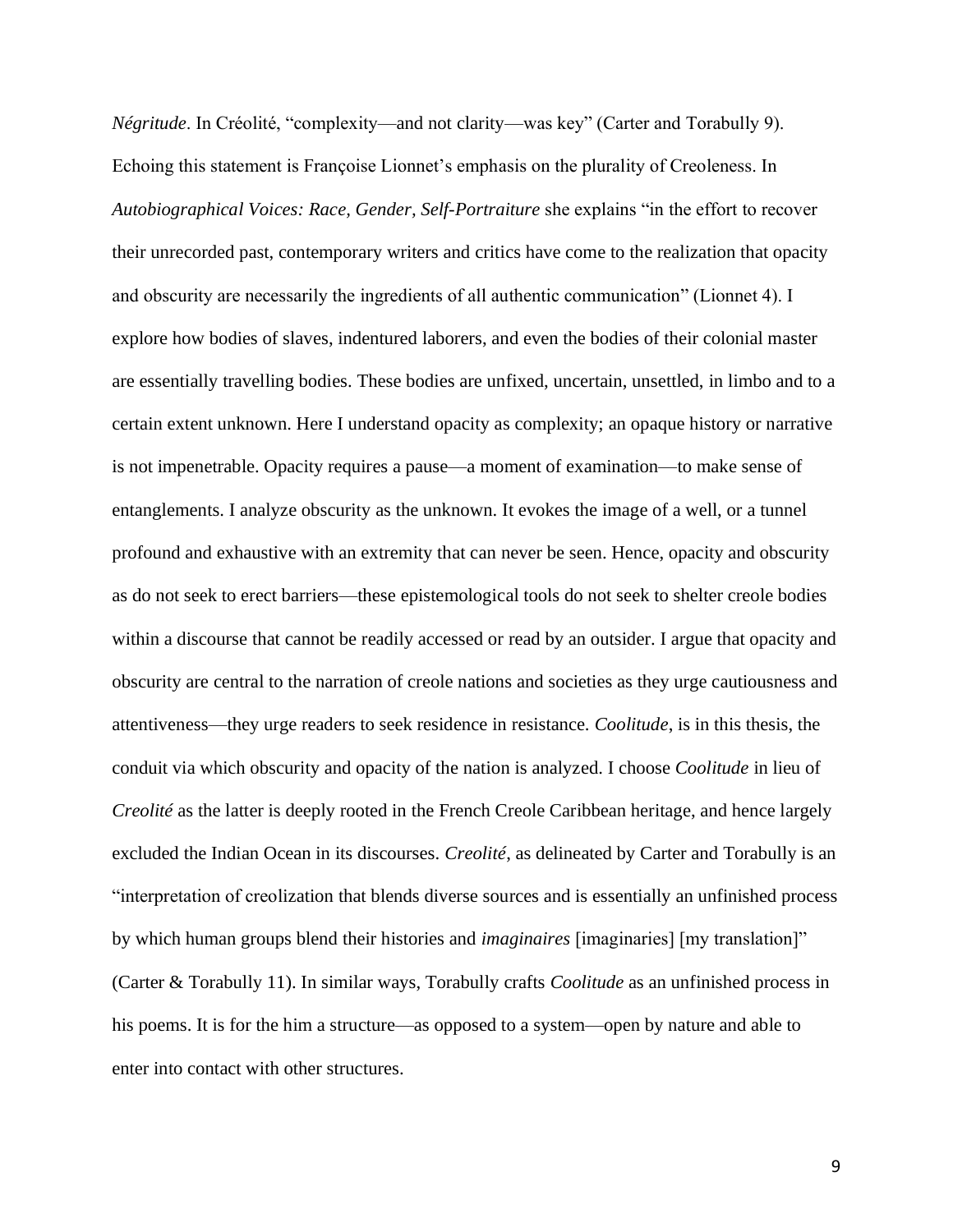While not central, the figure of the coolie does remain essential to the articulation of *Coolitude*. I wish here to make a distinction between *Coolitude* and *Indianté.* The latter is described by Naz Sir V, cited in Carter and Torabully, as the attempts of the Indian elite who wished to "rediscover their Indian identity" (Carter & Torabully 12). The word 'rediscover' already suggests a loss of the mother-form: the motherland and to some extent, the mother tongue. To rediscover, one must not only have lost, but must have lost and forgotten. In tandem with this description, in *Présences de l'Inde dans le monde,* Burton writes, "*L'indianité* s'inscrit au centre d'une problématique de la *Créolité*, tant à cause des modifications qu'elle a dû subir en milieu Créole que parce qu'elle a pu propager d'elle même en ce même milieu [*Indianité* is situated at the center of one of *Créolité*'s puzzles: it owes its efflorescence to the same milieu that subjected it to undergo certain modifications] [my translation] (Burton 211). What is important in this statement is a pattern recurrent in third spaces. There is loss, followed by realization of said loss, followed by an attempt to reclaim what has been lost. Unlike *Indianité*, *Coolitude* executes a recollection of a lost homeland without ever launching in its recuperation. Torabully explains, "coolitude comprises two main facets: a *'remise en perspective'* (recollection) of the cultural elements of the coolie which were *mis à mal* (stifled) by colonial history, and, the interplay between cultures, mainly African and European, in the embryonic Creole society..." (Carter& Torabully 145). A '*remise en perspective*' which when literally translated means a shift in perspective demonstrates how Torabully's *Coolitude* is more than mere recollection or retrospection coupled with nostalgia and a desire for return. A '*remise en perspective'* of one's roots can only be done by acknowledging one's routes—when the journey one's taken into consideration. Recollection seems to suggest a reminiscence of the past which occurs in isolation from the present, while a *'remise en perspective'* entails an examination of the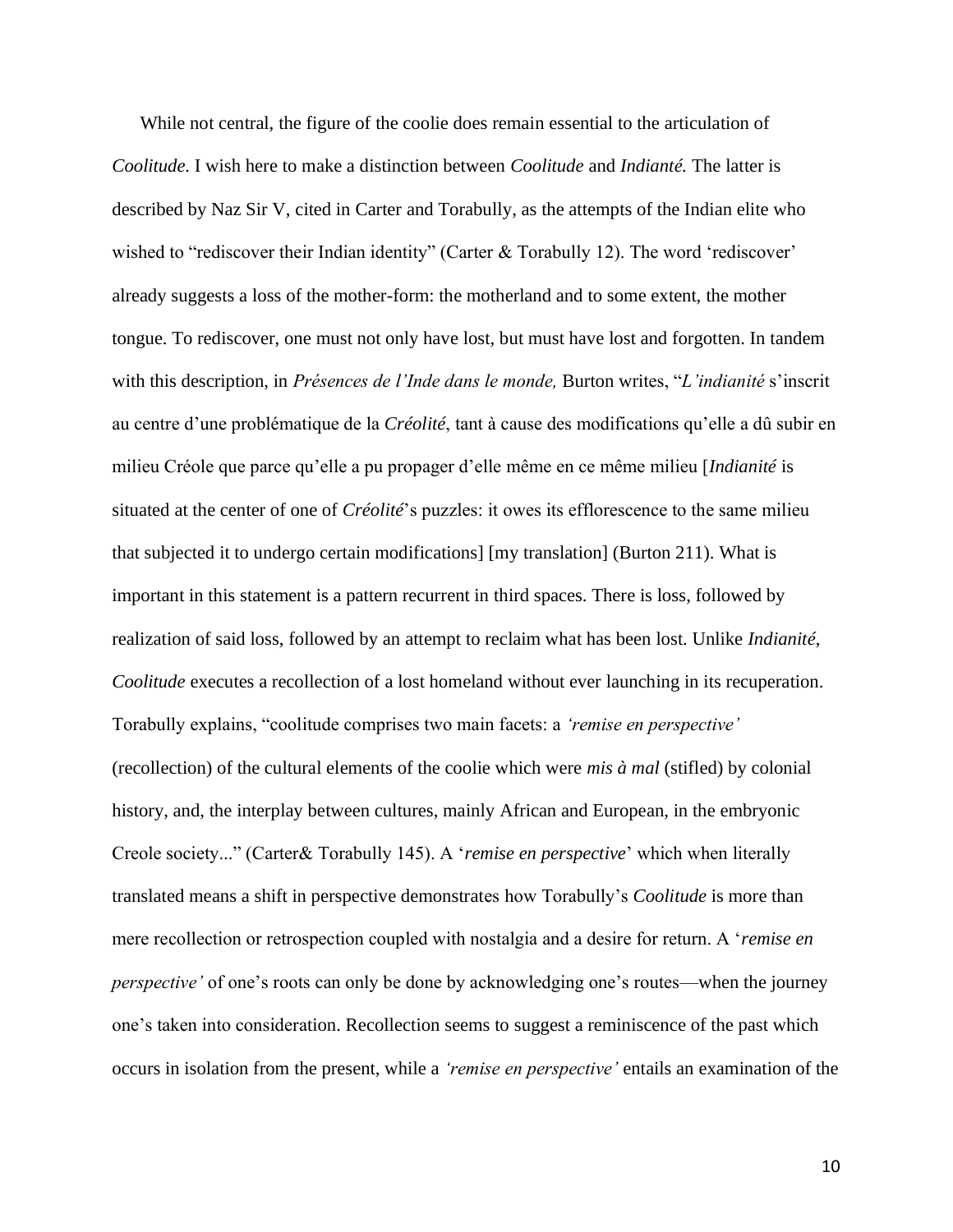past with complete awareness of the present. It involves injecting the present into the past and vice versa, so that both are one and the same. Torabully seems to suggest that the *mis à mal* that continues in the present can only be resolved with a reconciliation with the past.

As stated in the opening of the previous paragraph, experiences of the coolie are not erased or muffled in the shaping of Torabully's poetical tool, nor are these experiences transformed into a universal and shared feeling via an ad-hoc *bricolage*. *Coolitude*, I argue, is crucial to the analysis of the Mauritian nation and *mauricianisme* as it births from the problematic figure of the coolie who was catapulted in a thorny colonial situation. Firstly, the Indian immigrant arrives in the plantation society "a little too late after slavery to be fully considered a real [creole]" (Carter & Torabully 166). Secondly, the Indian indentured laborer supplanting the formerly enslaved, was perceived as a lackey of capitalism and an ally to plantocracy. In addition, Indian indentured laborers in Mauritius quickly began purchasing land after by saving through their wages. In her article 'Nationalisme, Decolonisation et consociation à l'île Maurice: L'ermergence d'un mauricianisme stratégique (1947-1967), Catherine Boudet writes, "[l]e coolie amené comme un esclave dans le champ de canne commença à rêver de pouvoir et de politique. C'est son droit. Il a apporté sa juste contribution à la prospérité de l'île et il est donc également juste qu'il réclame sa part de pouvoir [the coolie, brought in as a slave to work in the plantation colony started to dream of power and of politics. It's his right. He contributed to the colony's economic prosperity and it is only natural that he claims his share of power] [my translation] (Boudet 393). While the enslaved Afro-Mauritian sought to be liberated from the land that imprisoned him or her, the indentured laborer saw prosperity through land by first cultivating it and later owning it. Colonial writer Clémant Charoux, documenting his days at the sugar estate, described the Indian sugar estate worker as "[l]'indien type, je me le représente toujours courbé sur cette terre qu'il aime et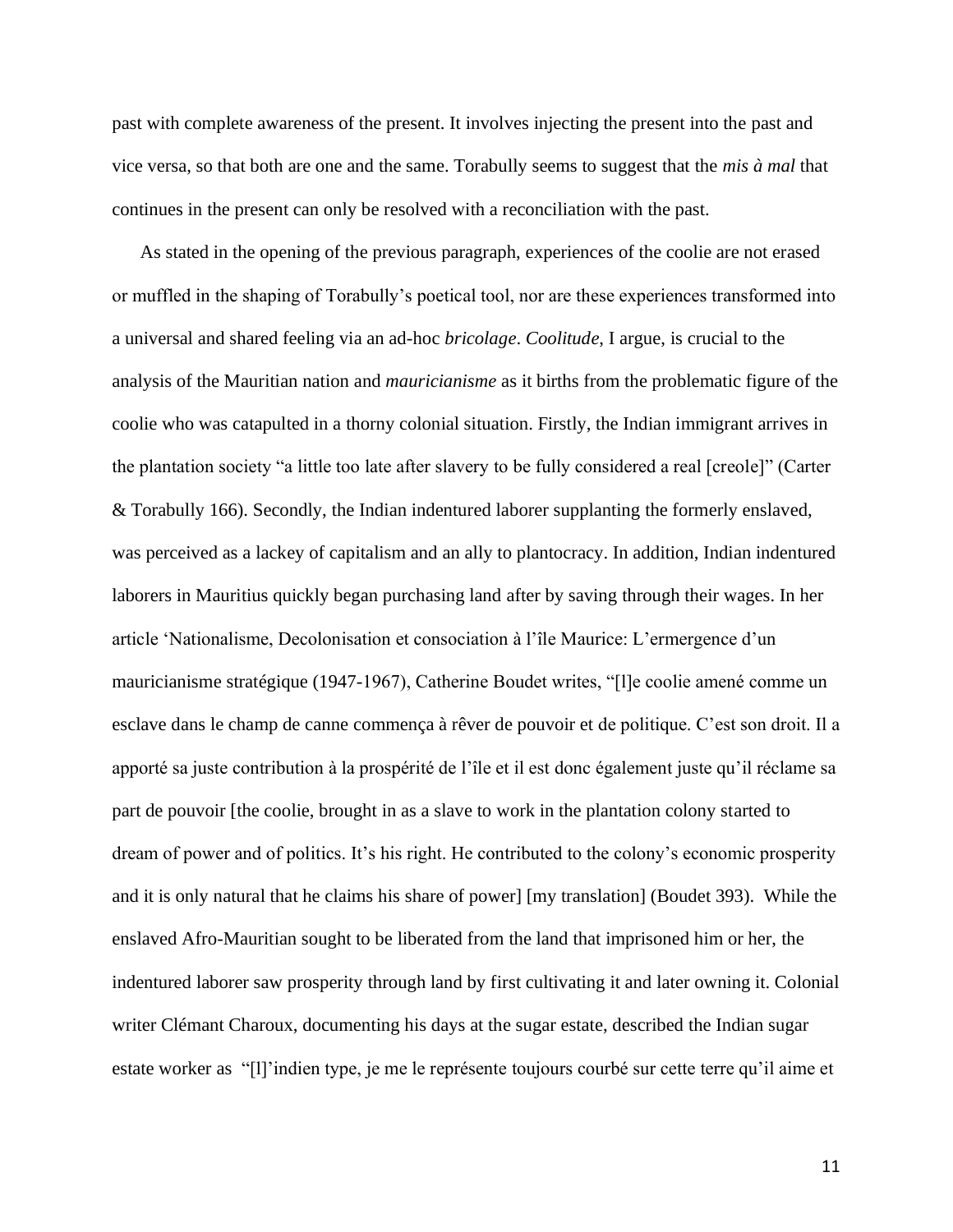qu'il veut, perpétuellement besognant car il sait que le travail seul, incessant, continuel, en donne la possession" [The typical Indian, is always seen, bent over this land that he loves and wants, always needy, because he knows that only work, incessant, continuous, will ensure his possession of it] [Carter's translation] (Carter & Torabully 74). The figure of the humble and hardworking '*Malabar*1' would often be cited in discourses as the reason to the Indo-Mauritian population's social and financial success, directly implicating that the Afro-Mauritian population's poverty is due to lack of hard-work, and not to slavery.

In 'Races et classes dans les romans mauriciens des années 30,' Hookoomsingh describes the emergence of the Indian worker as

> une nouvelle bourgeoisie terrienne et professionelle réclamant une prise sur le cours de l'histoire bousculait les fondements du vieil ordre colonial, menaçait la pérennité de la suprémacie blanche, seule garante des privileges dont jouissait aussi le groupe de couleur [a neo-bourgeois land owner and professional claiming a share of history disrupting the bedrock of the old colonial order, threatening the perpetuation of white supremacy which was in turn guaranteed privileges to the *gens de couleurs*2] [my translation] (Hookoomsingh 26).

<sup>1</sup> The term *Malabar* is a derogatory term used in Mauritius to describe North Indian Hindus. *Lascar* and *Madrasse* being used to describe Muslims and South Indians respectively.

<sup>2</sup> *Gens de couleur*, literal translation: people of color, did not refer to all non-whites. The *gens de couleurs* referred to only the portion of the plantation colony's mixed population who had a white colonial ancestor. "When a Creole moves upwards, he or she has traditionally been re-defined as a *gens de couleur*, in other words as someone aspiring to European or Franco-Mauritian values" (Waters 3). They would hence enjoy privileges like access to education and would consequently come to occupy important positions within the colonial hierarchy. *Les gens de couleurs* would later become spokespeople to the Afro-Mauritian population only to be lost to pre-independence mass migration to Australia.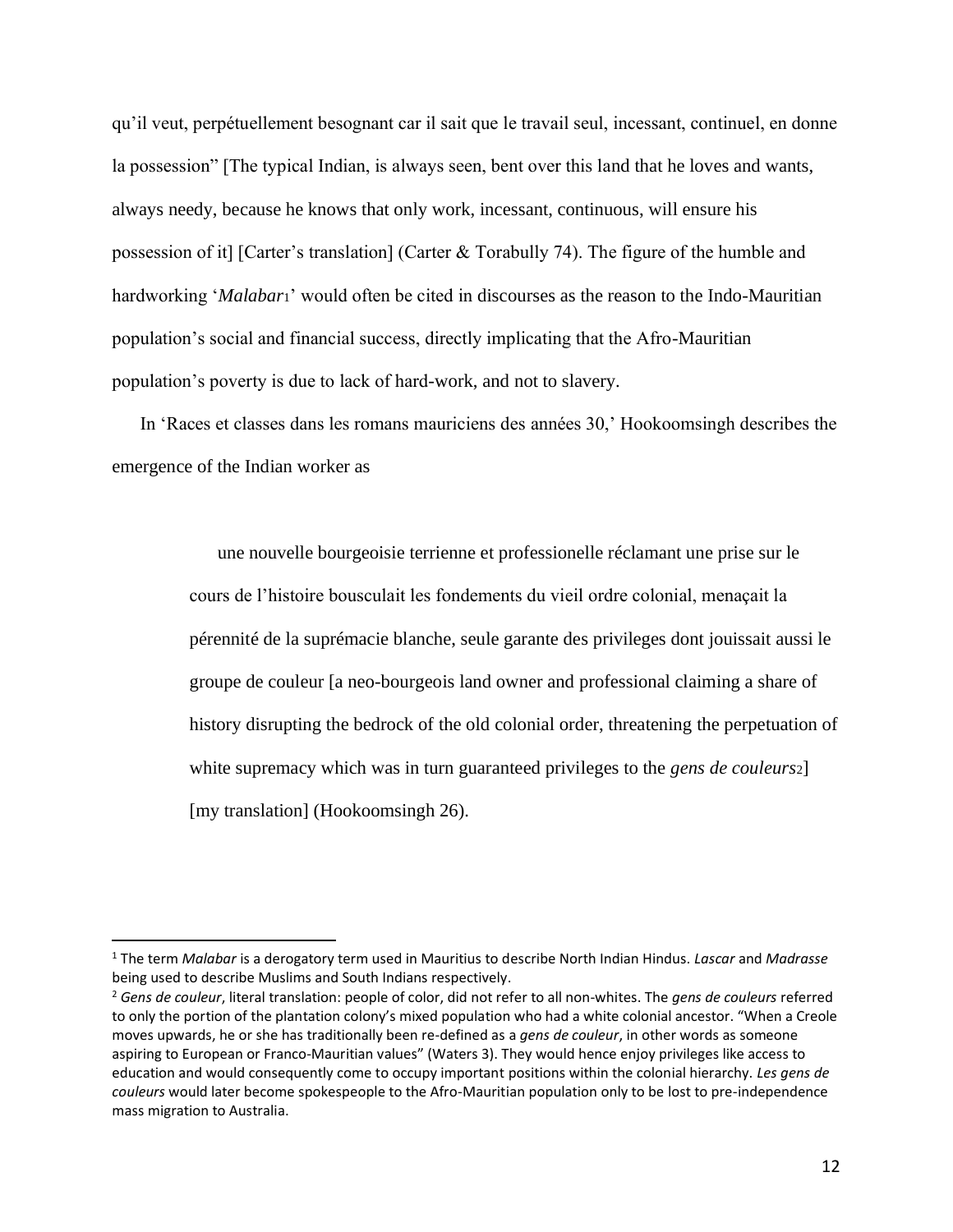The Indian coolie claimed a share of history hence power, that was eventually secured and cemented during and after the struggle for independence. Decolonization period, taking place between 1947 to 1967 pitted the then dominant minority of the country—the Franco-Mauritian community—against the dominant Hindu majority on the political scene with the former advocating an ethnic and "revivalist" conception of the nation while the latter favored an assimilationist form of the nation. The aspirations of the Indo-Mauritian came to later be framed around "le périle Hindoue," the Hindu peril [my translation], a contention generated by Noël Marrier D'Unienville, escalating the fear of an eventual annexation to India (Boudet 391).

What decolonization ultimately achieved in Mauritius' third space is the politicization of ethnicity. The Mauritian transcultural process was, as delineated by Mary Louise Pratt in *Imperial Eyes: Travel Writing and transculturation, a social space "where disparate cultures* meet, clash and grapple with each other, often in a highly asymmetrical relations of domination and subordination" (Pratt 4). This grappling process works two ways, both are reciprocal and mutually constituting. D'Unienville's discourse, as argued by Catherine Boudet, sought to bound ethnic minorities—Franco-Mauritians, Tamilians, Afro-Mauritians, and *gens de couleurs* together in an attempt to ward off a 'Mauritian Hindu hegemony.' What *Coolitude* offers is a new reading of a neo-slave transformed into a neo-bourgeois capitalist, cultural and political threat. Torabully adds nuance to this problematic figure and writes:

The coolie was never the passive instrument of the colonialist imagination or the historian's pen. The coolie was not forever condemned to be famine victim, dully toiling with the hoe, helpless to eradicate the burden of a momentary hunger. The indenture experience was not static, and the coolie's adjustments and aspirations carried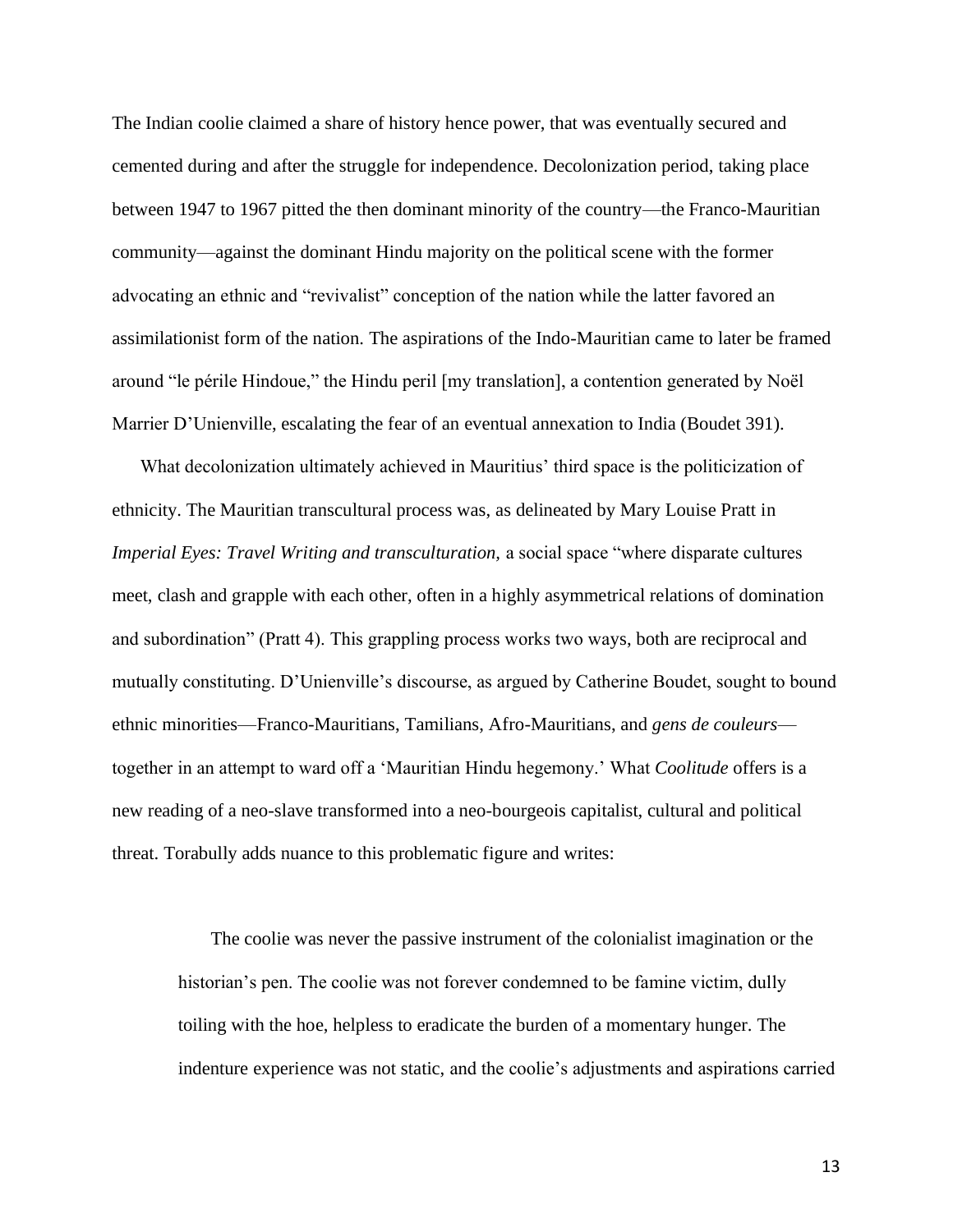a first-generation of migrants forward, beyond the indenture contract, towards the hopes of prosperity, ownership and return. For many years, however 'coolie' was a symbol of economic degradation and social submissiveness, and the descendants of coolies felt themselves to be equally stigmatized, exoticized and ostracized. The reclamation of the 'coolie' and the transformation of the indenture heritage is an ongoing process (Carter & Torabully 117).

Torabully's focus is on the coolie who refused to be "the passive instrument of the colonialist's imagination." What is interesting here is Mauritius's transition to independence. The Hindu Indo-Mauritian comes to obtain power by staying and working within the structures of indenture. The white colonialist master is eventually toppled and independence—instead of setting him free from the land—guarantees him control over the land, placing him at the top a of a new hegemony. Can this be considered an act of 'home-making?' Identical to the Caribbean, the Indo-Mauritian is afflicted by the loss of India and the absence of home. In his book *Reworlding: The literature of the Indian Diaspora*, Emmanuel Nelson discusses the dilemma of the Indian indenture laborer vacillating between the desire for cultural separation and the desire to assimilate into the greater Creole society. However, "often unable to negotiate the dilemma," he writes, "the diasporic Indians in the Caribbean remain perpetual travelers" (Nelson xiii). *Coolitude* reiterates this ideology of continuing exile. The Hindu occupies a cemented position in society as he is a member of a caste and village. He loses membership to these social institutions when he leaves India to emigrate to another part of the world. Crooke a British-Indian, as cited in Carter and Torabully, describes the Hindu as having "little migratory instinct," painting a picture of the Indian migrant "dying in exile who would be forced to wander through the ages a starving,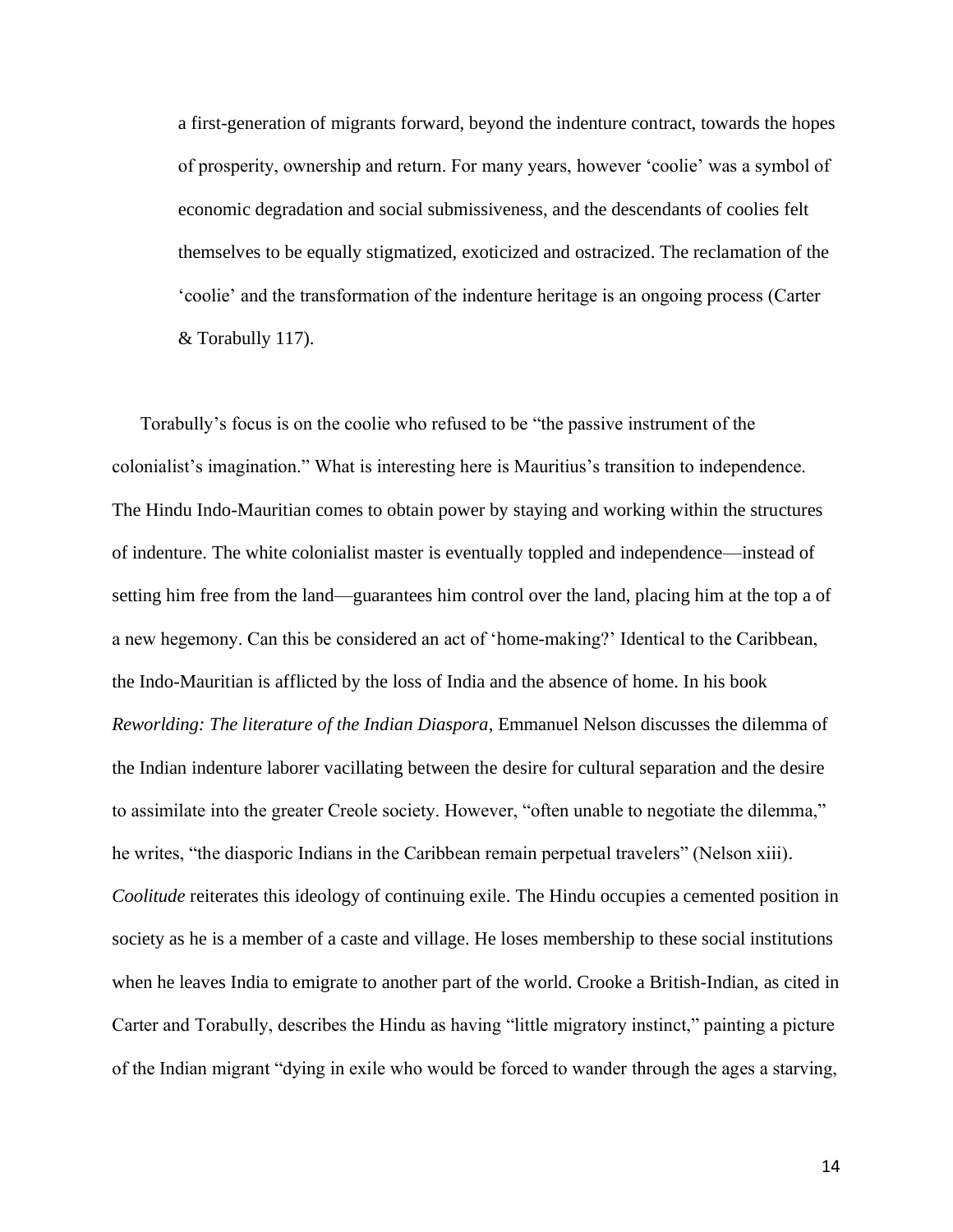suffering, malignant ghost, because his obsequies have not been duly performed" (Carter  $\&$ Torabully 50).

In my thesis, I argue how the Mauritian infuses his experience of exile into the struggle for independence. This in turn creates a *mauricianisme* that refuses to ground and crystalize the nation; it infuses a sense of travel and movement in its making. The Mauritian nation was not birthed out of an urgent desire of homemaking. Having no indigenous population, the history of Mauritius commences with colonialism as the "fact of its origins" (Aumeerally 107), and is sustained through centuries Dutch, French, and British colonialism until its independence in 1968. The Indo, Afro, and Sino population did not topple the colonial master in an attempt of making Mauritius their home, independence was sought in an attempt of making social progress. For Torabully, the coolie "symbolizes in its broader definition, the possibility of building a composite identity to ease the pain and enrich culturally the lands in which he/she settled" (Carter & Torabully 144). The coolie and therefore, *Coolitude*, it would seem, does not seek to appease its guilt of crossing the *Kaala Pani*<sup>3</sup> through the act of homemaking or nation making. Torabully analyzes the crossing of the *Kaala Pani* as a symbolic trauma. The soul of the Hindu who leaves the land where the Ganges sits is cut off from the cycle of reincarnation and is thus damned to wander perpetually. *Coolitude* infuses in its theoretical craft the pain of exile and the symbolic trauma of being cut off from India and crossing the *Kaala Pani*, framing it around the aesthetics of transformation characterized by *vagabondage* (Carter 161). While *Marronnage* entailed death, either physical or social—the slave runs away from the plantation field and remains a perpetual criminal in hiding, Khal's *vagabondage* posits the figure of the coolie as a

<sup>3</sup> *Kaala Pani*, translating to dark (therefore impure) waters refers to a taboo: the prohibition of leaving the land where the Holy Ganges flows to cross the Ocean. Brinda Mehta writes "according to Hindu belief, the traversing of large expanses of water was associated with contamination and cultural defilement as it led to the dispersal of tradition, family, class and caste classifications and to the general loss of a "purified" Hindu essence" (Mehta 5).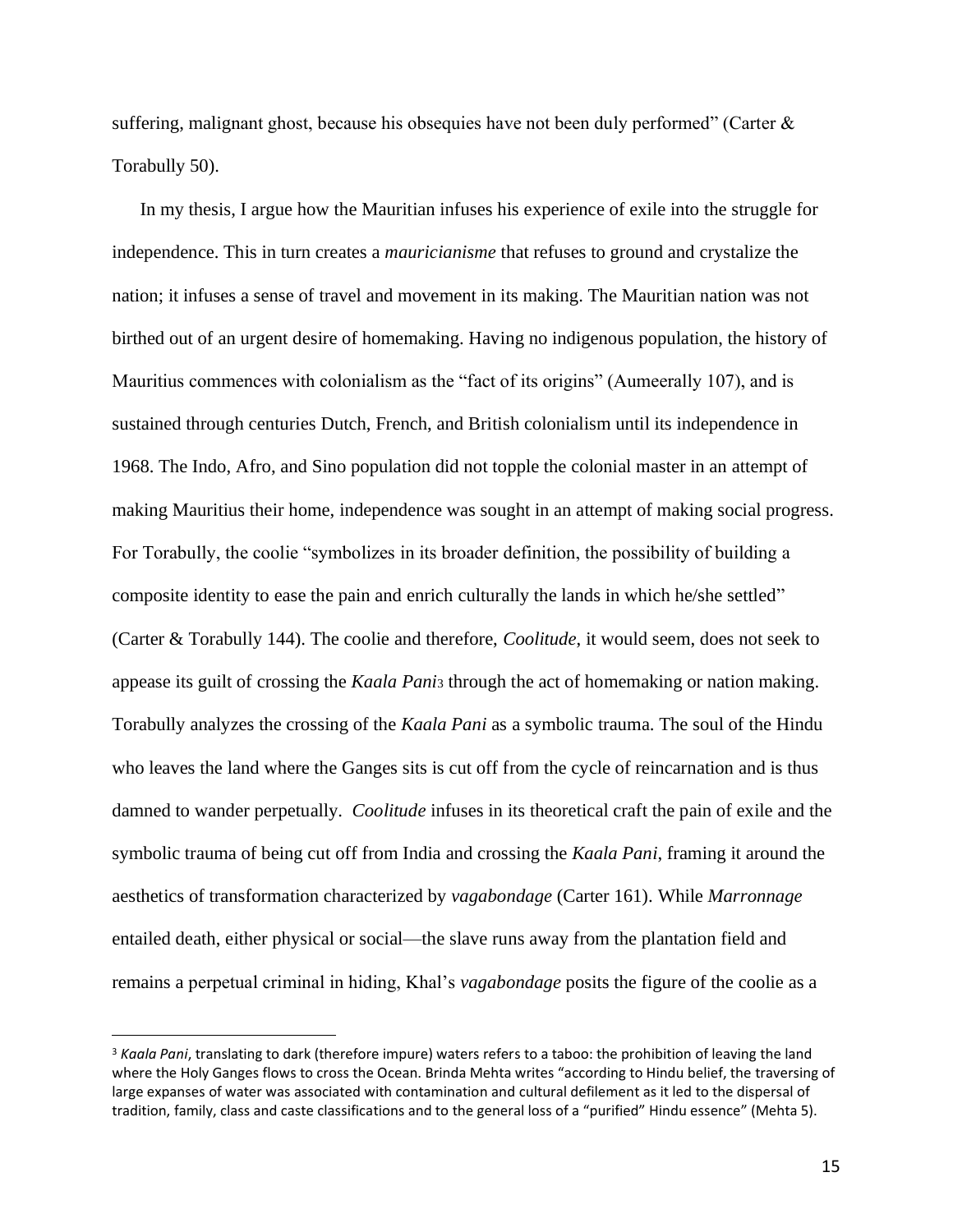*vagabond*. The *vagabond* is both a wanderer (of sorts) as well as a rebel. While the *vagabond* does, most of the time, have a home or premise to which he returns to, he is not attached to his dwelling. In *Made in Mauritius*, I analyze how the protagonist responds to the trauma of exile and displacement by putting on the garb of a vagabond—a wanderer. *Vangabondage* manifests choice, and hence deflects trauma by slowly relinquishing the symbolical and spiritual presence of the ancestral land, amplifying instead experiences of visiting a new land. *Coolitude* as a framework germinating from the experiences and body of the coolie, is therefore one of perpetual travel; it is non-static and cannot be captured and crystalized as either a moment in history or theory. *Coolitude* is a discourse of voyage, cutting through time, space, and histories; it is a discourse of the individual and hence of pluralities.

#### **1.4. Sea Logics and Counter-Terra Analysis**

Torabully discusses how it is "impossible to understand the essence of *Coolitude* without charting the coolie's voyage across the seas. That decisive experience, that coolie odyssey, left an indelible stamp on the imaginary landscape of coolitude" (Torabully 13). The sea, through *coolitude*, is joined to this analysis in the moment of a perennial deferral of the nation and its narration. Residence is sought in this moment of resistance, where discourse refuses to join chronology. My thesis weaves in its patchwork the theoretical movement and moment of "turning to the sea," engaging with the "seaness of the sea" (Bystorm and Hofmeyr 3) opening up terra-nationalist discourse to an alternative. This maneuver generates an analytical recovery of a maritime space which, like the national territorial space, is militarized and politicized. C*oolitude* is deployed in the epistemological terrain of my thesis as a supplement to other mobile theoretical counterparts such as ethnicity, hybridity, creolization and belongingness. The sea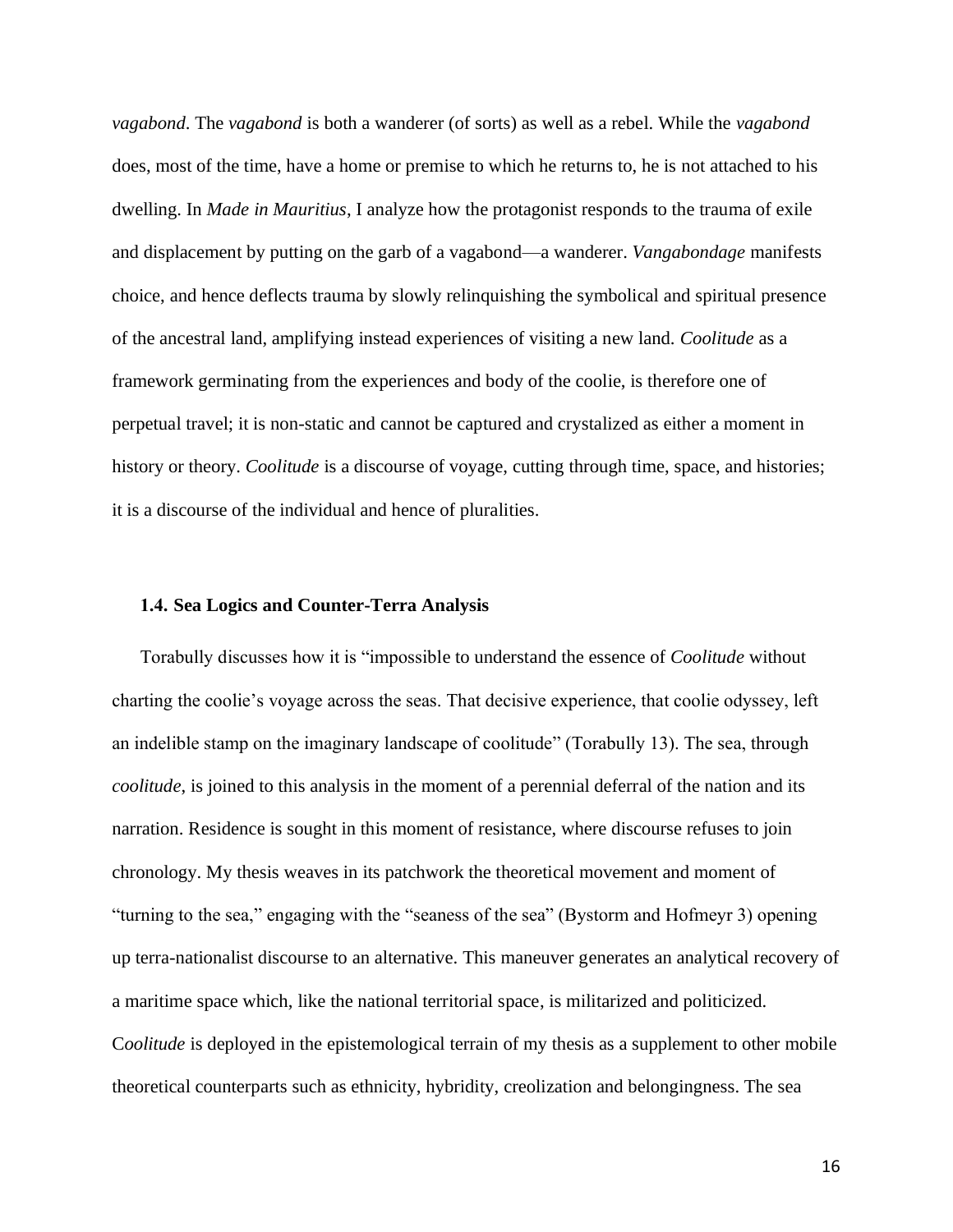operates not as the apotheosis of rootlessness and freedom, but as possibilities of non-national, national and post-national spaces where aqueous fluidity and, economic and political territorial interests overlap.

Translated societies like Mauritius, according to Hall, have "multiple modalities' (Hall 16). They have, to borrow James Clifford's term, a 'traveling' notion of culture. The cultural space of the nation, hence, comes to be framed by a narrative of movement. It urges transformation rather than roots or return. Routes and not roots, forge the history as well as the destiny of bodies inhabiting translated societies. To counter terra-analysis I explore not only oceanic routes but merge the vocabulary and rationale of the sea with terra-nationalist discourses. The term 'ocean' is forsaken, and the word sea is used as the subject of my analysis. In *Oceanic Routes: (Post-It) Notes on Hydrocolonialism*, Bystorm and Hofmeyr map out the implications of thw word 'ocean' as both a term and a text. Both locate its registers in "imperial ambitions of labelling oceans" and express the need to "textualize the Indian Ocean and the post-humanist aspiration to understand the sea as an actant not reducible to its human appropriations" (Bystorm and Hofmeyr 1). Bystorm and Hofmeyr try to unclasp the sea from the hold of history and discourse, almost as if they want the sea to claim freedom and autonomy, I argue otherwise. To free the sea from its human appropriations also means freeing it from narratives of enslavement, movement and mixing, all of which are part of history. In my thesis, I analyze the sea and its expanse, as an illusion—a site of fantasy. It is an illusion of success and prosperity to the Chinese and Indian coolie who are promised gold<sup>4</sup> but are instead rewarded with a new form of enslavement. It is an illusion when the enslaved—his feet chained together; his body forced to

<sup>4</sup> There is a popular floating myth about Indian indentured laborers who were coned into sailing to plantation colonies by English officials under the promise that they would find gold—if they dug hard enough—under rocks. More than a story of the Englishman conning the colored 'Other,' it is a story mocking the naivety and lack of intelligence of the Indian coolie.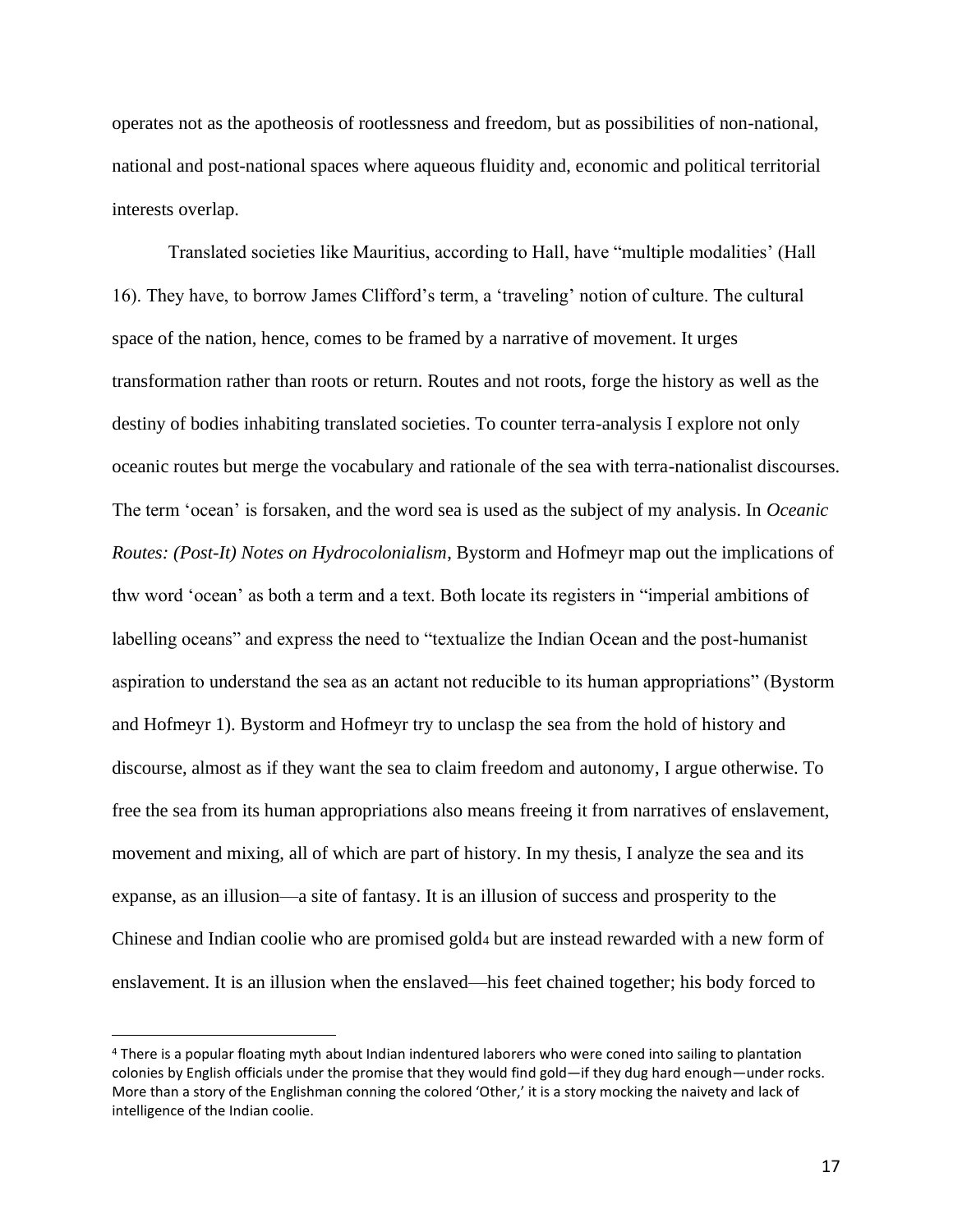cross the sea from East Africa—seeks to find freedom in the depths of the sea in the form of death, only to be robbed of the freedom to die as soon as the ship docks the land of the plantation colony. It is an illusion when this thesis attempts to turn towards the sea in an attempt to liberate the man from sovereign discourses of the land, only to recognize that the sea is as equally militarized and politicized.

When it comes to island landscapes however, the sea and the land are not two separate entities. The sea can always be seen from the land; it is part of the island's landscape. The land is birthed from the sea's craters, rocks carried by waves and joined together. When it comes to island nations, land *is* sea and sea *is* land. What I do in this thesis is thus an attempt at reconciling discourses of the sea and the land—allowing the sea to wash over the land. I attempt to move away from an analysis of Oceanic routes, as the enslaved body crossing the sea is dispossessed of the sea as soon as he or she sets foot on the land. So as not to crystalize the sea as either merely an aesthetic or a politicized space, it is important to understand that the "sea operates in different moments and for different actors as non-national, national, or post-national spaces, both aqueous and territorial" (Bystorm and Hofmeyr 2). 'Sea-logics' would in this thesis be an aqueous rationale that does not seek to overwrite militarization, history or the human. It seeks to push one to think like the sea—thoughts as waves.

To think like the sea, I argue, allows us to frame aesthetics and politics of belongingness as highly mobile theoretical approaches—in the same ways *Coolitude* does. Mauritians, owing to transculturation and their roots, have multiple belongingness. They do not, because they cannot, belong to only one spatiotemporal space—that of the Mauritian nation. Waters reads the journey of Mauritians categorized by a "state of rootlessness and nomadic mobility" (Waters 27), I argue otherwise. Mauritians' multiple belongingness and allegiances every so often translates to a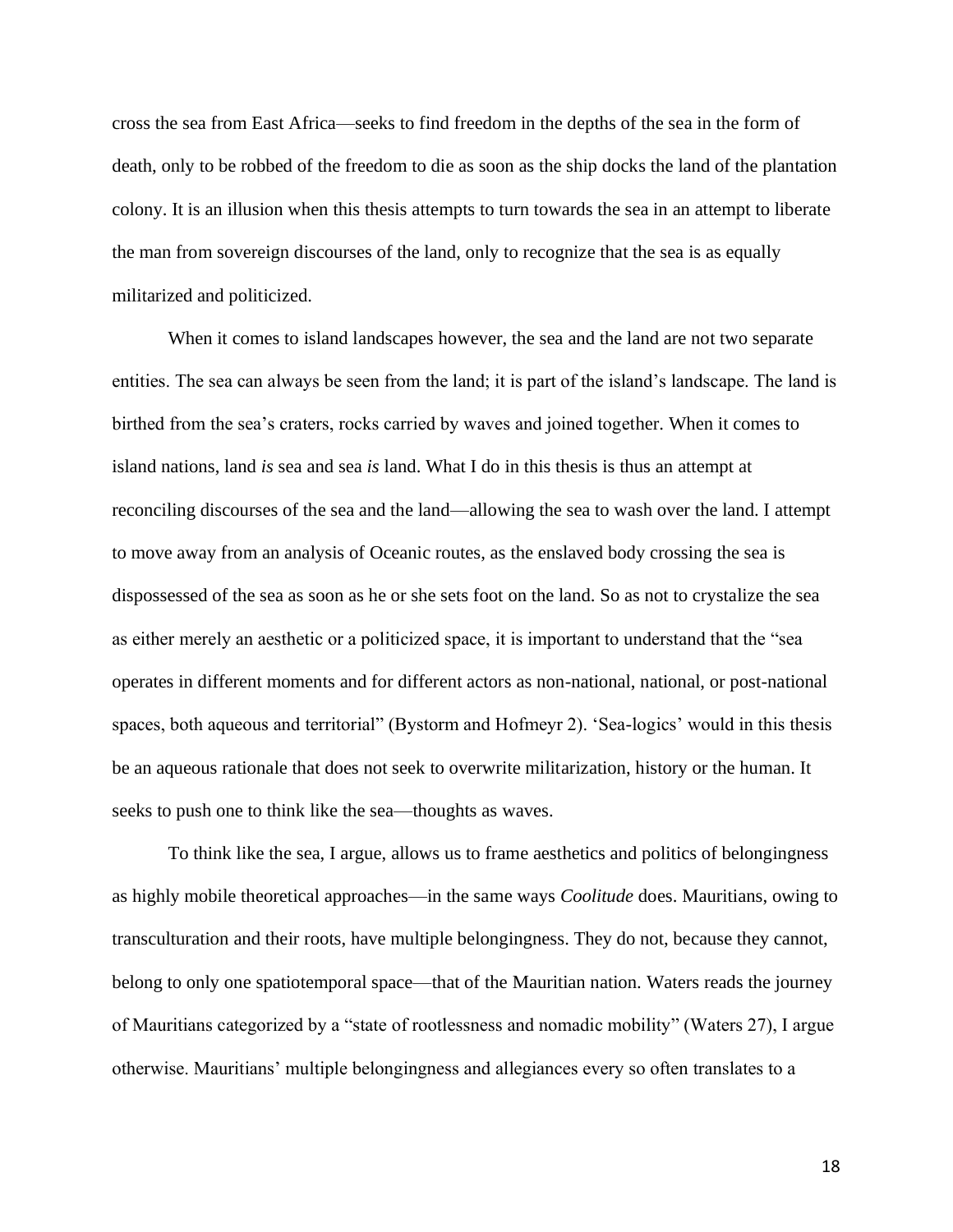vague feeling of not belonging anywhere, as it is entangled with temporalities of belongingness. To say that the Afro-Mauritian does not belong to Africa is false; to say that the Indo-Mauritian does not belong to India is false; to say that the Sino-Mauritian does not belong to China is as equally false. But to say that each—presently—belong to their respective ancestral lands would also be false. They physically belong to their respective ancestral land up to a certain point in history. But if one were to scrape temporalities, then they all still belong to their ancestral land linguistic, religious, and cultural shards as evidence. Rootless, I argue, becomes a vocabulary via which the body of the Mauritian is described due to a missing link—that of the sea. The sea is read as what not only separates chunks of land floating on water, but also what discontinues and separates history. The sea should not be read as what links two nation states; the sea and the land should be read as a single landscape, only then can space reconcile with time. Only then can the Mauritian belong.

To escape from the holds of what Bragard Véronique calls 'limbo consciousness' in her book *Transoceanic Dialogues: Coolitude in Caribbean and Indian Ocean Literatures*, I attempt to use the sea as a link and not as an actor which severs. Three things are at the crux of 'limbo consciousness:' a state of uncertainty, distancing from the homeland, and displacement (Bragard 18). Limbo consciousness thus occurs both on ship and on the plantation colony. It occurs in the body of the enslaved birth on Mauritian soil as soon as he takes awareness of his roots and routes. To be in a limbo-consciousness would mean that one is in vacuum. It implies that the existence of bodies that travel is next to non-existence; it implies that the soul of the migrant can never be whole, and that his or her journey is forever deferred in an oblivion. Being in 'limbo,' 'between here and elsewhere,' and even discourses around multiple—therefore different identities, tally, I argue, with colonialist agendas. It means that the body of the 'other' can only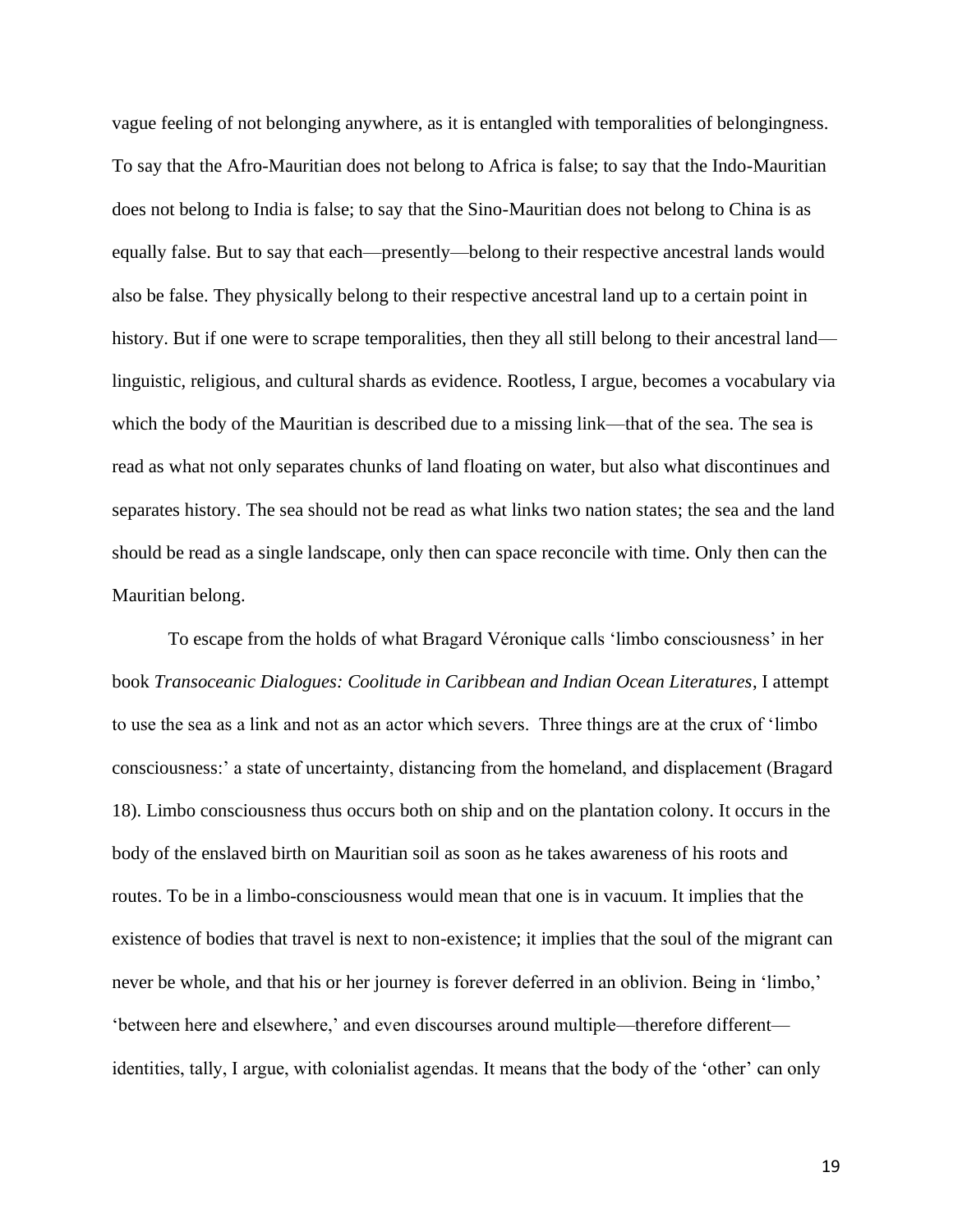be one thing, and when it is subjected to forces of colonialism—displacement and mixing—it can only break under these circumstances. The pluralities of the Mauritian's roots and memories can never converge into one. Bragard delineates the coolie as "the 'one who is without the text of his/her voyage,' the one who needs to write a story of his/her crossing or passage" (Bragard 40). The discourse of the nation, and hence bodies that inhabit the borders of the nation, have a rigid discourse. The particular cannot rewrite the pages of History. By turning to the sea and *Coolitude*, the sovereignty of the colonizer's pen is subverted which in turn allows the Mauritian national to extend—and not rewrite—his/her story and history/histories.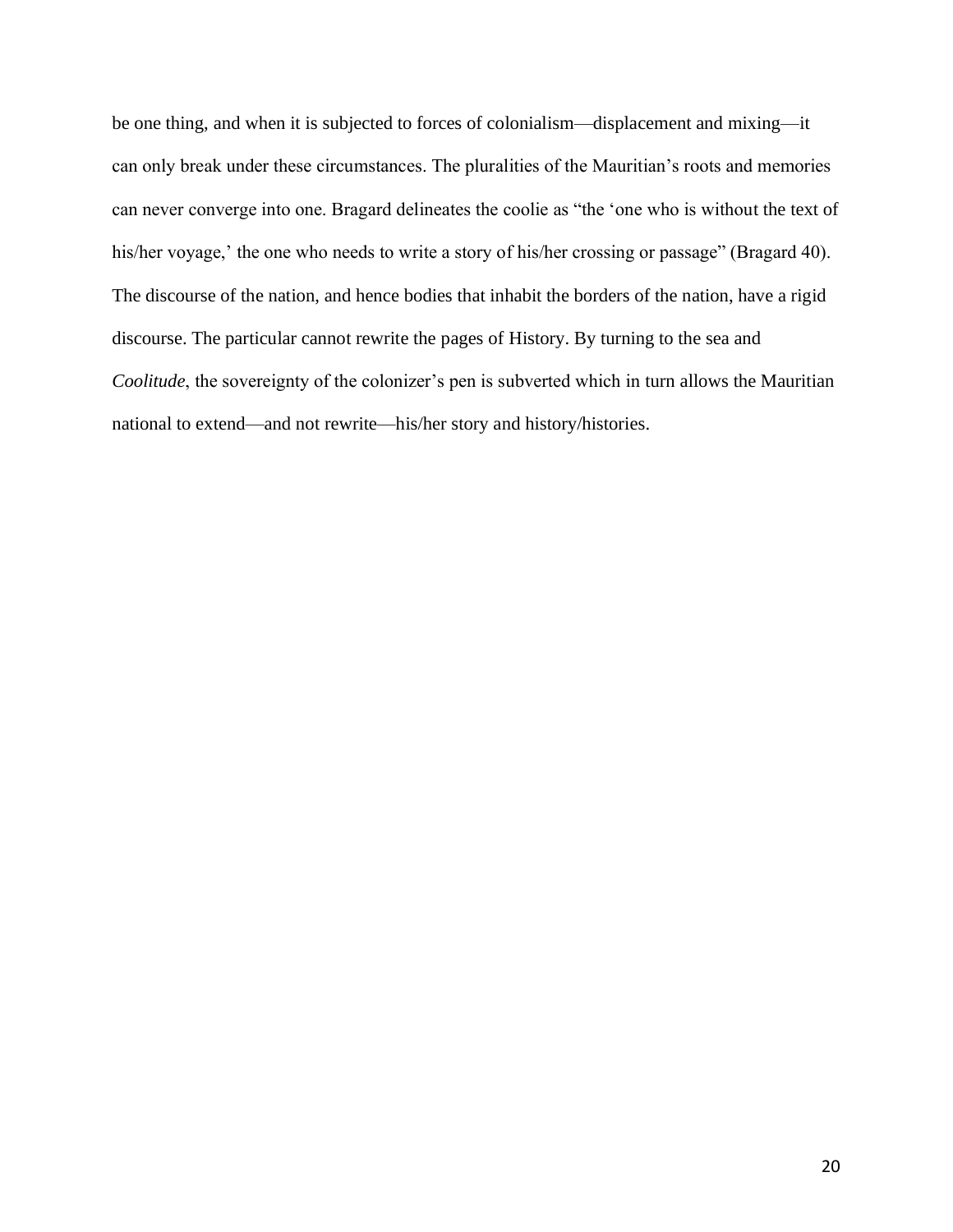# **2. Making Mauritius**

### **2.1. Introduction**

In this chapter, Amal Sewtohul's novel *Made in Mauritius* (2012) is used as a terrain of analysis. The novel set during Mauritius's pre-independence unrest, explores the island's journey to independence and its aftermath through its protagonist Laval—a Sino-Mauritian. He is born in Chinatown nestled in the capital of Mauritius—Port-Louis, to parents who emigrated from Hong-Kong in the year 1950. The novel harbors a second protagonist—more phantom than human—present throughout the text haunting Laval and the readers: a freight container. The yellow freight container, 'GWRJ1410751 TransAmerica Line' (Sewtohul 12) imprinted on its top left corner, is an absurd symbol North-Atlantic imperialism; a fragment of American hegemony stranded on an island of no more than 2,014 square kilometers in the Indian Ocean. The novel starts and ends with the freight container sailing the sea carrying cargo. Originally bought in Hong-Kong by Laval's father Lee Kim Chan, *le conteneur*<sup>5</sup> ends up travelling from Hong-Kong to Mauritius, and during the course of the novel, to Australia. By the end of the novel, Feisal—Laval's friend—sets off with the container on a new journey. The freight container which has been on a journey prior to reaching Hong-Kong and being bought by Lee Kim Chan still sails the Ocean (with Feisal) by the end of Laval's journey after the latter's subsequent demise in Australia. The freight container is in perpetual movement and suggests that Laval's story is merely a strand of its history. It unsettles the rigidness of this text's narrative and invites readers to think towards politics of movement. The first section of this chapter examines the belongingness as experienced by Laval. It recognizes resistance in Laval's attempt of rooting

<sup>5</sup> *Le conteneur*, translates to 'the (freight) container' in English. I choose to use the French version instead as it is present throughout the novel as a character, referred to as "le conteneur."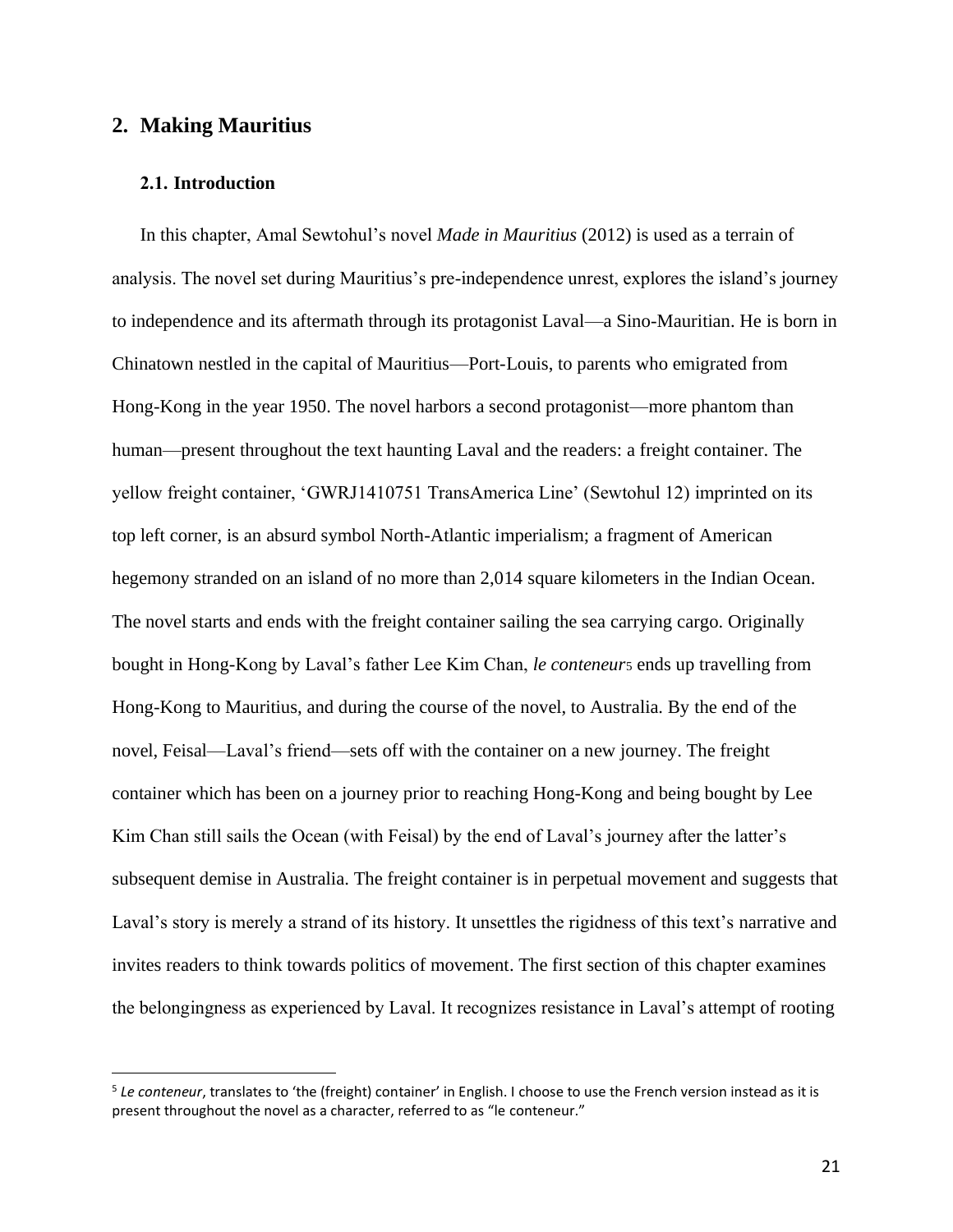himself in a moving vessel—the container—hence subverting the politics of a rooted, mono and crystalized national belonging. In the second section, I analyze the Mauritian space, as created in Laval's artwork as a post-national space. Interwoven throughout this analysis is selected poems from Khal Torabully's work. The word 'text' after all, finds its roots in the Latin word *textus* meaning 'tissue' and the verb *texere* meaning 'woven.' To separate both would mean to stray away from the essence of texts.

#### **2.2. Seeking Residence in Resistance**

*Coolitude: m'enraciner. Je plie ma résistance en refus de me faire offrande*

(Torabully, *Cale d'Étoiles-coolitude* 25)

Coolitude: to lay down my roots. I show my resistance in refusing

to make an offering of myself.

[Carter's translation] (Carter 224).

In this section movement—through water and the freight container—is tracked and analyzed. Each movement, of either migration or for change, I argue, is a moment where resistance is also birthed. In *The Mauritian Novel: Fictions of Belonging*, Waters discusses the ways in which Mauritian literature articulates, "the universal *longing* to belong" as a "*problem* of belonging" [my emphasis] (Waters 1). For Waters, belonging is first, universal—desired and experienced by everyone, and second, inescapable and natural. To belong to a nation is to have your destiny be determined by it. It means to allow one's life be framed and engineered by its laws and resources. Once born in a particular nation, its laws govern one's existence until that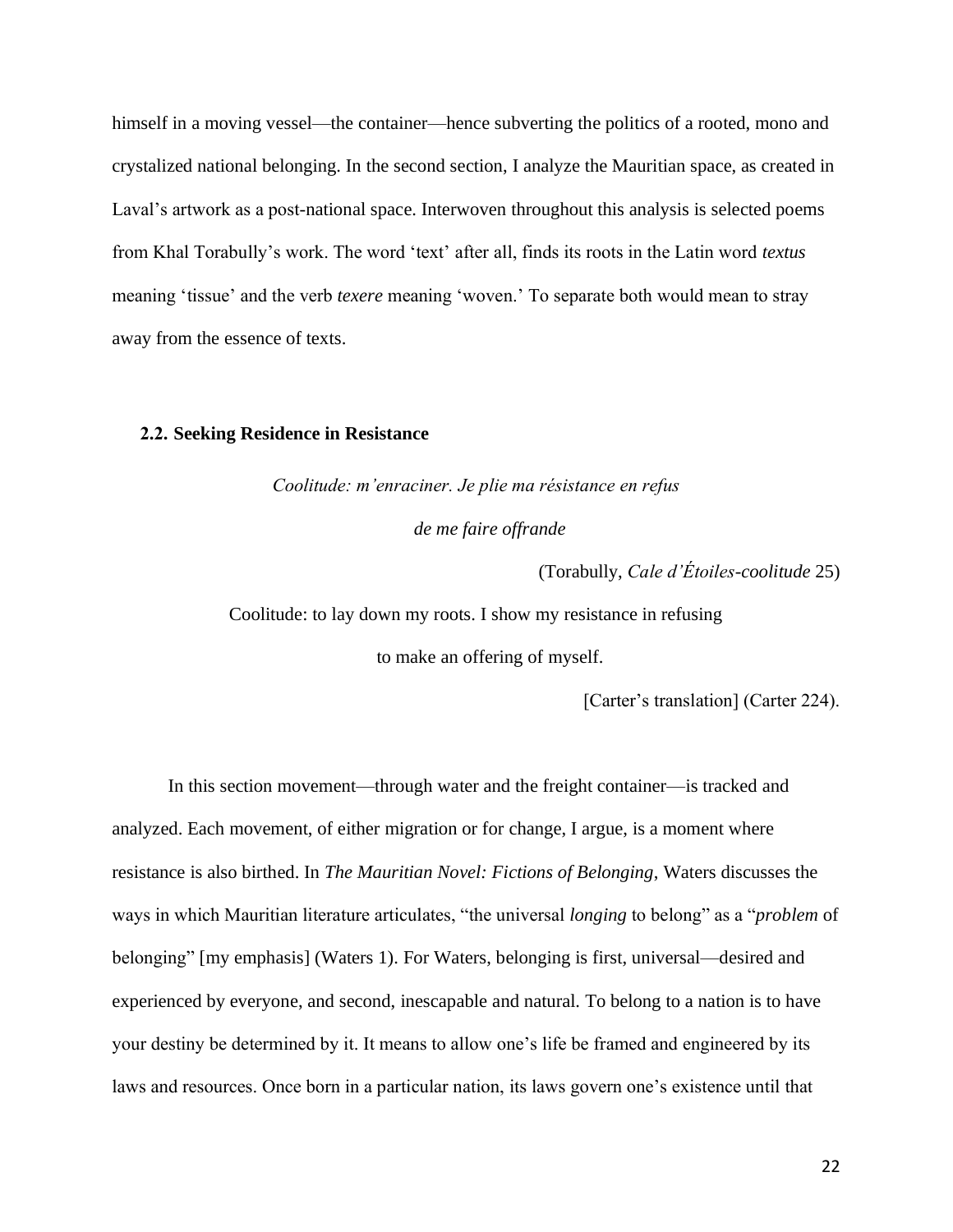bond is severed—either by death, banishment, or by giving up one's citizenship. We hence continue to belong, ruled by and under the surveillance of, a national jurisdiction even when our body is physically absent from the national space. Belonging, it would seem is just a polite euphemism for ownership. To belong to a nation, means that one is in the possession of a nation. The nation holds its citizens captive—bounded by authority—and turns the national subject into a hostage. The fear of punishment and banishment shadows the national subject like the sword of Damocles. To maintain sovereignty over the national subject, it is important that the latter only belongs to one nation—and one nation only. Multiple national allegiances endanger national authority, as banishment and exile cannot not entail the political death of a national subject. To function effectively, belonging has to be a simple two-way traffic between a nation and a national subject.

Beyond national belongingness, the human belongs to a family structure, cultures, a religion, a community and so forth. Hence, movement—via migration—works against the rationale of belonging as it unsettles the national subject nestled in habitus. Coolie migration uproots and inflicts trauma upon the psyche of the individual. It is therefore natural for the social individual to seek to resist the forces of migration. In a literal action, to deracinate the individual from his or her natural environment means to extract his or her roots from the soil so as to implant them in a foreign and possibly hostile soil. Opening this chapter, Torabully's poem, highlights the conundrums of migration. He captures the moment of *enracinement* implantation/rooting—and frames it within the discourse of resistance, refusal, and sacrifice. The choice of words here are significantly important. Torabully "*plie [sa] résistance en refus*" [folds/turns [his] resistance into refusal] [my translation]. There is in this moment an unwillingness to completely implant one's roots in a foreign soil, wholly offering one's body and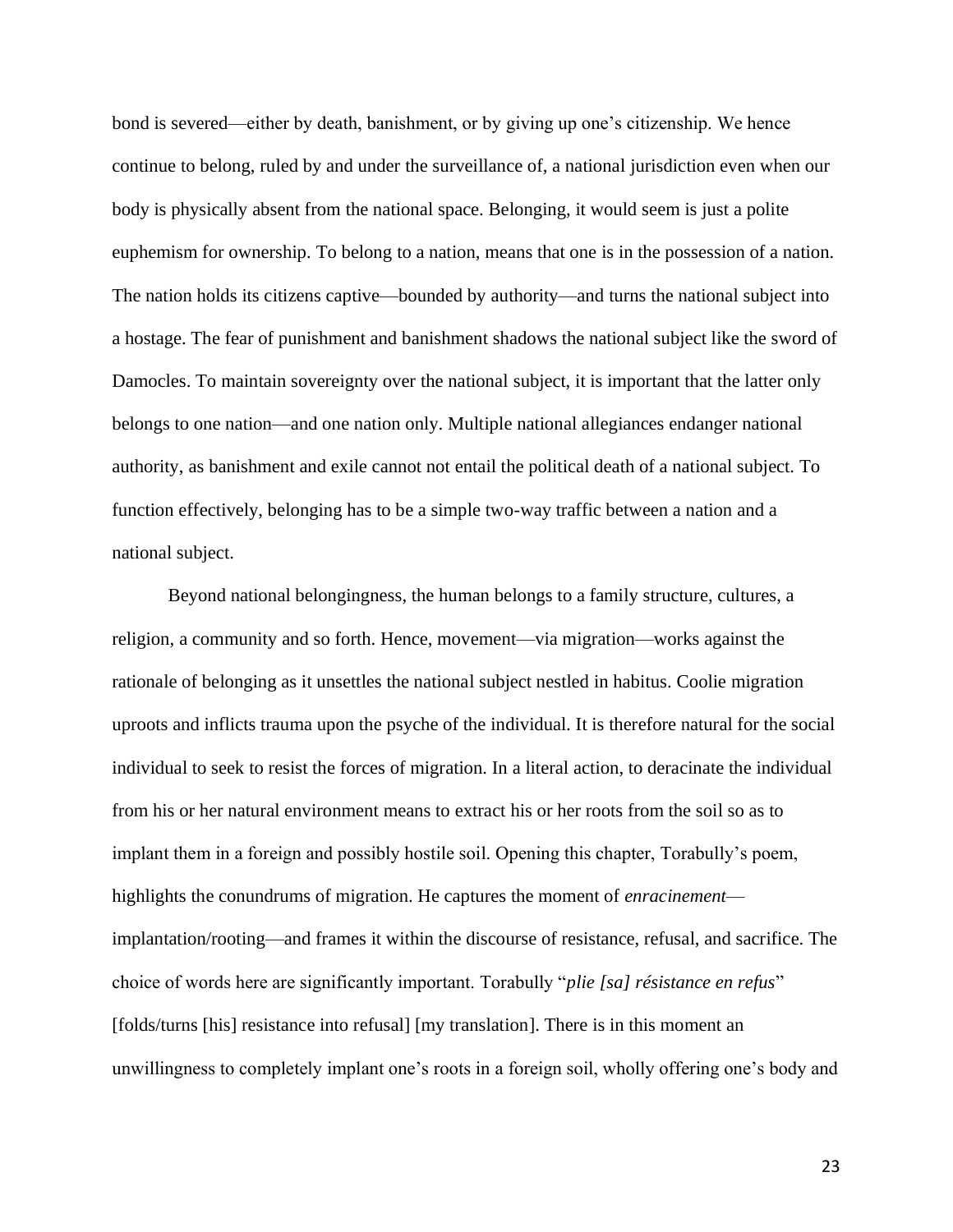soul to the nation one is asked to belong to or assimilate in. There occurs in this moment, loss. Loss of an old homeland—its values and culture. The dilemma of migration and belonging is clearly articulated: it is primarily a clash between political and spiritual belonging. Politically, the national subject has to forego his or her motherland, completely implanting his or her roots in the country he or she comes to belong to. Spiritually, however, the motherland is never renounced. Even when the national subject can no longer inhabit his or her motherland physically, the motherland lives through his or her body in form of cultural habits and memory. The mother-form—motherland and mother tongue—continues to inhabit the national vessel albeit in fragments. To the migrant, abandoning his or her motherland entails the surrender and loss of his or her own being. The migrant hence resists this moment of spiritual and historical death by refusing to surrender to the migrated land as *"un offrande"* [sacrifice] [my translation]. Hence, there is always a moment of resistance in movement as migration sets off a cogwheel of loss (of the homeland), recuperation (of mother-tongue, values and cultural habits), and transformation (moment of mixing in a transcultural space). What I attempt of doing in this thesis is encouraging one to seek residence in this mo(ve)ment of resistance.

How is belonging articulated in Sewtohul's *Made in Mauritius*? Upon meeting the father of his love interest Ayesha—an Indo-Maurtian, Laval is asked, "Hé, mais comment est-il arrivé ici, ce petit Chinois?" [Hey, but how did the little Chinese get here?] [my translation] (Sewtohul, 174). Laval is made to feel out of place, his alien hyper-visible body refusing to blend with the landscape. This hostile remark unsettles Laval, as he continues to hear the voice of Ayesha's father ricocheting in his mind until adulthood. He observes: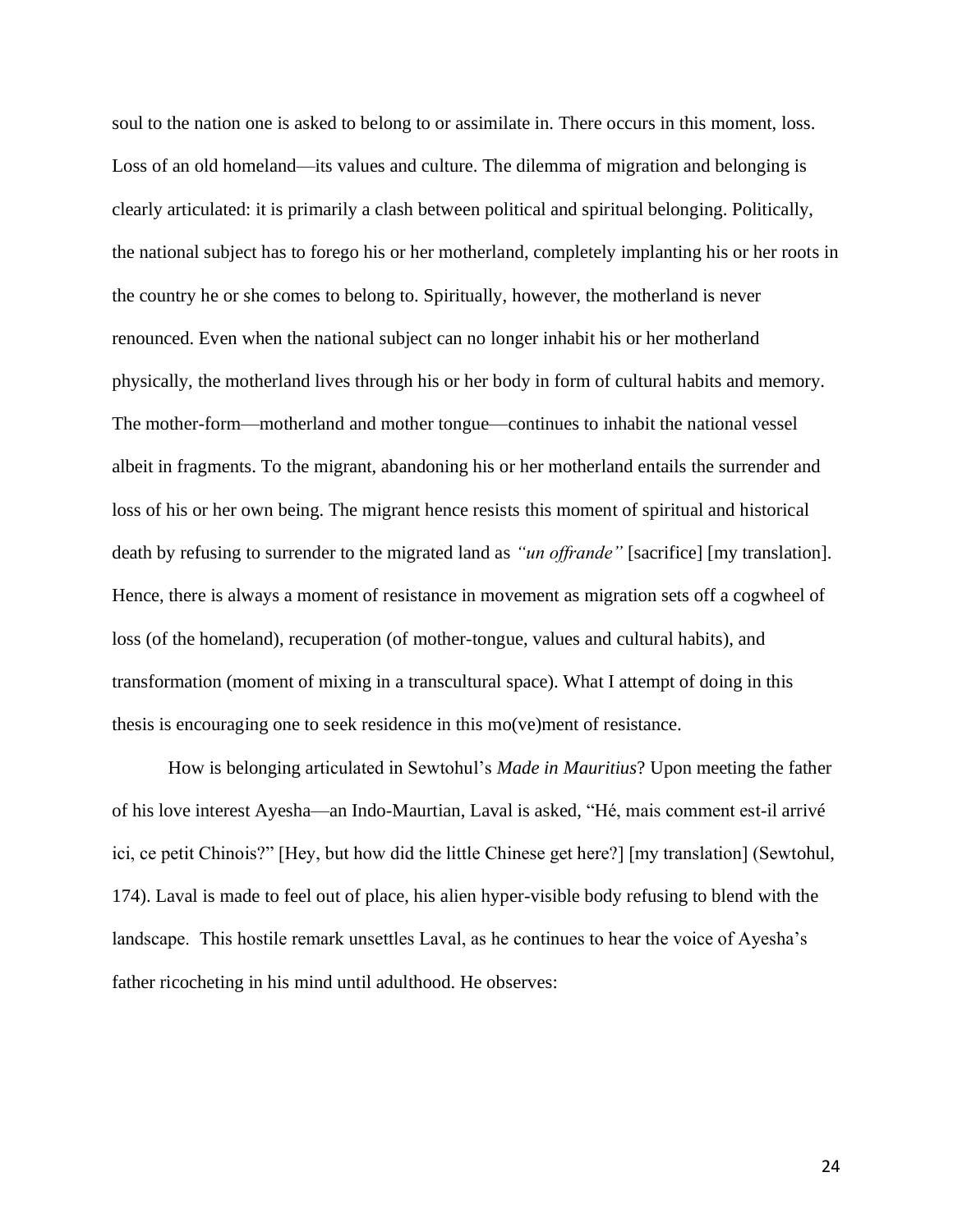*...la question qu'il avait posée [...] prit une étrange ampleur, comme un caillou lancé dans une mare, qui provoques des ondulations concentriques, et je me suis senti hypnotisé par cette question, qui semblait s'enfoncer toujours plus profondément en moi: 'Oui, c'est vrai, comment suis-je arrive ici? Pas seulement dans ce campement, mais dans ce pays, dans cette famille, dans ce monde? Qui suis-je, en fait?* [...the question he had asked...took a strange magnitude, like ripples generated from a rock hitting a lake, I felt hypnotized by that question that kept sinking deeper and deeper in me: 'Yes, indeed, how did I get here? Not only to this bungalow, but to this country, to this family, in this world? Who am I?] [my translation] (Sewtohul, 175).

In Sewtohul's novel, Lee Kim Chan, Laval's father is not Hong-Kong born. He undergoes a land voyage before even setting off to Mauritius. Born in Long Tang village in Guang Dong, he is illegally transferred to Hong Kong "dans une nuit sans lune" [in a moonless night] [my translation] (Sewtohul 13). He meets Laval's mother in Hong Kong, and they set off to Mauritius6 when the latter is impregnated. Laval's belongingness is hence articulated as a conundrum. The question he is asked is unsettling: '*How* did he get [here]?' This question immediately acknowledges movement as part of one's history and identity. Laval is not questioned on his Mauritian traits: his ability to speak both French and Mauritian Kreol, and his inability to speak his ancestral tongue, common occurrences in the Sino-Mauritian community. While Laval's body is immediately delineated as being foreign, this maneuver does not—in the same motion—establish the Indo-Mauritians body as being local. This statement is a subtle

<sup>6</sup> Both set off to Mauritius as the Lee Kim Chan's uncle were amongst the first Chinese coolies to arrive. Chinese coolies were brought to Mauritius to work in plantation fields. This experimental migration was later discarded in favor of Indian coolies who were stereotyped as being more hardworking and less ambitious compared to the first wave of Chinese coolie migration.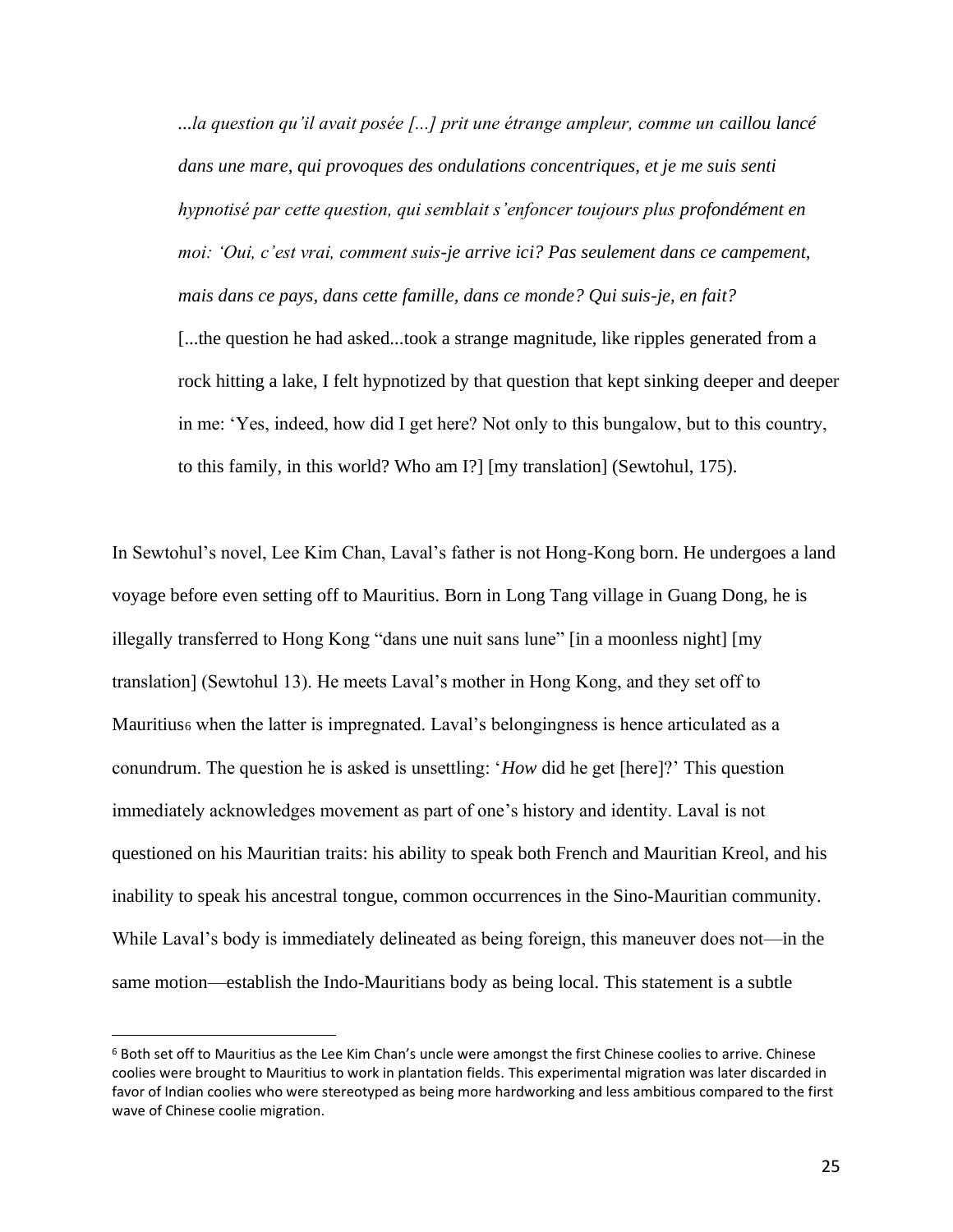acknowledgement of the fact that at the end of the day every Mauritian once belonged to another land and is therefore, foreign.

Laval's inner peace is shaken when he translates the question of Ayesha's father to an existentialist one. He moors his existence to national belonging, binding his history to the land he walks on. To be rooted means to stretch out one's roots in the soil, rendering one's body immobile which consequently means that movement and uprooting can be fatal. Roots—like ancestral lineage—hence expand vertically. In Laval's case however, due to migration his ancestral lineage does not dig the soil, rooting him in one place. Movement and memory, or rather, the memory of displacement (movement) of his family is one which "like ripples" are centrifugal. It is a force that ripples in an outward motion from the subject's center. This motion inhibits Laval's inability to root himself to one particular history, time, or place. The inability to root is so unsettling it probes the question "Who am I?" Roots, belonging, and being are hence articulated by Laval as mutually shaping and constituting. The absence of one element only results in incompleteness of the other two.

Belonging and existence are here intrinsically tied to one another. Does the inability to root, however, mean that one is out of place? In her book *The Politics of Belonging*, Yuval-Davis describes belonging as an emotional and ontological attachment about feeling "at home" (Yuval-Davis 12). Which probes the question, what indeed is home? Where is home? Is home fixed, or is it transient and travelling? Do we inhabit a home, or does 'home' vehicle in the depths of our bodies—capturing our psyche, crystalizing and grounding it in one particular moment? Upon asking his father about the night during which the latter decided to leave his country, Laval notes that "Il a toujours été un peu évasif sur son aventure cette nuit-là, peut-être parce que au fil des années il a dû se render compte qu'on ne quitte jamais entièrement le pays où on est né" [He had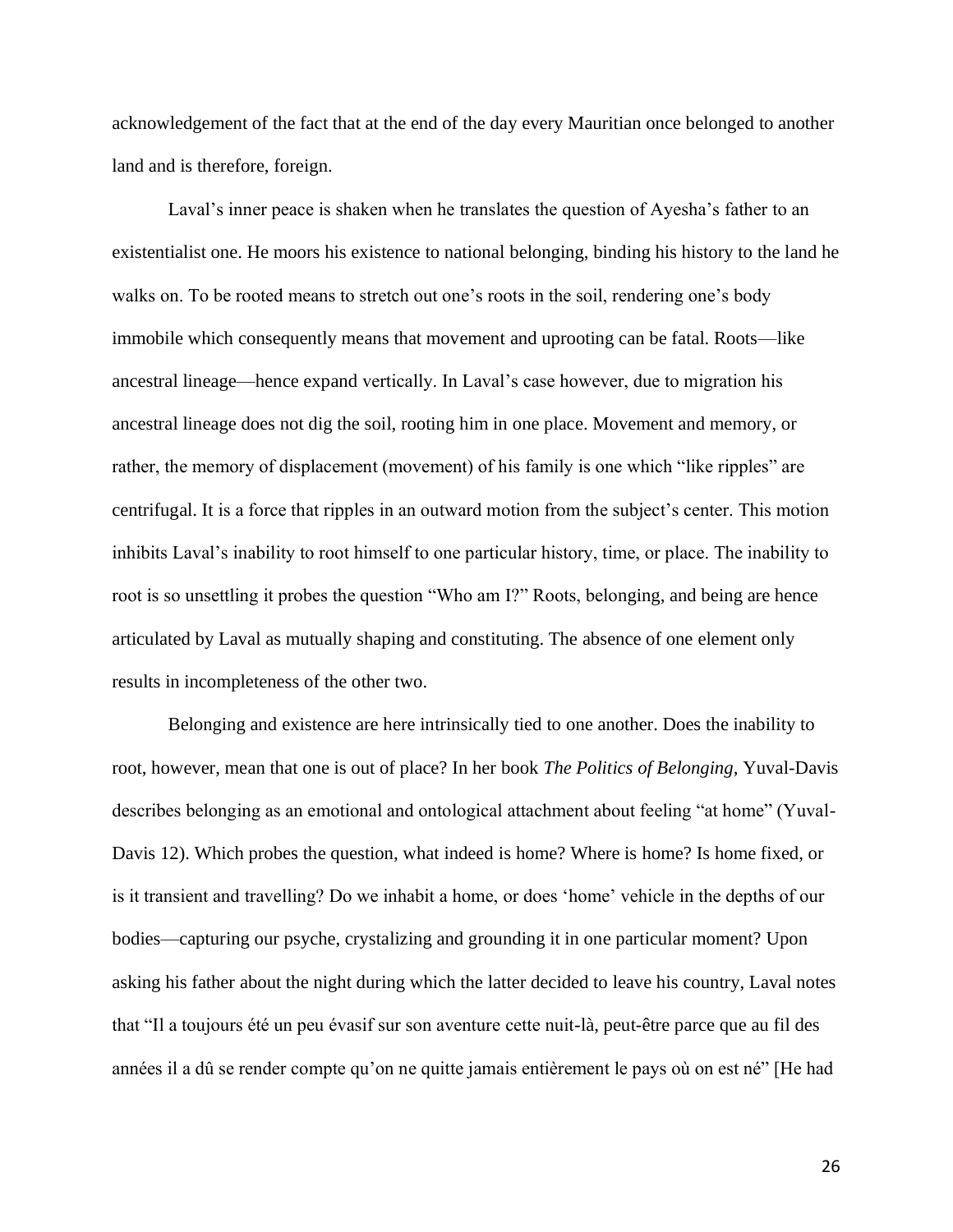always been evasive when questioned about his escapade of that particular night, certainly because as the years went by he must have realized that one never entirely leaves his or her country of birth] [my translation] (Sewtohul 20-21). Belonging is here, fragmentary. It is not a linear, porous, and uninterrupted phenomena. 'Home,' it would seem, is spiritual, which does not tally with the logics of attachment and rooting where both seek to ground the body in place. One's emotional and spiritual attachment with 'home' inhabits the mind of the subject which perpetually travels with him or her. In common parlance however, home symbolizes something physical and immobile—a house, a nation, a community. Laval resists this form of belonging by claiming the freight container as his home, infusing life in the "*boîte en metal*" [box of steel] [my translation] (Sewtohul 250) turning it into a character—*le conteneur*.

Laval subverts the rationale of belonging not by resisting the act "*d'enracinement*" [of rooting] [my translation] (Torabully 25), but by rooting himself and attaching his being to a moving vessel.

> *...partir est s'enraciner dans une autre terre*

*Parler pour ne pas oublier qu'est-ce sinon le vrai don des langues?*

(Torabully, *Cale d'Étoiles-coolitude*, 70)

[...to leave is to embed oneself]

In another land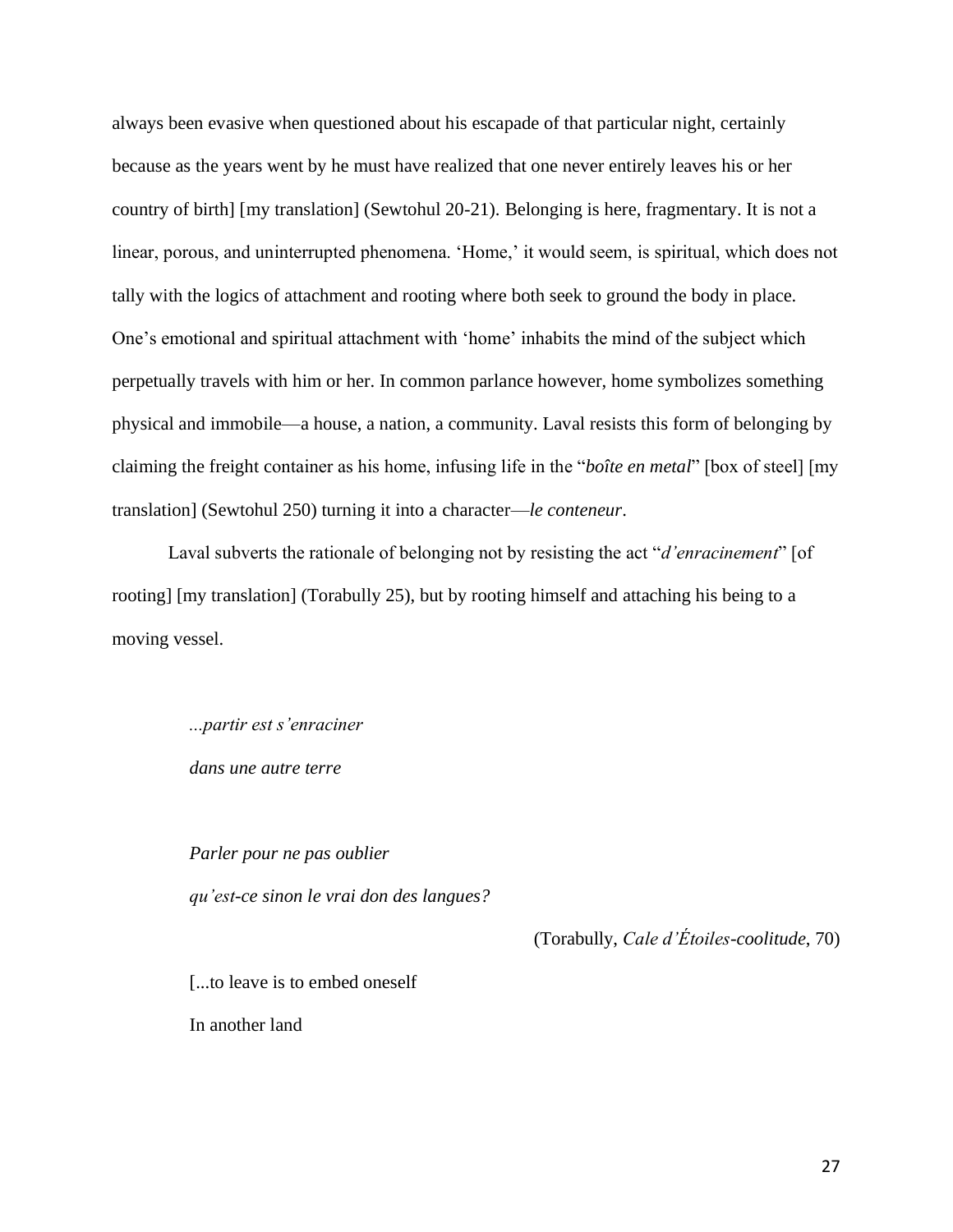Speak so as not to forget

Is this not the real gift of language?]

[Carter's translation] (Carter 131).

For Torabully, movement and migration inherently entail two essential maneuvers: first comes the uprooting of oneself from one land, followed by an act of rooting oneself in the land of destination, then only can the journey in between be called migration. Without the double action of uprooting and rooting, migration is exile—perennial movement. Remembering the homeland or ancestral land, hence "speak[ing] so as not to forget" (Carter 131) is an essential part of migration—if one was to forget his or her home/ancestral land, then one's migration and voyage is erased. Laval hacks this logic by resisting the forces of terra-belongingness.

For Lee Kim Chan, Laval's father, the freight container was only a means to launch his business and hence, his life, in Mauritius. He loads the freight container with various "*brics-àbracs*" (Sewtohul 224) intending to sell them on the island to make a living, hence escaping from the clasps of colonial servitude. In an extract where Kim Chan suggests getting rid of the container along with its *brics-à-bracs,* Laval protests:

> *...il ne fallait pas se débarasser du conteneur et du stock, parce que...parce que c'était le conteneur. J'étais né dedans, j'avais grandi sous le regard des statuettes et des poupées, avais souvent passé un après-midi tranquille, loin des querelles de mes parents, roulé en boule dans une boîte en carton pleine de craies pour tableau noir. C'était ma matrice et mon monde tout à la fois.*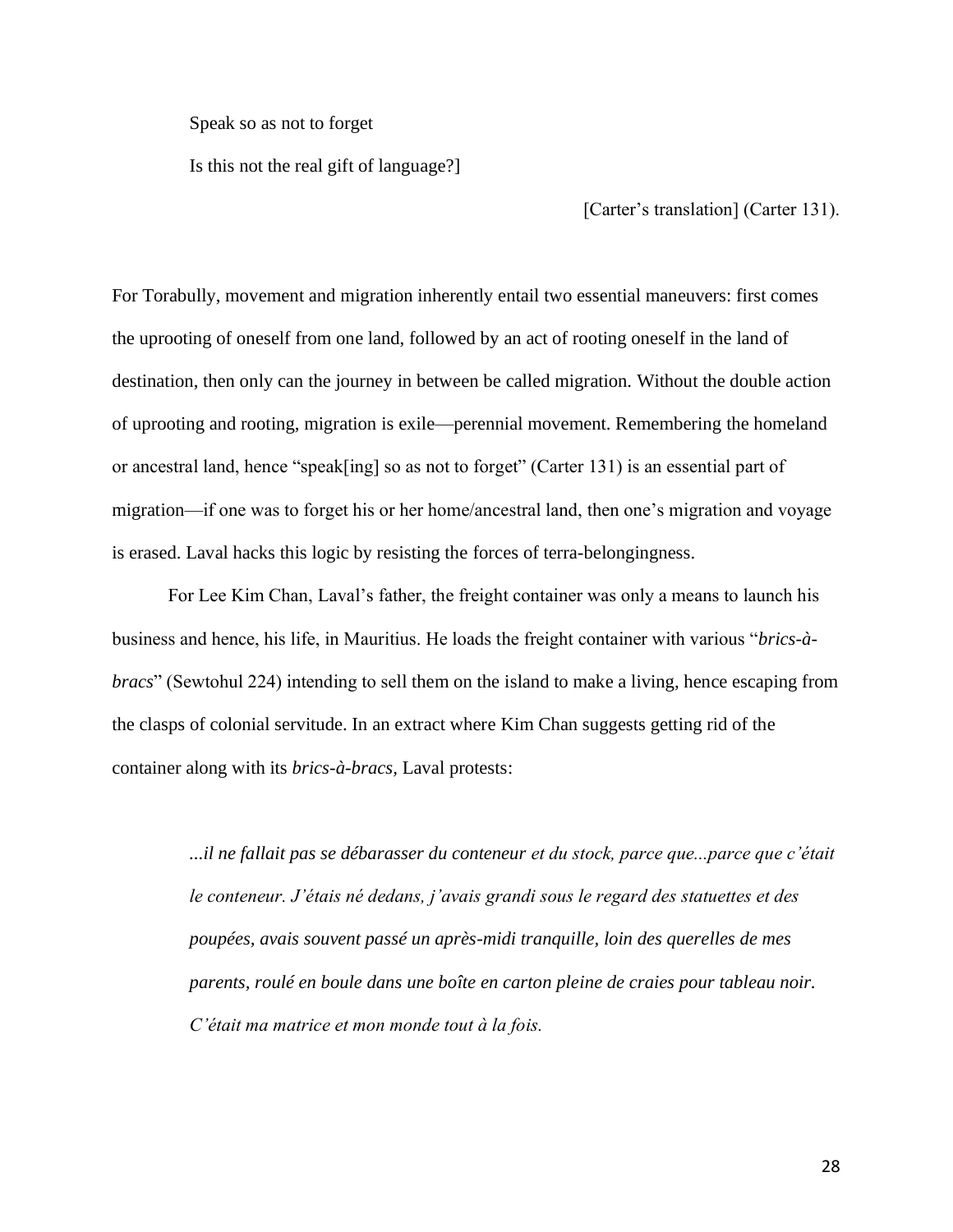[...we should not be getting rid of the container and the supplies it contains, because...because it was *le conteneur*7*.* I was born in it, I grew up under the watch of status and dolls, and had often spent quiet afternoons, away from my parents' quarrels, curled in ball, hiding in a carton box containing chalk to be used on blackboards. It was my matrix and my entire world, all at once] [my translation] (Sewtohul 109).

Laval does not associate his birth to a country or to a body—that of his mother—he instead associates his birth to a perennially moving vessel. *Le conteneur* operates in Laval's psyche as both phantasy and fantasys. It a womb-space that Laval never or rather, refuses to, leave. The womb space of the container is for the protagonist a place of refuge and safety. He however, does not designate *le conteneur* as being his nor does he claim ownership over it in the same ways one would claim a parent to be his or her's. *Le conteneur* is a God-like figure and vessel that creates, protects, and shelters, but which also—like God—transcends human bonds and is not bound by attachments, space or time. Laval shares this womb-space with various "*brics-àbracs*" that watch over him, witnessing his daily life like sacred totems. *Le conteneur* transcends time and space—its history timeless and irretraceable. Its existence stretches beyond Laval's existence, continuing its journey even after Laval's passing. When nearing his demise in Australia, Laval mutters, *"Je veux retourner dans le conteneur. C'est la seule chose qui me reste. Rien de moi restera dans ce fichu pays. Même mon nom..."* [I want to return to the container. It's the only thing I have left. Nothing of me is going to remain behind in this god forsaken country. Not even my name...] [my translation] (Sewtohul 270). Ironically, the freight

<sup>7</sup> Emphasis mine

<sup>8</sup> I use phantasy here—as described in Klein's 'Unconscious Phantasy—' to denote unconscious mental imaginations, as opposed to fantasy which is a conscious phantasy (Klein, 4).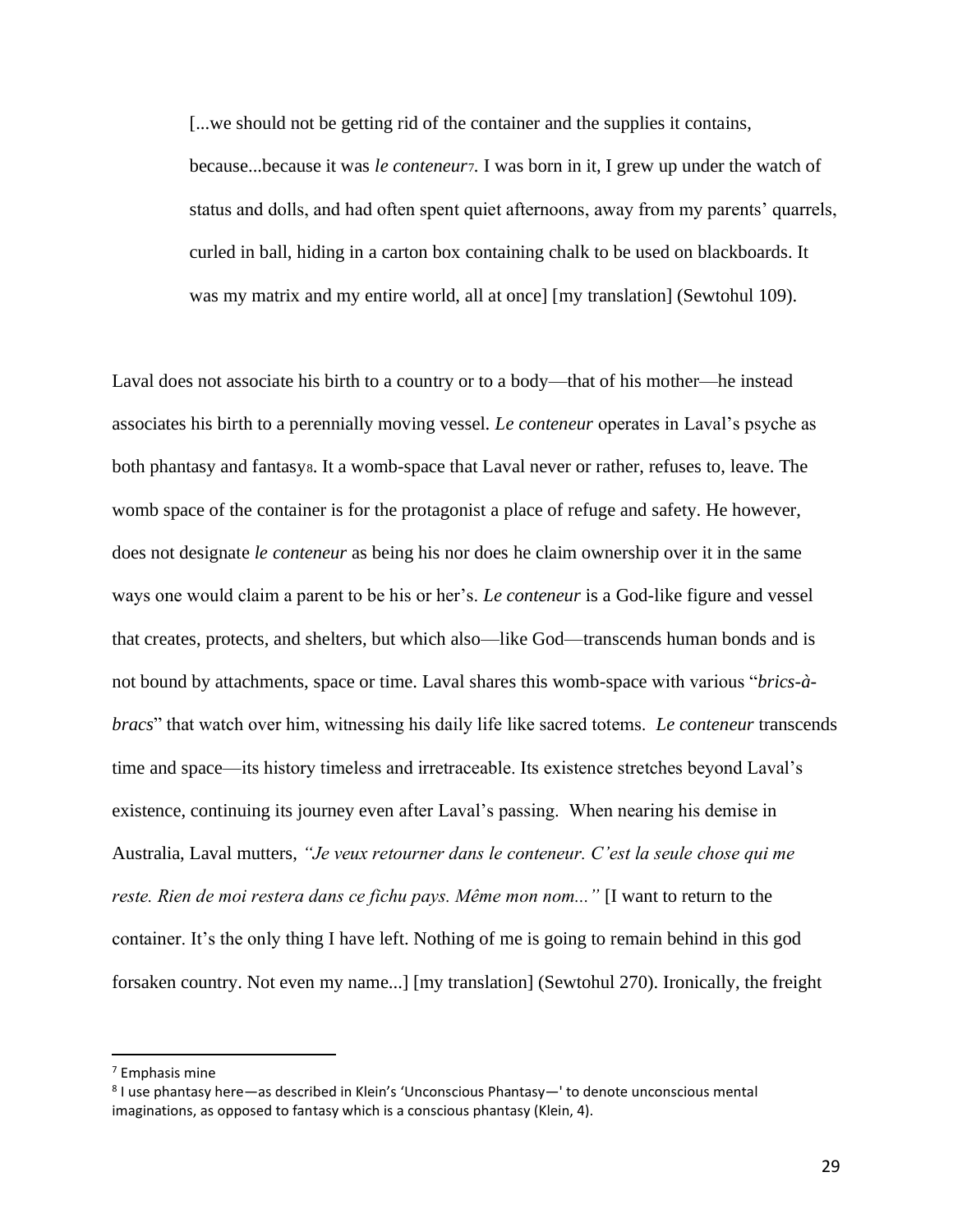container, which is forever in movement, never grounded in one place, is the only constant of Laval's life. Having lost his only son after a divorce, Laval finds it eerie that he is not going to leave an imprint behind, neither his name, nor a lineage—no legacy of any sorts. Left to die without the hope of having lineage, he feels lost, in and to, history and hence desires the return to a mother-space; he seeks a return to the womb.

Laval's resistance to belonging is passive. He refuses to adhere to the rules of national and hence, terra-belongingness. He does not seem to be reliant on language and speech to ease the pain of migration as his journey—from Mauritius to Australia—does not involve the sacrifice of a 'home.' His home, the container, is both spiritual and physical and it does not crumble before the forces of movement. Unlike his parents, he never has had to abandon his 'home,' and hence is not uprooted. As a direct consequence however, it also means that he is never rooted. Laval seeks residence in continuous motion and unsettles the logics of belonging. For Laval, "*[c]ette boîte en métal faisait partie de moi depuis si longtemps, avait été pendant toute ma vie le symbole de ma pauvreté, de mon manque de racines..."* [this steel box had been part of me for so long, it has been the symbol of my poverty and lack of roots throughout my life] [my translation] (Sewtohul 251). The freight container is here analogous to the journey of the enslaved and coolies—both Indian and Chinese. Like a slave ship, it travels the sea. Like a slave ship, it transports objects and/as bodies. Like a slave ship, it is merely a vessel. Like the Indian coolie, Laval parents dreamt of a plentiful future in Mauritius, and like the Indian coolie, they were met with disappointment and poverty. And like the slave ship, the freight container loses its essence without a voyage and perennial movement. In his book *Queer nations: marginal sexualities in the Maghreb* Jarrod Hayes discusses the problematic nature of roots and their relationship with nationalist discourses. He states "[w]hen post-independence official discourses attempt to fix a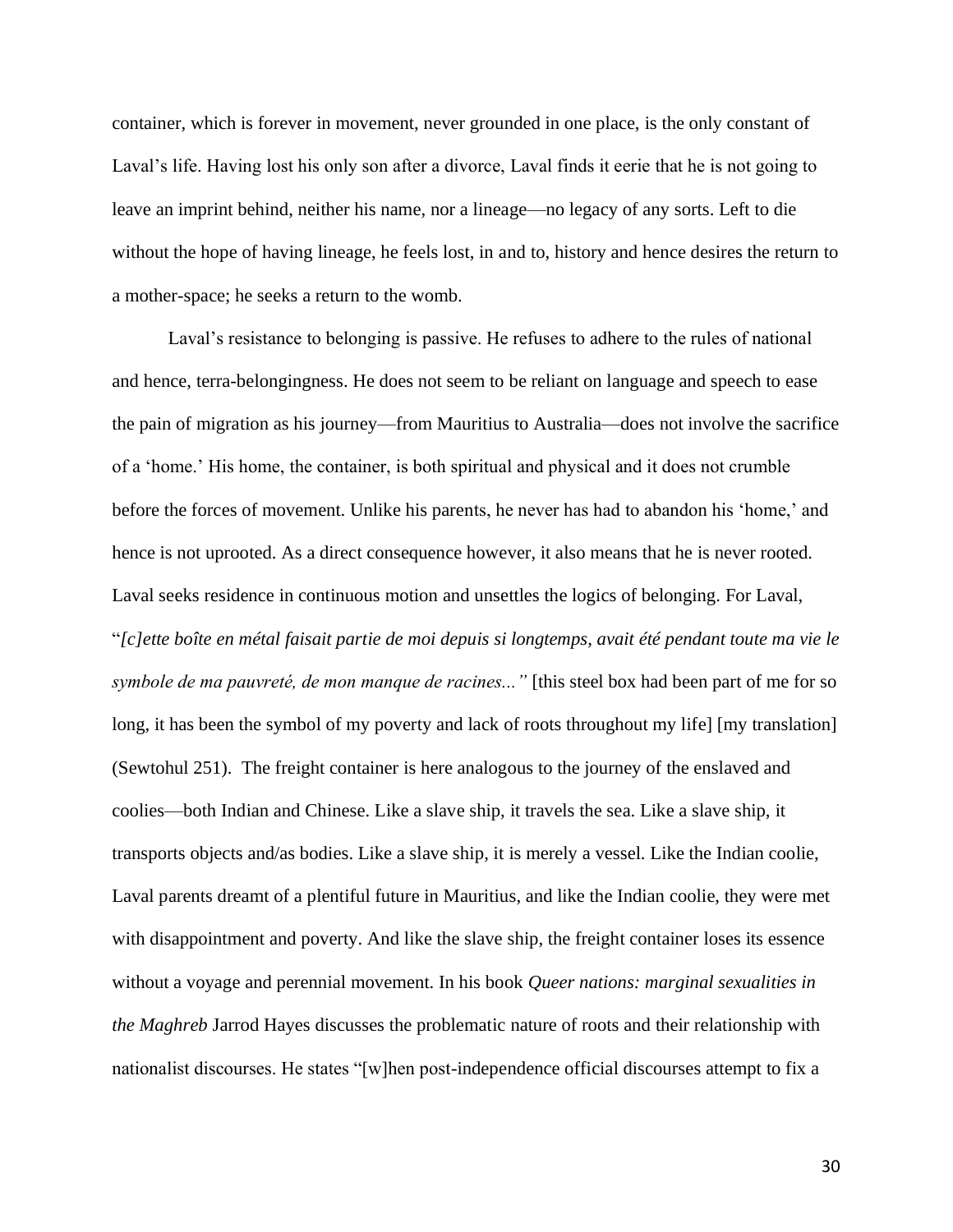single source of national identity and legislate a people's roots, they also marginalize, exclude, and even exterminate those who cannot trace their history to these roots in order to consolidate the power of the new elite" (Hayes 25). In the case of Mauritius, however, those who cannot trace back their roots to a particular caste, village or family are not erased. On the contrary, the inability to trace their roots back to their ancestral land grants them the possibility of making Mauritius their homeland as they can no longer swear allegiance to another country, its language, landscape or culture. India for the Indo-Mauritian, and Africa for the Afro-Mauritian, become alien landscapes. Forgetting and amnesia are in this case a blessing. What is often articulated as trauma becomes, in the case of Mauritius, a gift. Laval, unlike most of the Mauritian population, can trace back his roots. His story is not erased as his father lives to tell the tale of his village and voyage. It is ironically his ability to remember, and therefore live, the journey of his parents through words and mementos—the freight container and *brics-à-bracs* that his father preserves—that pushes Laval to experience a "manques de raciness" [lack of roots] [my translation].

Laval resists the urge of planting his roots in a national identity by choosing not to forget. Laval's *conteneur* is filled with objects that were bought in China as well as items belonging to the landscape of Mauritius—like the picture of *Chacha* Ramgoolam<sup>9</sup> he hangs above his bed frame. These items accompany him to Australia making it incapable of forgetting his family's journey. Bragard terms the dilemma of remembering displacement as 'rupture.' She writes, "imaginary voyages connect with crucial questions about the sense of the past, which narrators and authors wish to both remember and forget...what do I want to forget? How much do I want to remember? What do I want to keep?" (Bragard 84). Laval does not experience rupture as

<sup>9</sup> Sir Seewoosagur Ramgoolam, father of the Mauritian nation and first Prime Minister of Mauritius, also affectionately referred to as '*Chacha*—' meaning paternal uncle in Hindi.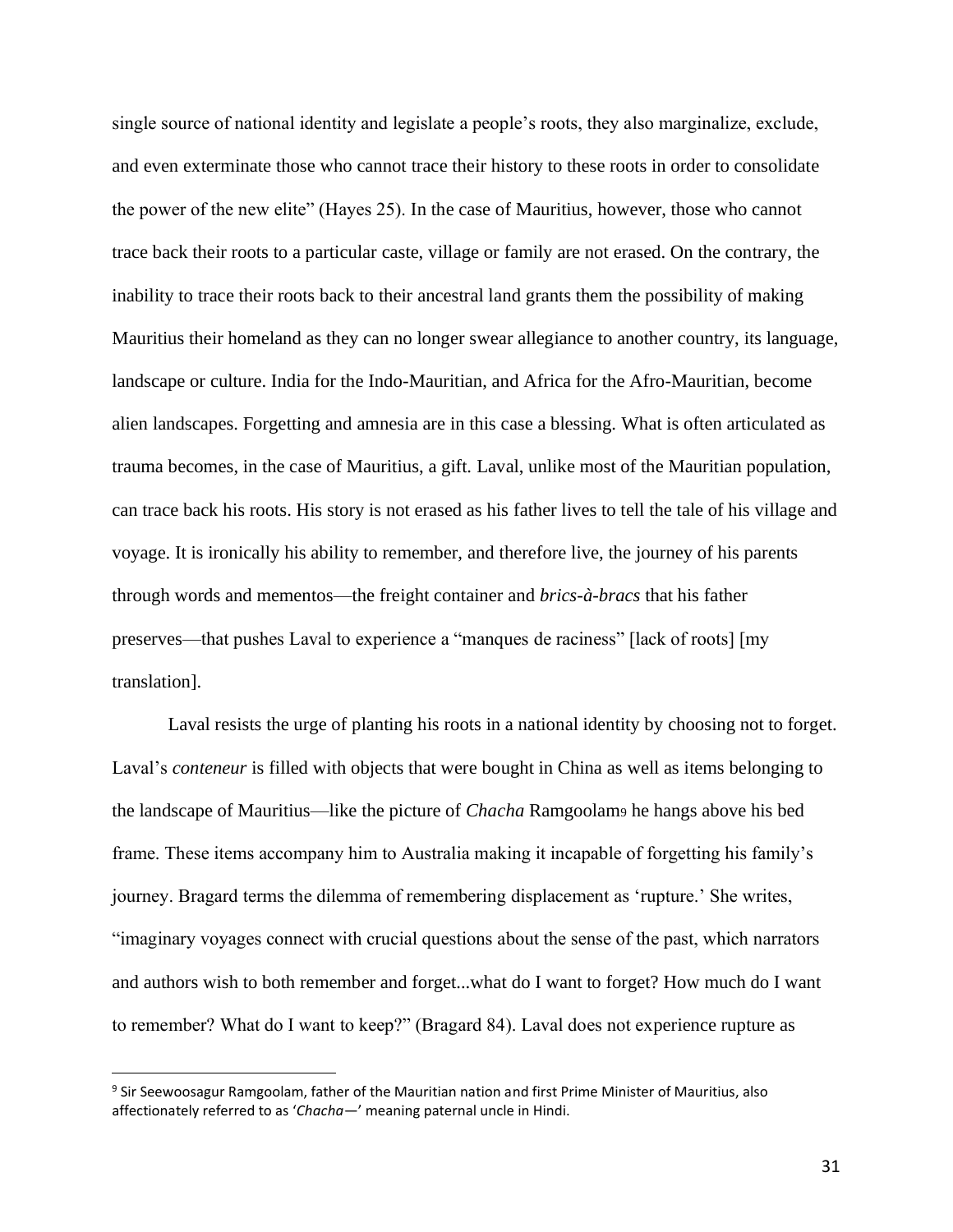described by Bragard insofar that the former does not struggle to remember shards of memory from a distant past. Rupture is ambivalent—it is shame and delight and, regret and privilege, all at once. Rupture can hence be reparative in trauma literature when authors chose to forget a piece of history consequently making space to etch a new page in the book of History. To seek residence in resistance is to make rupture one's domicile, to resist the urge of remembering everything. Laval becomes fixated on the idea of remembering everything in attempt of compensating for his 'lack of roots.' Memories, stories and relics haunt him, and he in turn inhabits the haunted space of *le conteneur*. In a night "*agités par des pensées confuses qui s'entre-choquaient dans [sa] tête"* [disturbed by bewildering ideas clashing in [his] head] [my translation], Laval starts crafting his art (Sewtohul 223). His artwork which he names 'Made in Mauritius,' is an attempt at representing, therefore re-presenting, his *mauricianisme.* Analogous to Laval's attempt at re-presenting and re-writing his national belonging is Torabully's poem reading:

Je suis braconnier

j'écris l'histoire d'arracheurs de pages de courtiers marrons apposant le codicille de ma reddition. . .

(Torabully, Chair Corail, Fragments Coolies, 39)

I am a poacher I write the history of those who tore its pages Of runaway clerks fixing the seal On my surrender. . .

[Carter's translation] (Carter 120).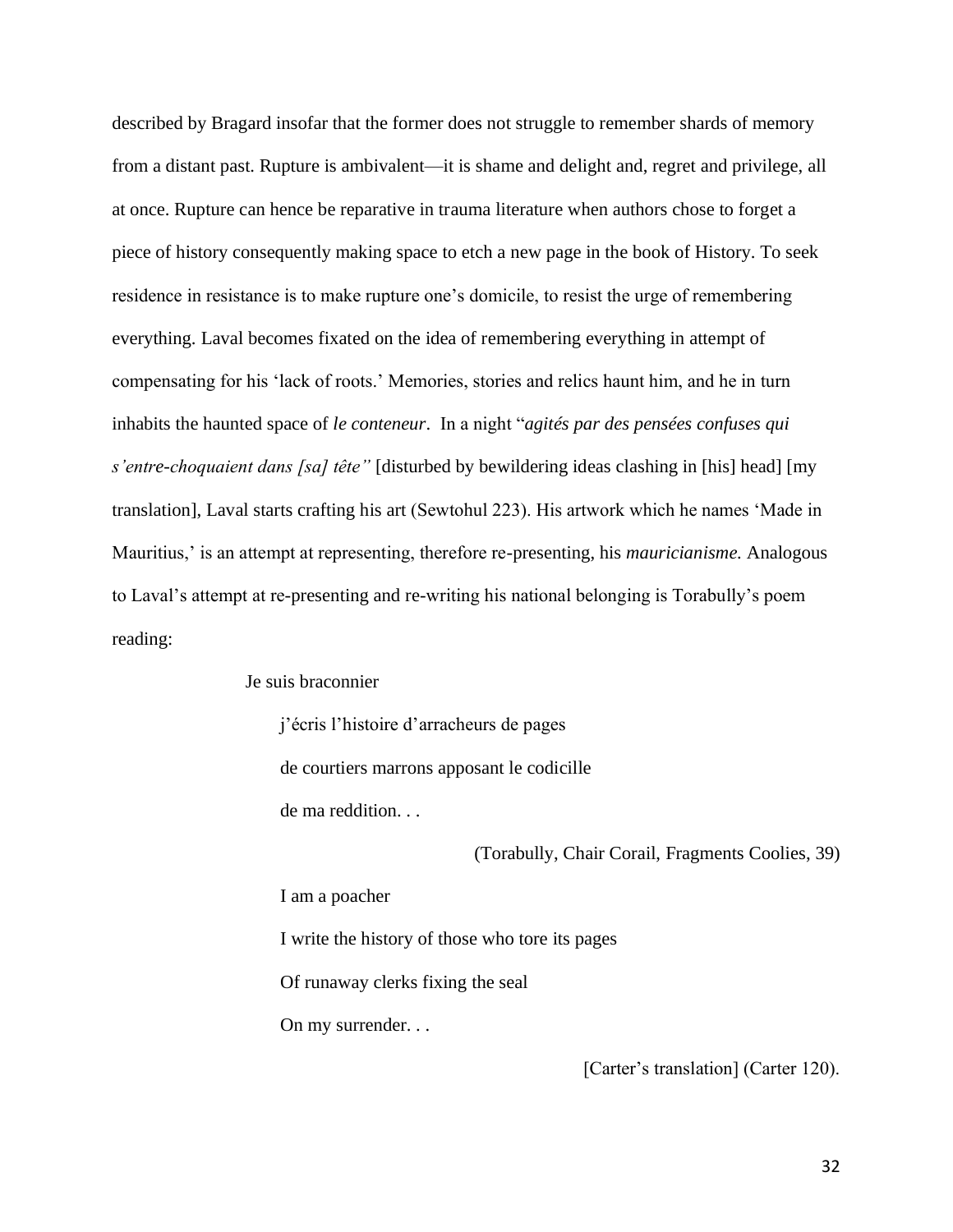Like Laval, Torabully expresses the desire to re-write the pages of history by articulating individual experiences of indenture. Like Laval, he is a '*braconnier'*, he chases and hunts fragments of memories, assembling—and binding them together—like a *bricoleur.* 

The overwhelming desire to anchor oneself to Mauritius only paradoxically reveals the uprooted-ness and displacement of the first generation. Belonging to Mauritius hence means that one has to surrender to the forces of rupture and subsist in it. And in subsisting, the inscriber *makes* the nation. By choosing to resist belonging and reside in rupture, Torabully and Sewtohul choose to inhabit a post-national site. Laval is presented as a *vagabond,* which is both a wanderer and a rebel. He is a wanderer as he embarks on a never-ending journey and a rebel as he resists the urge to elect domicile in a land. The wanderer does not seek to "fend off exile" (Said 176) by choosing to nestle his body in a community. Like Torabully who presents the act of writing the missing pages of history as a continuous process, the wanderer seeks to be in continuous movement. The journey of the wanderer is self-inflicted hence, he is able to take control of his destiny in the face of exile following the loss of his home and ancestral land. Laval refuses to root himself in fear that the trauma of displacement will overwhelm him. His journey is a selfinflicted wound—a fresher cut deflecting his attention from an old colonial and imperial wound. Laval wears the garb of a *braconnier*, seizing authority of his narrative by choosing not to stay in Mauritius. Unable to formulate an answer to, and frustrated by, Ayesha's father's question— 'how did the little Chinese get here?'—he undertakes a journey so that like his father, he too, has a story to tell and an answer to give. But like his father, Laval too, never fully leaves his homeland. The latter haunts him, inhabits him, pushes him to create. In Australia, Laval re-crafts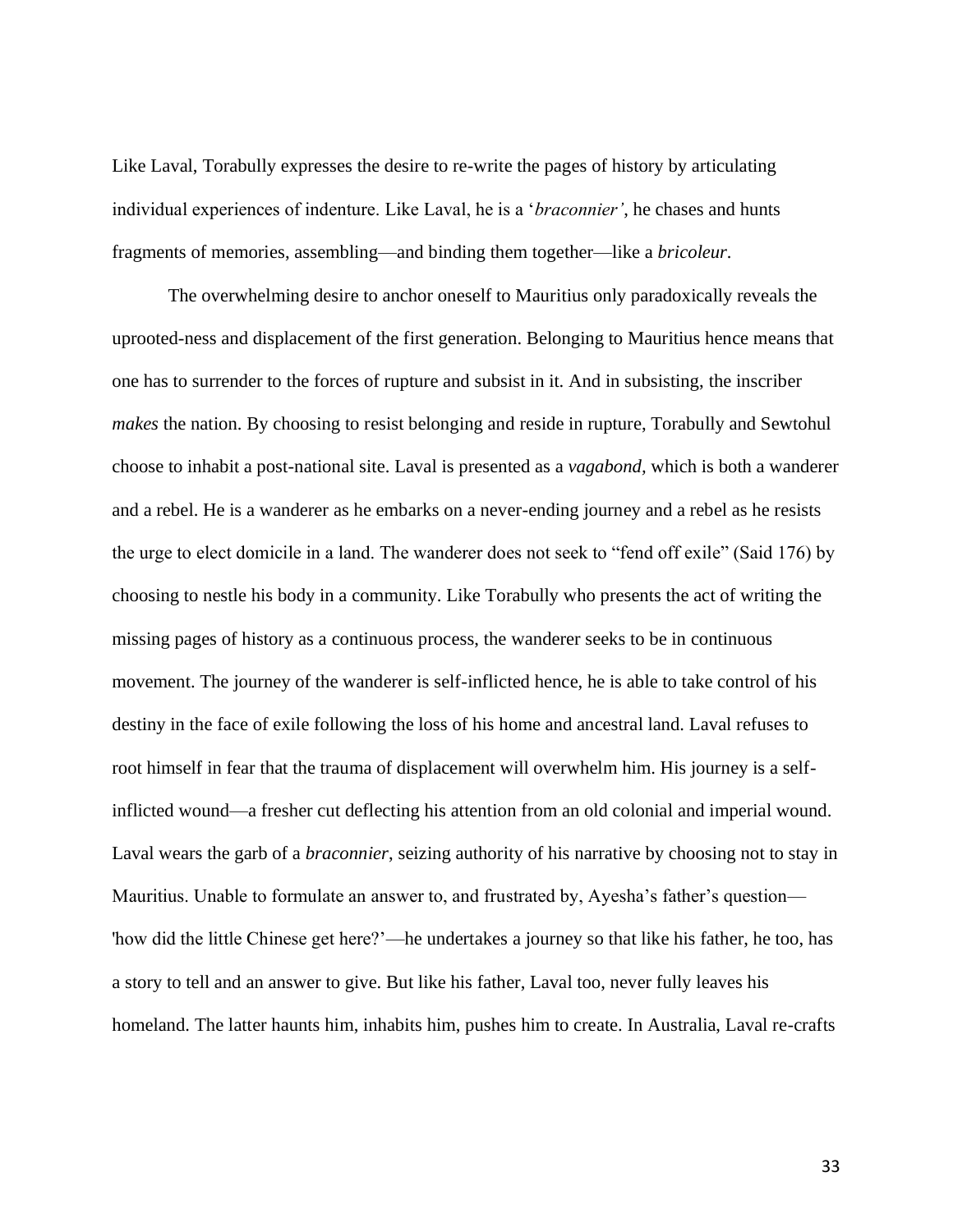his artwork while living in *le conteneur*. In the next section I analyze how *le conteneur* becomes a site of the post-national, allowing Mauritius to exist beyond its terra-national borders.

#### **2.3. Bricolage Nationalism**

In 'National narratives, post-national narrations*,'* Donald Pease examines how post-national narratives violate the timelessness of national narratives. He analyzes how the transition to a national community is achieved by national narratives presenting a "scene of emancipation wherein a captive people liberated themselves from tyrannical power" which in turn results in an "utterly equal" and "universally abstract" national subject stripped of any particularity (Pease 4). Post-national narratives debunk the myth of timelessness, in and of, national narratives by making visible "the incoherence, contingency and transitoriness of national narratives" (Ravi 37) revealing a paradoxical space. In an extract where Laval's freight container is used as the stage on which the flag ceremony takes place, flagpole is erected, puncturing a hole in the container. Laval, Ayesha and Feisal sneak into the container, seeking to witness the celebration of independence from 'down below.' The act of the flagpole puncturing a hole in Laval's container a phallic transgression—resembling rape—violating Laval's intimate space of refuge. The ceremony is framed as a *banale* event where 'magic fails to operate.' Laval, Ayesha and Feisal stay put inside the container, waiting for the magic of independence to take effect, "mais rien ne se passait en nous, nous ne sentions aucun pouvoir magique descendre le long du poteau et se glisser dans nos veines" [ but nothing was happening to [them], [they] could not feel any kind of magical powers trickling down the pole infusing magic into [their] veins] [my translation] (Sewtohul 125). The symbolic establishment of the Mauritian nation is stripped of all its glory and importance. No narrative of liberation is accommodated in its germination and it fails to bind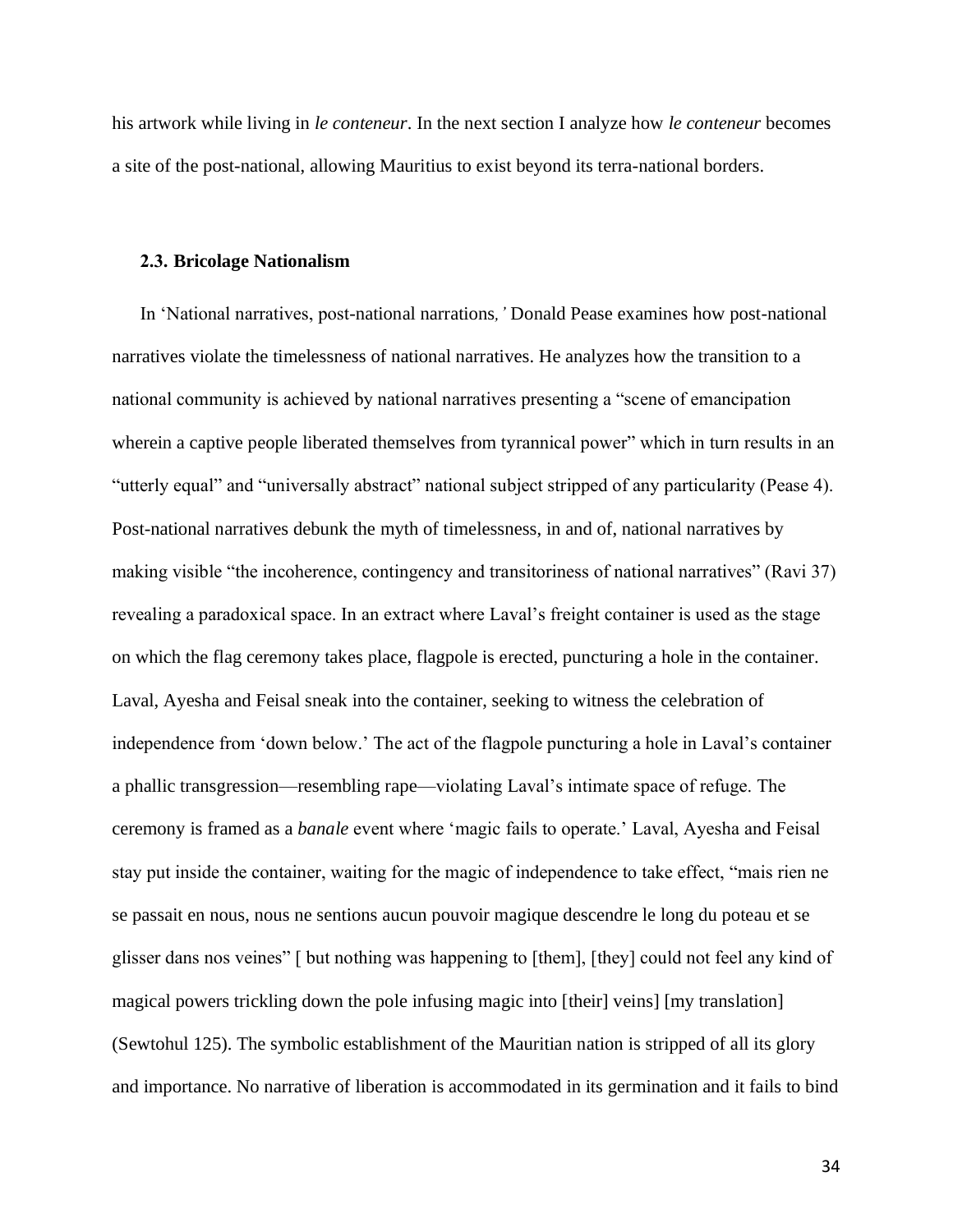the Mauritian population together in a universal mono-narrative. National narrative is not weaved into a coherent ideology, and the Mauritian is left lacking seeking—like Laval—to create 'magic' they failed to experience.

In her short Novel *Les Rochers de Poudres d'Or* [The Rocks of Poudre d'Or] [my translation], Nathacha Apppanah describes how the coolie was allowed to bring with him personal belongings, "des sacs avec plein de trucs inutiles dedans" [bags filled with unnecessary stuff] [my translation] (Appanah 214). Coolies usually brought holy scriptures—the Bhagavat Gita, the Ramayana, and the Quran—idols, and utensils on their journey to the island, which allowed them to hold on to and propagate ancestral beliefs and religion in their respective communities. Analogous to the coolies' attempts of hording "des trucs inutiles" [unnecessary stuff] in their bags, is Laval's urge to treasure the freight container's *briac-à-bracs*—unessential items—refusing to let go of them. Torabully, through his poetry, and Sewtohul through the protagonist of his novel, embark in a process of reconstituting cultural memory by making "*des trucs inutiles*" and "*des bric-à-bracs"* the pivot of their literary craft.

Laval, however, does not merely treasure "*les bric-à-bracs*," he transforms them into an artwork, actively and continuously re-defining the cultural meaning of items that are brought from one's ancestral land. Sewtohul draws a parallel between Mauritian bodies and unwanted and non-essential items that fill Laval's container. He writes,

> *Mon père s'était cru très malin de venir liquider son stock de vielleries au Champ-de-Mars, ces rejets devant se trouver à cet endroit précis... Parce que ces rejets, c'était le people mauricien. Car qu'étions nous d'autre que des ratés de la grande usine de l'histoire? … Nous étions les rebuts de l'humanité. . .*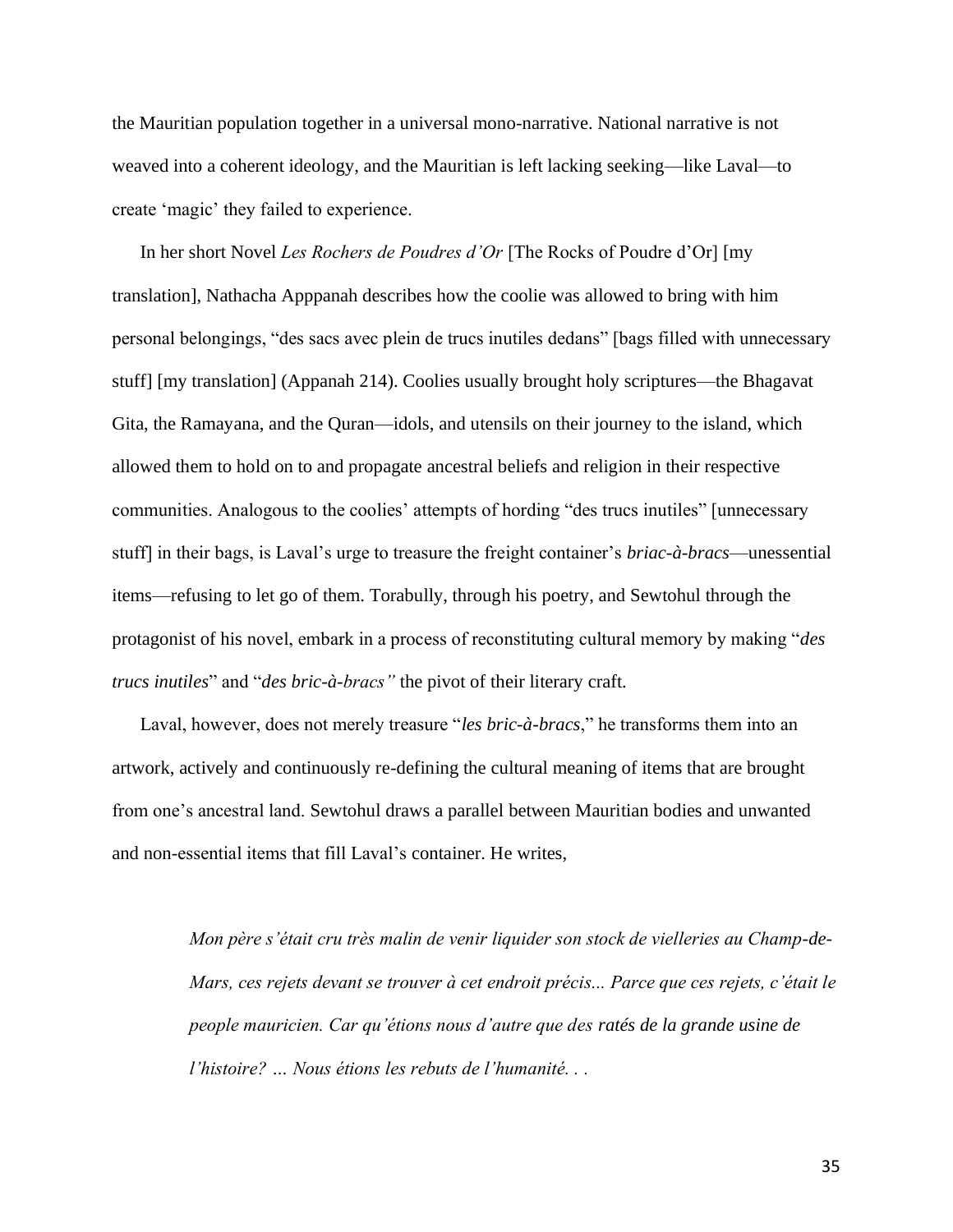[My father thought it would be clever to get rid of the junk sitting in the container at Champ-de-Mars. The rejected [items] had to be gathered at one particular place...Because those who were rejected are the Mauritian population. What were we but failed products of History? ...we were the scraps of humanity...] [my translation] (Sewtohul 126).

Mauritians are delineated as being mere castoffs operating in the outskirts of society, history and geography. The Mauritian is thrice rejected. First from the ancestral land, second from the grandeur of History's narration, and third from the geographical visibility—its floating body of rocks barely visible on a map. Laval undertakes the responsibility of representing Mauritius and Mauritians in his artwork effectively re-presenting both. Mauritians are not crystalized as rejects in his artwork 'Made in Mauritius.' Rather, the latter becomes an extension, and a physical manifestation of his Mauritian identity which he can craft however he wishes, and re-craft whenever he desires. Throughout the novel, Laval rearranges his artwork re-creating different crafts multiple time. Mauritius and Mauritians, as constructed by Laval, hence undergo perennial change. For the latter, a national Mauritian identity—like his *conteneur*—is not a rooted sentiment or edifice, it is in constant flux. His artwork is transformed into a post-national site that is erected on "*du bric-à-bracs.*"

In an extract where Laval is seen re-crafting his artwork, Sewtohul writes,

*…J'ai dessiné sur le sol une araignée. Autour d'elle, j'ai écrit les mots de Feisal: 'Ma boîte, ma vie, la vie d'un homme en boîte.' Cette araignée, me suis-je dit, c'est l'île tapie dans son coin de l'océan Indien. Sur elle j'ai empilé des boîtes en cartons et des*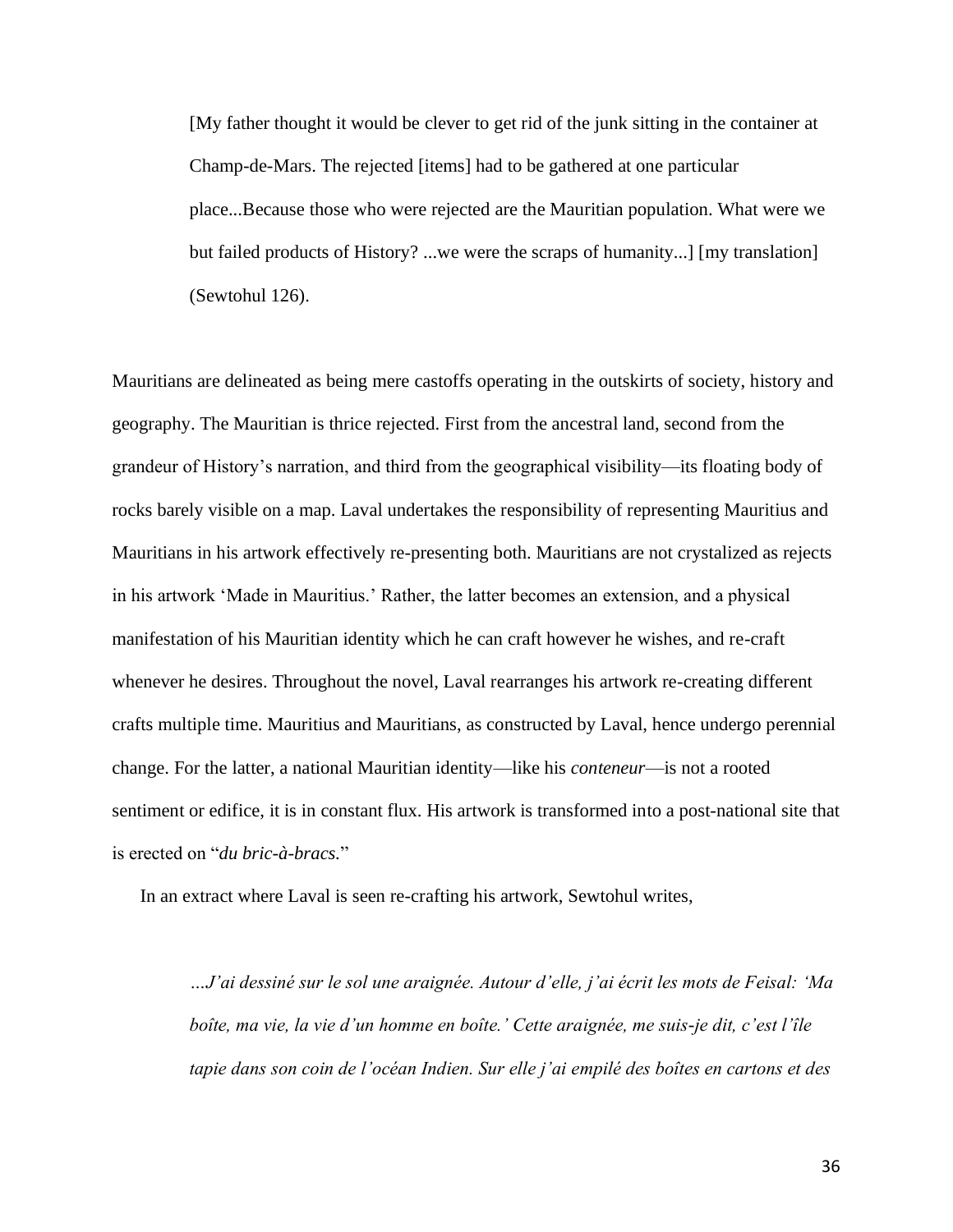*sacs en toile … Près de son sommet, j'ai place dos à dos la photo de chacha et celle du marriage de mes parents.* 

[I drew a spider on the ground. Around it, I wrote Feisal's words 'My box, my life, the life of a man inside a box.' I told myself that this spider is our island tucked in a corner of the Indian Ocean. I stacked cardboard boxes and canvas bags on it...Near the summit, I placed a picture of parents and Chacha back to back.] [My translation] (Sewtohul 223).

Laval, struck by Feisal's words, writes down the words '*la vie d'un homme en boîte,'* [the life of a man in a box] [my translation], a statement which becomes the foundation of his craft. At this point, Laval had just finished his A-levels. The box in which he is trapped is not merely evocative of his container, but strongly hints at the island itself being a box, a trap, a prison. Mauritius is depicted as a prison where the young Mauritian body is trapped in stagnancy within the grounds of a floating island. In *Lenpas Flanbwayan,* Françoise Lionnet discusses the state of *insular regions*—isolated islands like Mauritius, that are dislocated from the reality of the global and metropolitan cities, thus experiencing a slow social progress (Virasawmy ix). In this extract, Laval replicates the insularity of Mauritius by placing it '*dans son coin de l'océan Indien'* [in a corner of the Indian Ocean] [my translation]. The island is first, isolated in the margins of the Indian Ocean and second, limited; it starts and ends with the artwork. Insularity of identity, however, is challenged as Laval becomes an active agent, weaving artefacts, unsold goods, and pictures together like a spider.

The spider drawn on the floor becomes a metaphor of Laval's agency: his ability to actively weave otherwise passive objects together in a narrative. Laval attributes meaning and purpose to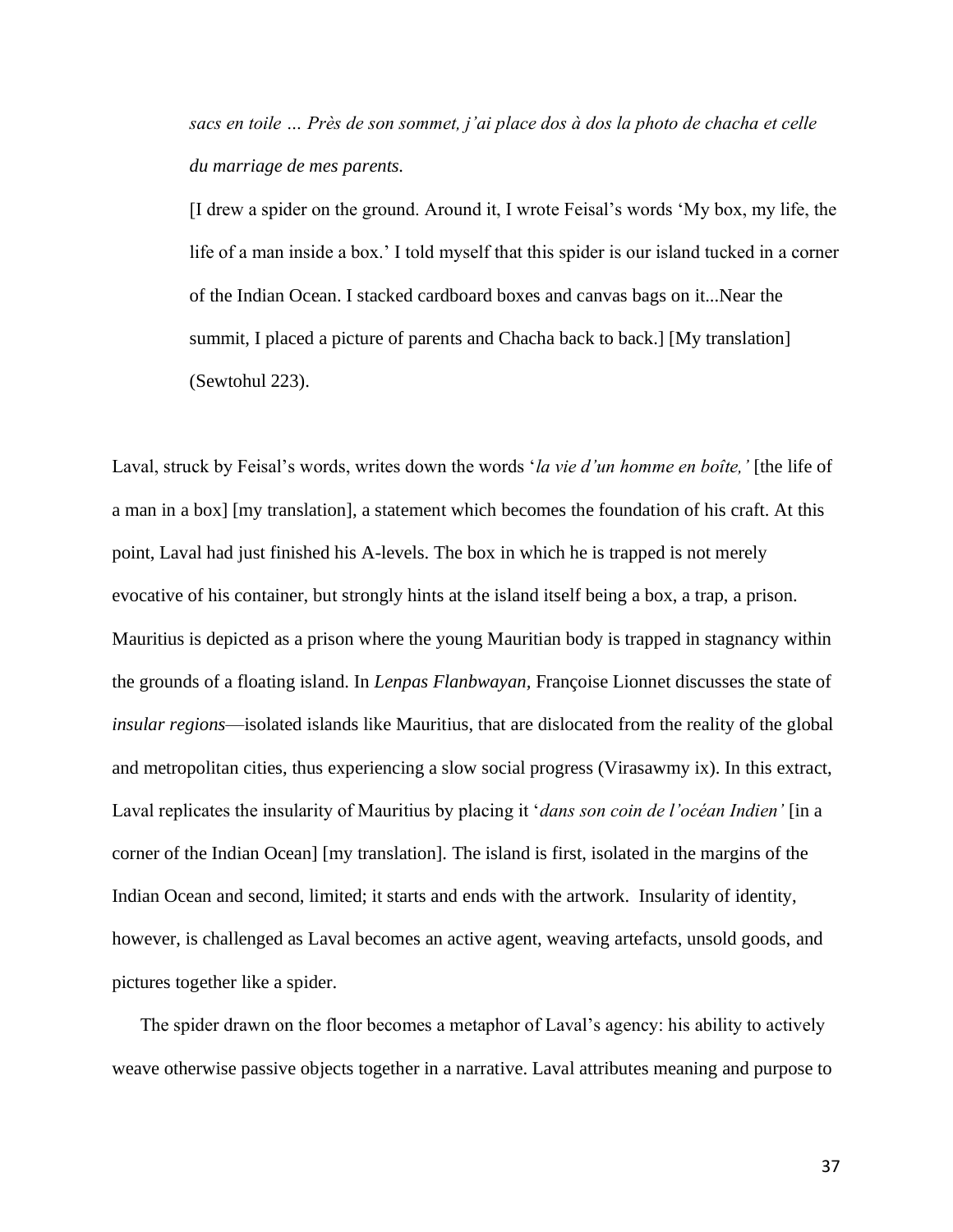objects by using them to represent Mauritius, his ideas, and emotions. He thus becomes at the centre of creation and consequently at the centre of his craft which represents Mauritius. Unlike the episode where he remains in the container along with Ayesha and Feisal, waiting for the magic of Independence Day to take effect on them here, Laval himself becomes a vessel of Mauritian-hood. By placing the wedding picture of his parents next to *Chacha*'s picture, Laval fuses the particularity of his existence with the history of the island's independence. He starts making sense of his Mauritian identity while simultaneously constructing it within the backdrop of his personal experiences, through the negotiation of the container's artefacts that he strings together in a narrative. The 'magic' of feeling Mauritian is therefore something which is in constant action, and not something pre-determined and readily available to national bodies inhabiting the island.

At the heart of the construction of identity is negotiation. Laval re-designs his craft multiple times. He states,

> *Des idées me venaient à l'esprit à mesure que je m'activais et, trouvant l'installation trop statique, j'ai alors vidé les boîtes …J'ai fabriqué tout cela très vite, avec fébrilité, comme hypnotise par les idées bizarres qui me venait à l'esprit, et je murmurais à la façon d'un mantra: 'Au début du monde il y eut mon père et ma mère. Puis vint le bric-à-brac. Et je fais partie de ce bric-à-brac.*

> [Ideas were coming to mind as I was crafting, and upon realizing that the craft was too fixed, I emptied the boxes...I fabricated all of this very quickly overtaken by excitement, as if hypnotized by bizarre ideas that were coming to mind murmuring 'At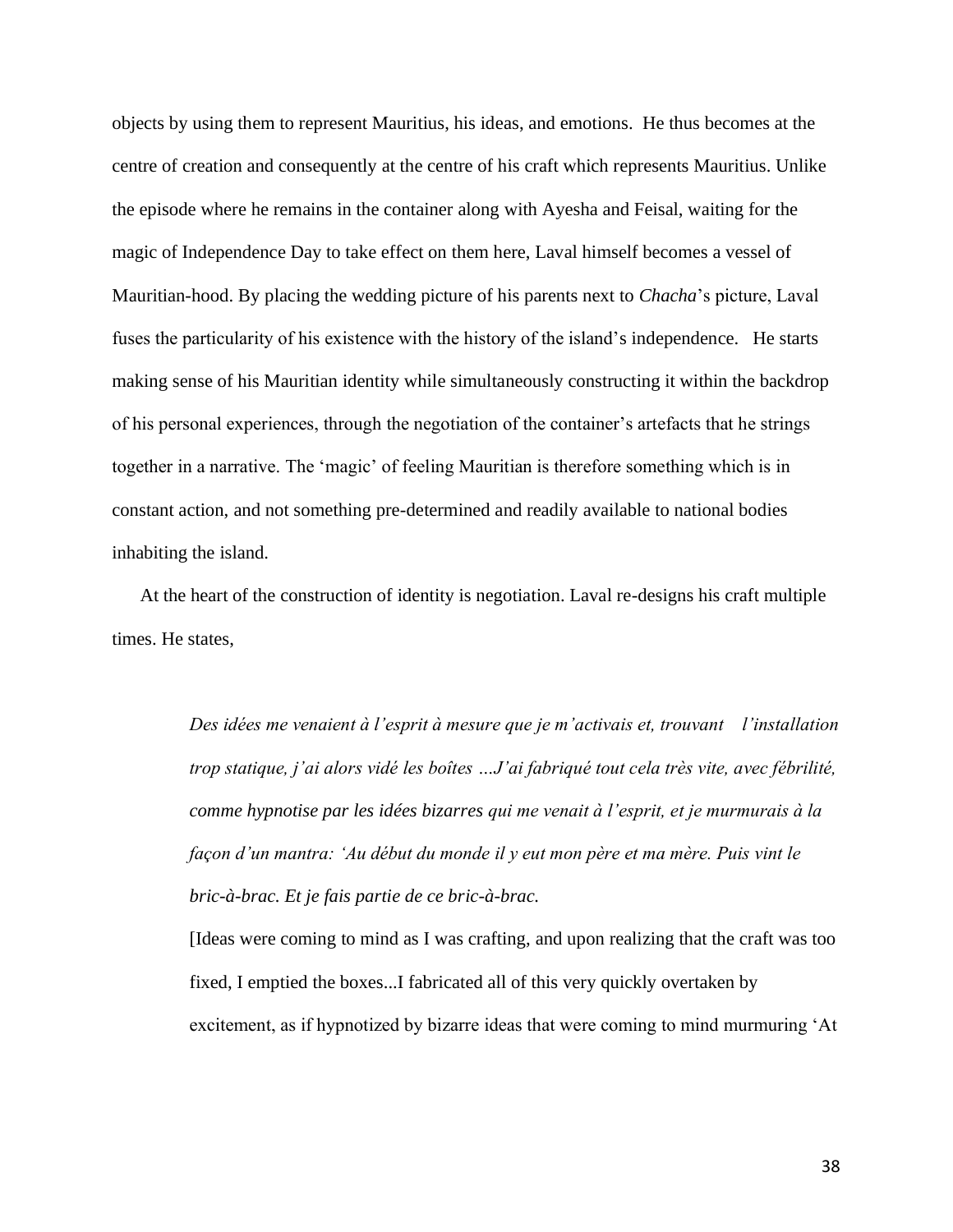the beginning of the world there was my mother and my father. Then came the "*bricà-bracs."* And I belong to this "*bric-à-bracs."*] [My translation] (Sewtohul 223-224).

Laval does not logically assemble objects or artefacts after careful thinking. There is no method, planning or analysis behind the making of his craft. Signs are haphazardly assembled into a bigger surrealist picture by Laval, fabricating his craft like a bricoleur. In *The Savage Mind*, Levi Strauss juxtaposes the bricoleur who is the 'savage mind,' to the engineer, who is scientific in his approaches and rationale. The bricoleur uses whichever tools he has at hand, transforming them into structure which does not have any coherence. The structures are thus improvised, operating as an ad hoc response to society. While Laval is not a non-literate and non-technical mind, he still opts to produce a craft which operates as an ad-hoc response to the society he is in. His impromptu performance in the making of his impromptu craft signals that Laval cannot express his vision of Mauritius within the logical structures of either societal organisation or national discourse. He has to be subversive in the ways in which he re-presents Mauritius and generates his Mauritian-hood. Being part of the '*bric-à-brac'* gives Laval, as a *bricoleur,* the power to examine, question, erase, and re-arrange his vision of Mauritius. By qualifying himself as a *bricà-brac*, Laval thus positions himself in the margins of the Mauritian society. His craft, however, gives him the opportunity to position himself at the centre of representation, redefining the dynamics of power in the Mauritian society.

'*Bric-à-brac'* also suggests an unfinished—as opposed to an incomplete product, or an unfinished thought. Hence, when Laval qualifies himself as being part of the *bric-à-brac*  Mauritian generation, he is positioning himself as somebody whose identity is yet to be defined. It opens the doors to endless possibilities of re-evaluation, negotiation and re-definition of the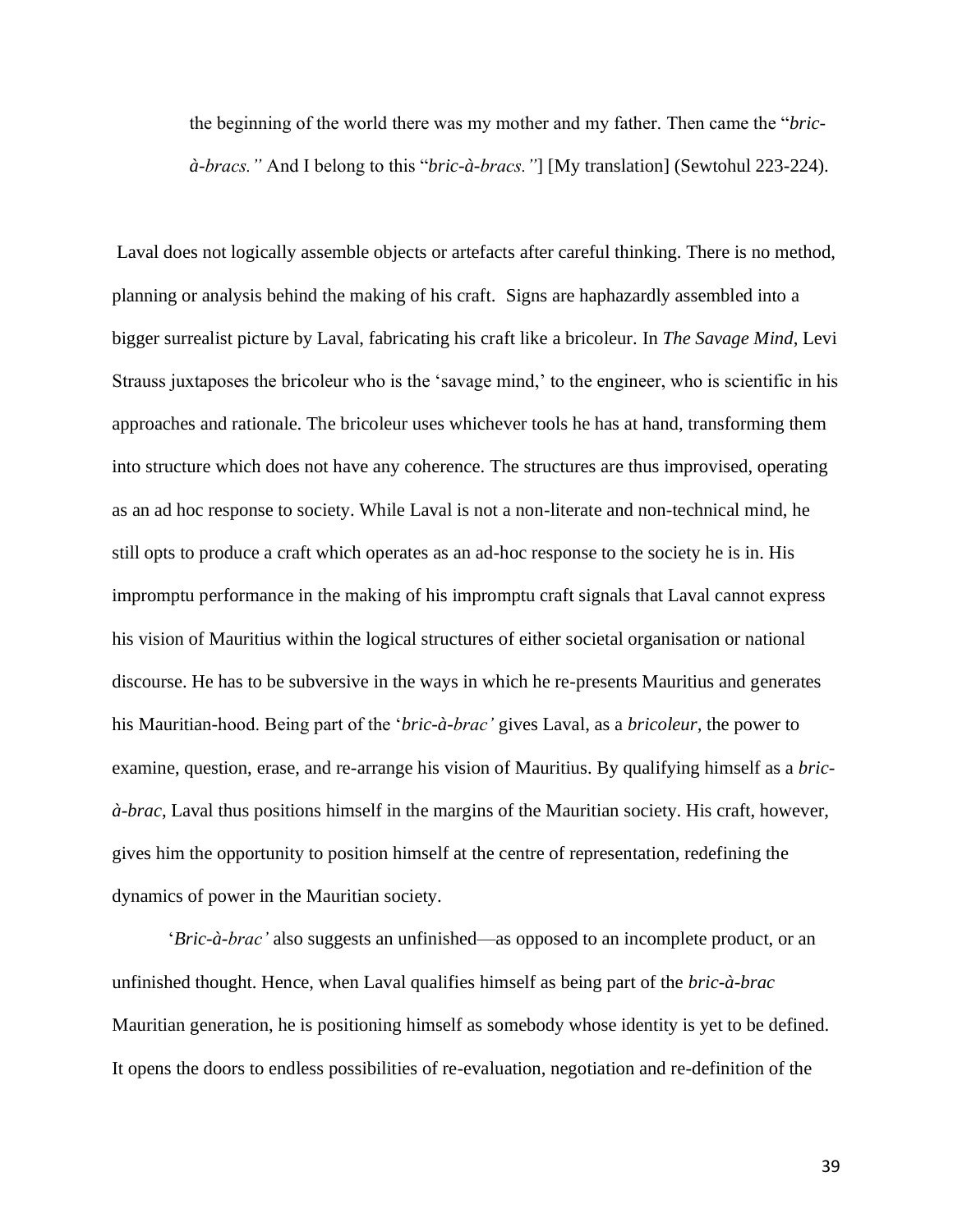self in different circumstances. In Australia, the craft undergoes a complete transformation. The change in geographical setting pushes both Feisal and Laval to re-arrange the craft, erasing some elements (pictures of *Chacha* and his parents) while simultaneously adding new elements. The craft thus has the power to accommodate new experiences as it remains a *bric-à-brac.* The artwork is at no point frozen in time or space; it instead keeps navigating spaces with Laval, mutating to accommodate new experiences. The fragile floating island is discarded so as to accommodate an exotic representation of the island- orange letters against the backdrop the tropical sea, matching the perspective of the Westerner. Laval's Mauritian identity thus functions in parallel to the spatio-temporality of his being. It is malleable- accommodating and negotiating experiences changing in response to circumstances.

Laval's artwork as a site of the post-national forever defers the 'making' of Mauritius through constant negotiation and evaluation of what it means to be Mauritian and what Mauritius is to him. Mauritius—as crafted inside the freight container—is never 'made,' and is catapulted into a perpetual cycle of making. There is a striking parallel between readers and pre-pubescent Ayesha, Feisal and Laval hiding inside the freight container during Independence Day. All wait for the magic of independence, or rather, the magic of a crystalized national edifice to unfold, but are met with nothing but deferral. Movement here does not only refer to physical movement or displacement, but also means that one needs to resist the stagnancy of timelessness. In Laval's post-national site, to be a Mauritian is to postpone belonging to either a nation or a community. The Mauritian nation is a transformed into a soul—spectral and free-floating—therefore allowing another model of belonging to exist, that of individual belonging. Laval's nomadism and vagabondage are not to be confused with statelessness. Making Mauritius and hence,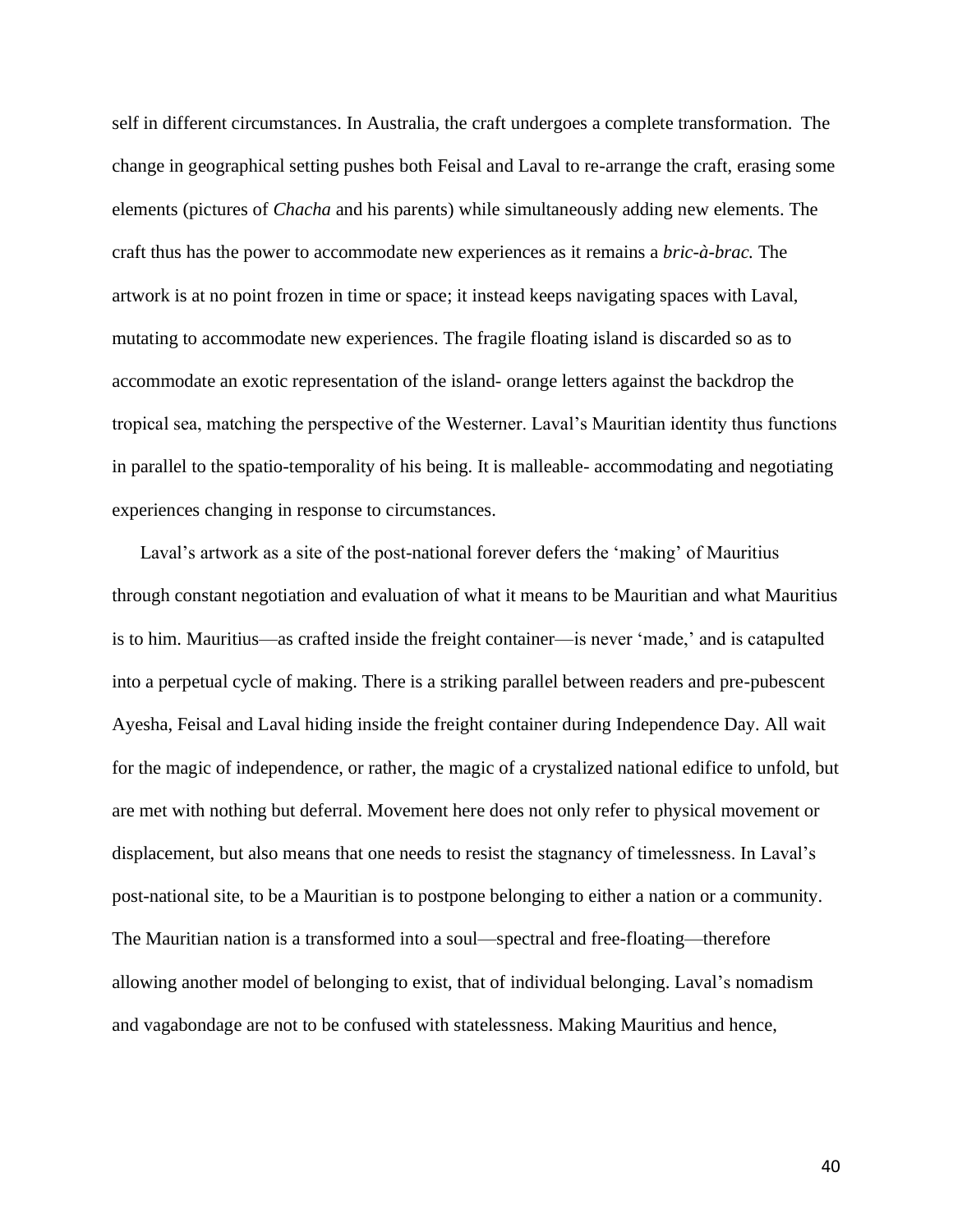becoming Mauritian, is to ground oneself not in the universality of belonging, but in the common memory of displacement and ongoing *vagabondage*.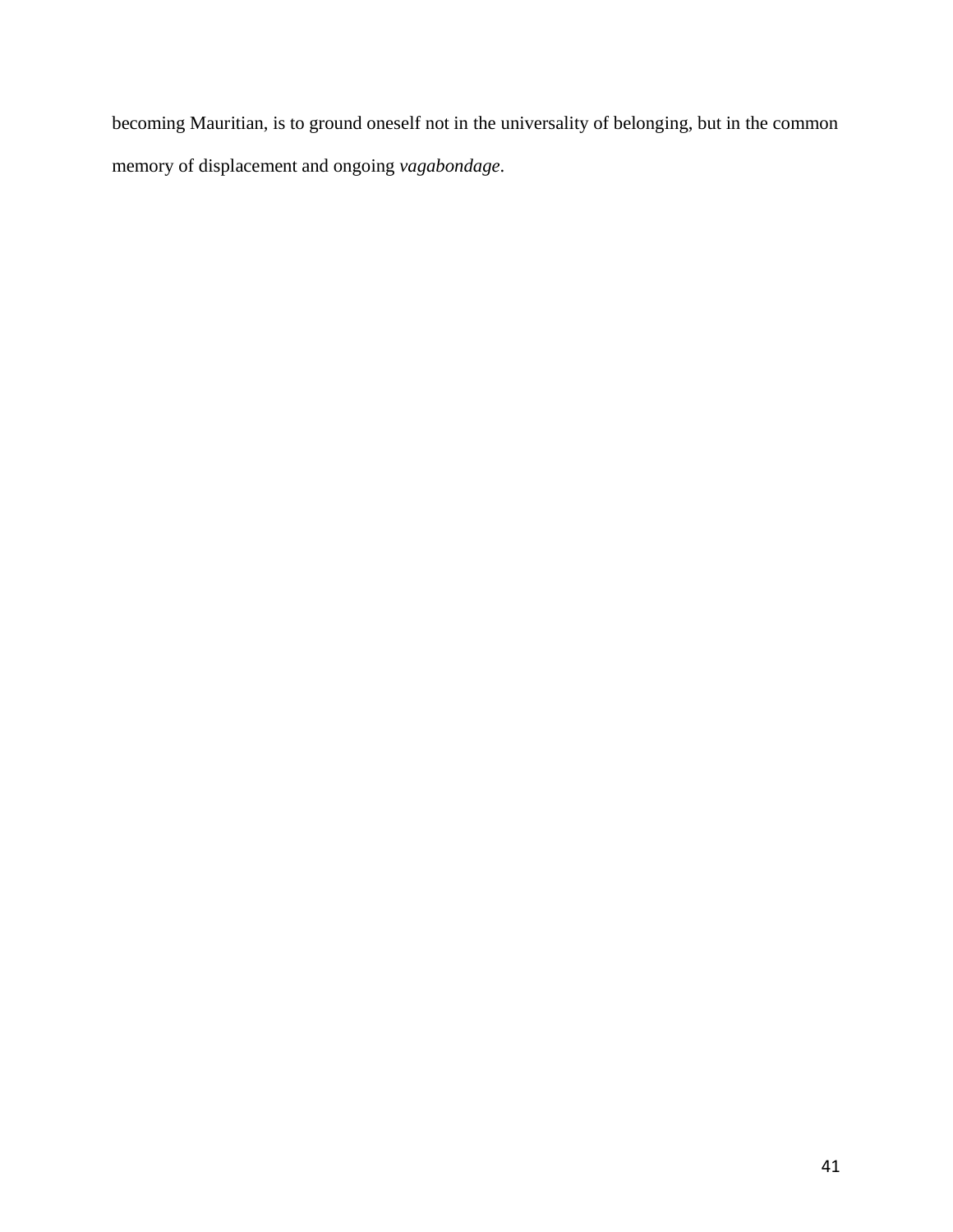## **3. Sea and Water in/as Theory**

### **3.1. Introduction**

So far, belonging, exile, resistance, perpetual movement and, bricolage have been analyzed as elements that work against the rationale of a crystalized nation hence unsettling the dynamics of national belonging. In this chapter, I engage with the "seaness of the sea" not by restricting analysis strictly to the sea, sea-voyages or displacement, but by diving in an aqueous thinking. To think like the sea means to wash over rocks—over crystallized national edifices—and thinking with vocabularies of the sea and water. Torabully's *Coolitude* "n'est pas une pierre non plus, elle est corail" [is not a rock either, she is coral] [my translation] (Torabully 82). A rock is a foundation upon which edifices are build. Rocks are markers of strength, Earth's crust on which nations are conquered, lands stolen, and nations built. The island too, is merely a floating volcanic rock seized by humans to build a nation. Rocks as land are unmovable and stagnant, but their history is conjured as if it was estranged from the sea. Rocks are in my thesis, colonial—a symbol of conquering and ruling. Corals on the other hand, while hard, have been softened by waves that wash over them. They are flowing and refuse to be rooted or grounded. Corals invite waves to take them on a journey carrying them to an unknown shore. It is in this way, vulnerable—seeking and inviting change. The sea is loud, it hurls and is turbulent, yet the coral remains unheard and forgotten. The sea threatens with its vastness and depth, but still remains a space where corals thrive. The coral dares the sea to engulf her in its waves slowly transforming her. While rocks birth from violent eruptions, the forces of nature turning it solid from its liquid state, corals are full of life. Corals inhabit life and are hence full of transformative potential. *Made in Mauritius*, opens with a voyage—the parents of the protagonist sailing the Indian Ocean with a freight container migrating from Hong Kong to Mauritius and ends with yet another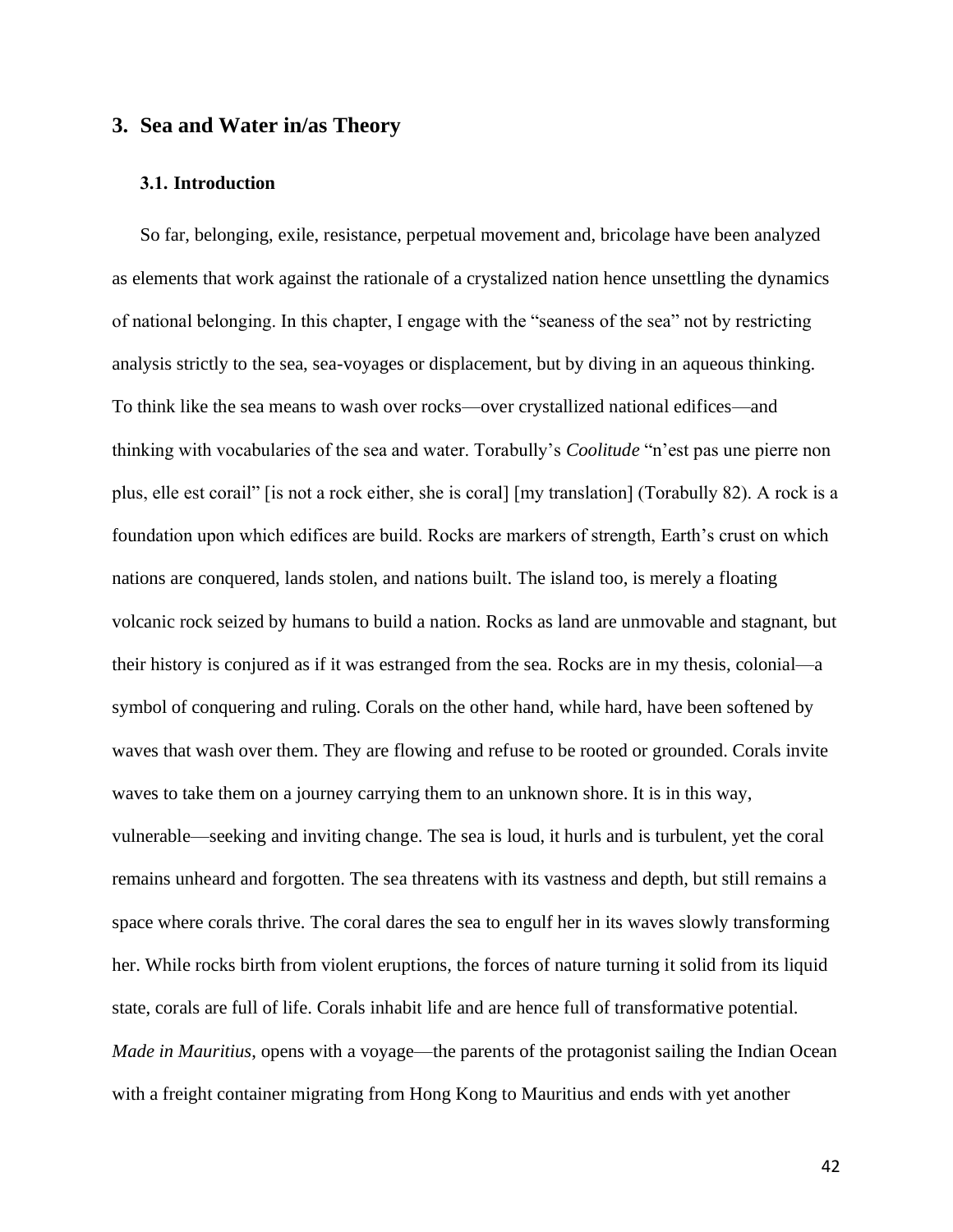voyage—Feisal leaving Australia with Laval's *conteneur*. Movement, voyages, Laval's container, the diaspora, and displacement are all connected by a common element—water. In the next section of this chapter, I immerse my analysis in an aqueous vocabulary, in the same ways Torabully presents his *coolitude* through and as metaphor of the coral.

#### **3.2. Water and/as the City**

In his poem 'Tears of Exile,' Khal Torabully pens down the throes of those who sail the sea, by drawing an analogy between sea and tears. He writes:

For the commemoration of lost dreams The ship is preceded by unseasoned tears. It will deliver its cargo Of bodies through a soft incision of the horizon Deep in the hold, which eyes Can unload despair Without leaking water everywhere?

(Torabully, Cale d'Étoiles-coolitude, 51).

The sea is turned into a witness of an endless traffic of goods and people, and is transformed into a pool of tears, shed by those on ships embarking on a journey towards exploitation and slavery. In this poem, Torabully presents water in its different forms serving different purposes. Water is firstly a vessel carrying bodies and cargo—items meant to be exploited, used and sold. Secondly, water is also tears shed by those torn by the trauma of displacement. Thirdly, water is also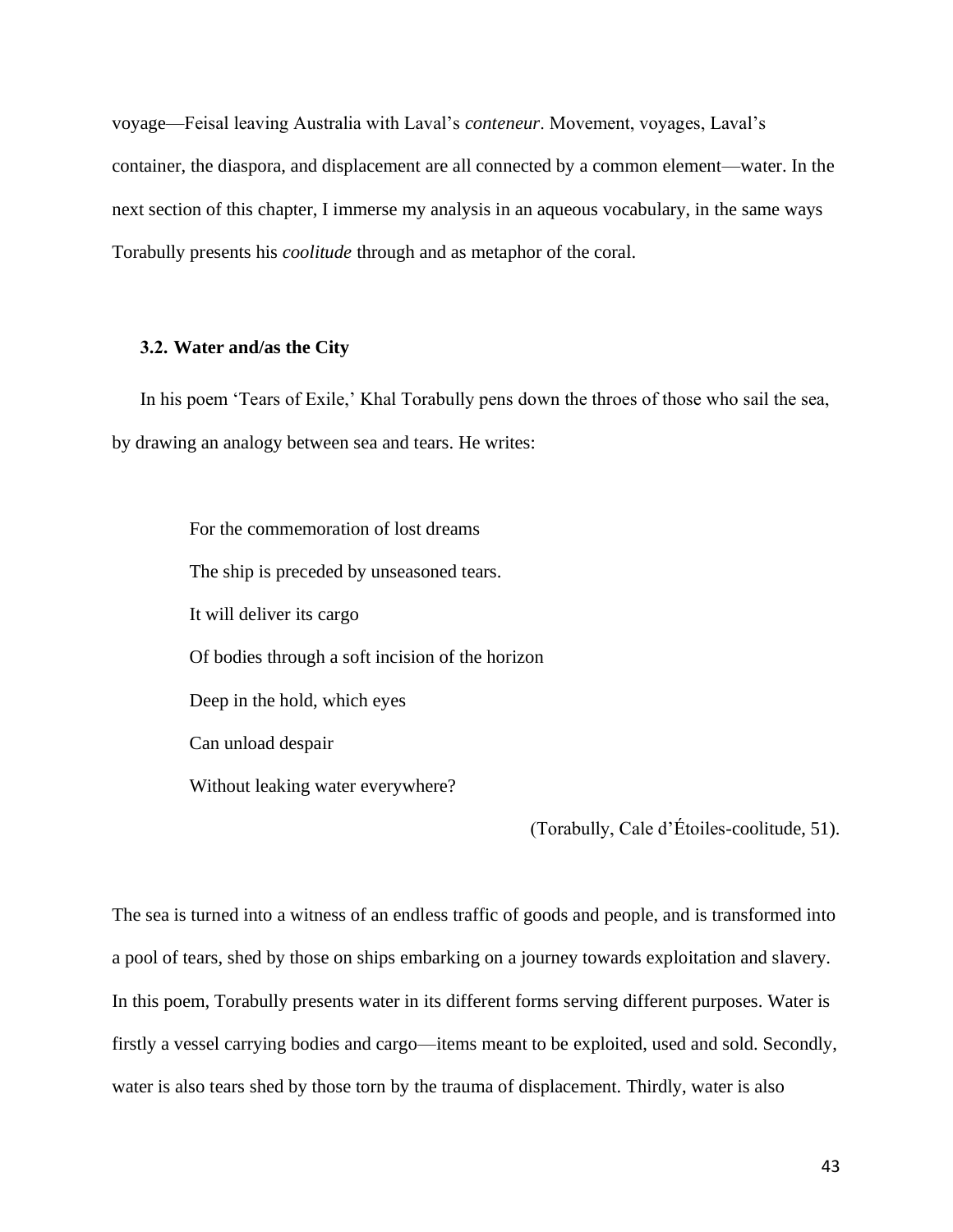binding, as it captures tears shed bodies on the ship as it flows into the sea, engulfing the history and pain of the displaced body. Water is also memory, it not only witnesses, but also retains traces—hence memory—of substances previously dissolved in it. Water also acts as a graveyard to those who never make it to the shore, those taken away by maladies, and those who preferred death, therefore liberation, to shackles. The ship also "preceded by unseasoned tears" is also a wake. Wakes are wounds inflicted by ships on the surface of the ocean, splitting and separating the body of the sea into two flows by the symbolic weight of the journey of those being displaced. The sea—a moving body—is further disturbed when it carries another moving body a ship—wakes being produced as signs of protest. Torabully's poetry starts with unthreatening tears which trickle into a turbulent downstream fusing with the ship's wake, to finally explode in frenzy from the eye of the migrant "leaking water everywhere." Water is here, plural—it is not delineated as a single unifying and universal hydro-body. When unsettled by the disruptive forces of displacement—when the colonial slave ship vehicles the sea—water revolts. Water, unlike land which awaits the human to be etched in History, is unconquered. It unbinds the individual from the land, offering him or her to escape the captivity of national borders. Water is transformative and *transportive* potential.

The incipit of *Made in Mauritius* assaults readers with ambivalence. It opens with Laval's insecurities, anxieties, and uncertainties. "Laval n'avait jamais été sûr de rien...il ne se souvenait que d'une chose, c'était du tapotement de la pluie sur le conteneur" [Laval had never been certain about anything...the only thing he remembered was the sound of rain hitting the roof of the freight container] [my translation] (Sewtohul 11). Unmenacing rain, soon overwhelms Laval, plunging him in a phantasmagoric frenzy where he imagines the capital of Mauritius becoming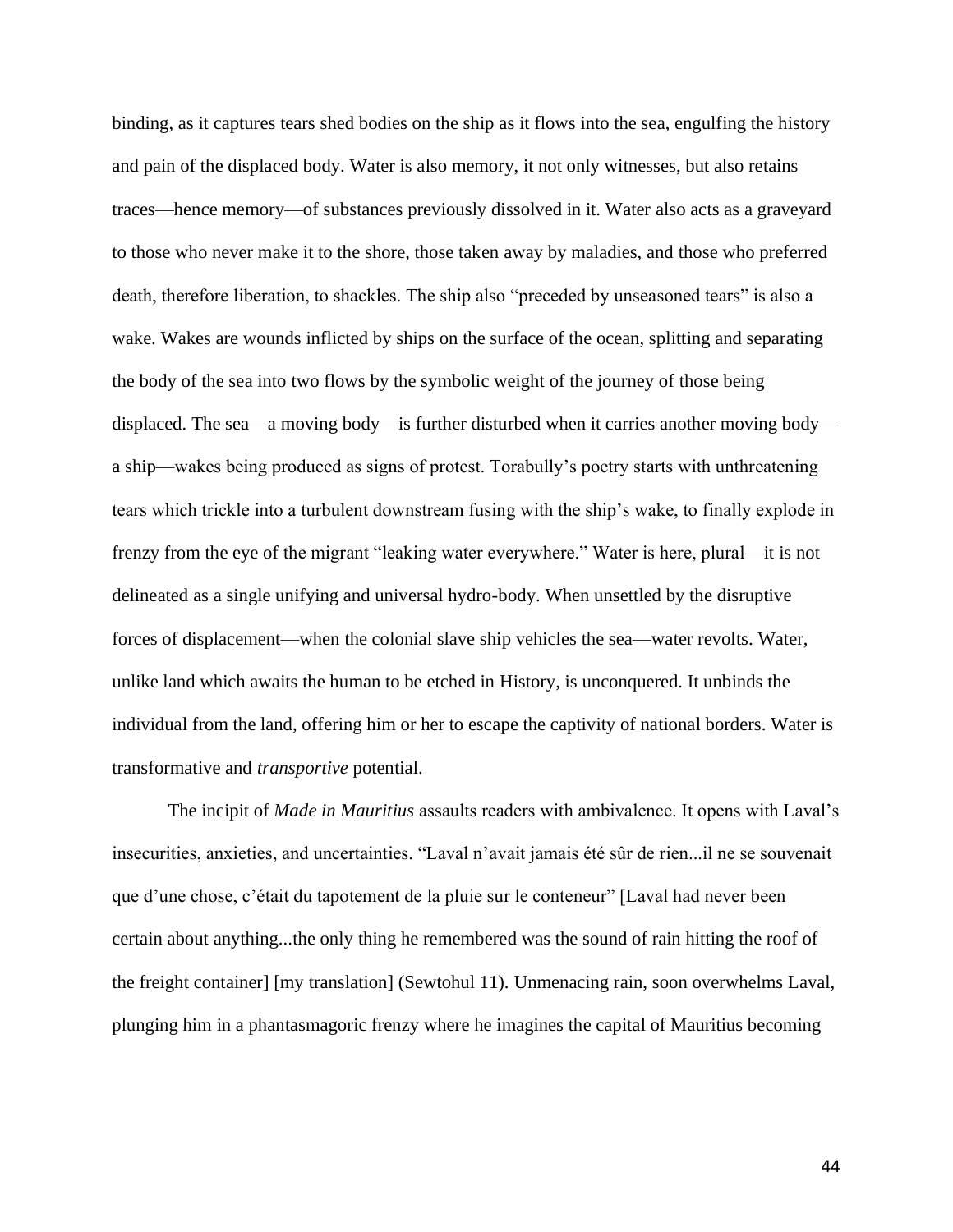flooded, submerging the land, uprooting the freight container from the soil in a sweeping gesture. Sewtohul writes,

> ...il entendait sa mère laver avec violence les assiettes, dans la cuvette plastique—et il imaginait toujours que le niveau de l'océan s'élevait, à cause de la pluie, de sorte qu'elle gringnotait maintenant le front de la mer, entrait dans les boutiques de chinatown...et bientôt les bateaux de pêche taïwanais, qui flottaient juste devant le front de mer se détachaient mystérieusement de leurs ancres et se mettaient à naviguer entre les rues du centre de Port Louis...

> [he could hear his mother doing the dishes with anger and vehemence—and would always imagine the sea levels rising because of the rain, overflowing the sea front and flooding the shops in Chinatown...and soon Taiwanese fishing boats, formerly anchored to the shore, mysteriously detached themselves from their anchors and sailing the streets of downtown Port Louis] [my translation] (Sewtohul 11).

Upon hearing his parents quarrel, Laval hides in a corner of the container and stays there until morning. His mother's aggressivity while doing the dishes unsettles him. He hears water hitting the dishes, and as if hypnotized by the sound, he starts imagining the sea engulfing the city. The sea is part of the landscape of Chinatown from where one can always see the port, the dock and boats. The sea is ever present but is also menacing—it invades the city submerging the landscape, its histories and memories. While it might seem as though Laval draws a parallel between his mother's fury and the wrath of the sea, upon closer analysis, it can be understood that in the phantasmagoric landscape of Laval, the sea rescues him from his parent's argument by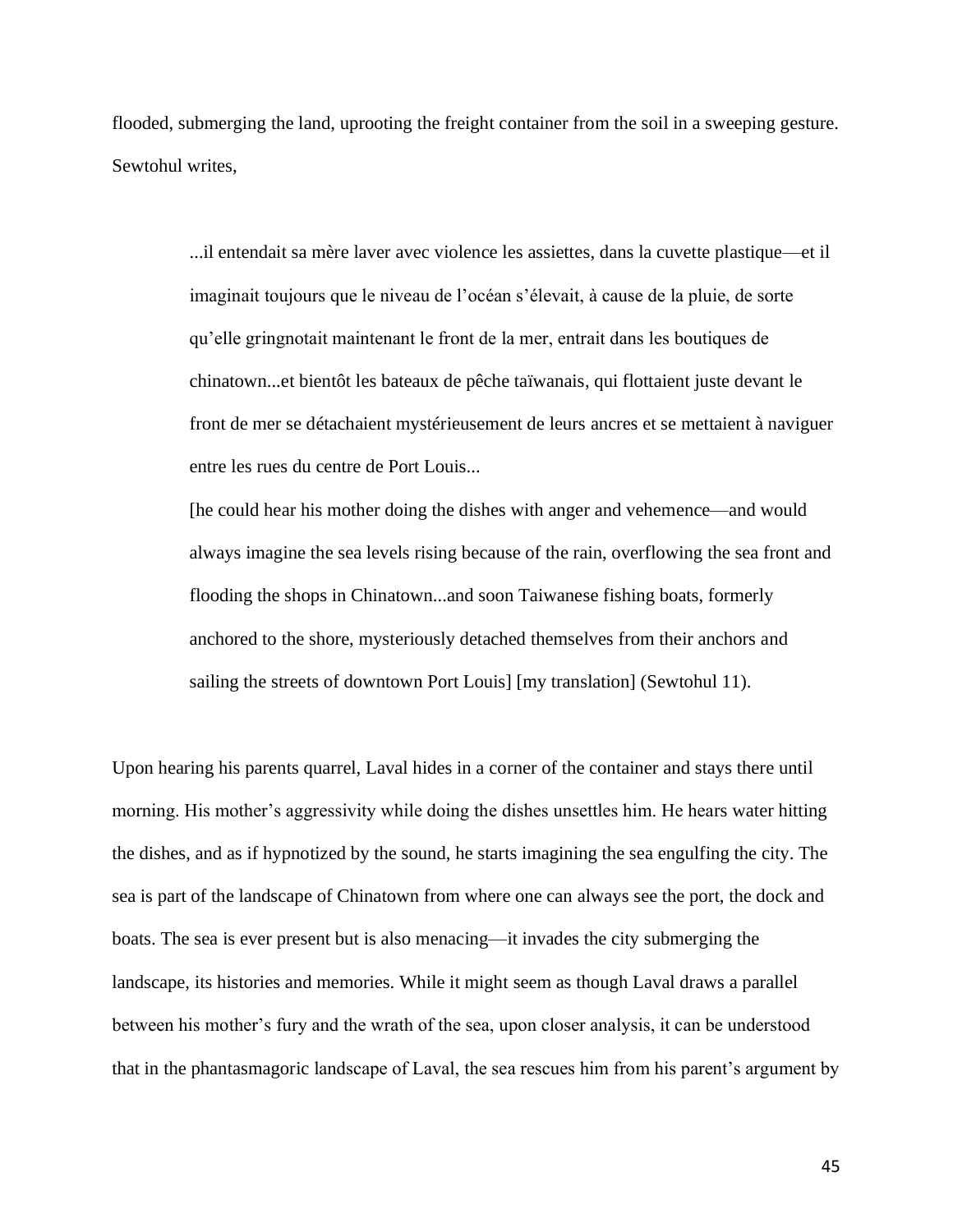flooding the city. The flood temporarily suspends reality as it halts everyone in their course of action. In an act of fury—like a mother rescuing her child—the sea reclaims the land by damaging the national landscape.

In this phantasmagoric phantasy, Laval and his family remain unscathed as the container resists the forces of the sea. Unlike buildings destroyed when hit by the sweeping forces of waves, the container resists damage by allowing itself to be carried away by the sea. It resists by not resisting—an act of surrender that grants and guarantees safety to Laval and his family. Soon his dream starts fading in a blur, and he has "une dernière vision" [one last vision] [my translation], "ils étaient en haute mer, remorqués par un des bateaux de pêche taiwanais" [they were in high seas, being towed by one of the Taiwanese fishing boats] [my translation] (Sewtohul 13). Laval's impulse and pull towards movement is intrinsically linked to water. Water splashing on dishes is what first triggers fantasy. Laval does not seek to travel on land, rather, water is transformed as the ultimate escape route that allows Laval's roots to be mobile and walking. The freight container is hence always in interaction with water—rain, sea or rivers, as though it loses its essence as a moving vessel without water. Without water, the freight container is only a steel box. Laval too, like the freight container, needs water and seeks to mobile. Water thus operates as a womb space. When a fetus is in the womb, it is essentially located within the amniotic sac surrounded by amniotic fluid—water. The fetus is both fed, protected so that it can grow, live, and be extracted into the world. Water operates in the same way in Laval's imagination and fantasies. It shelters and protects Laval from the trauma of displacement, by making movement habitual.

In another extract, where Feisal and Laval walk along the shoreline, the latter documents: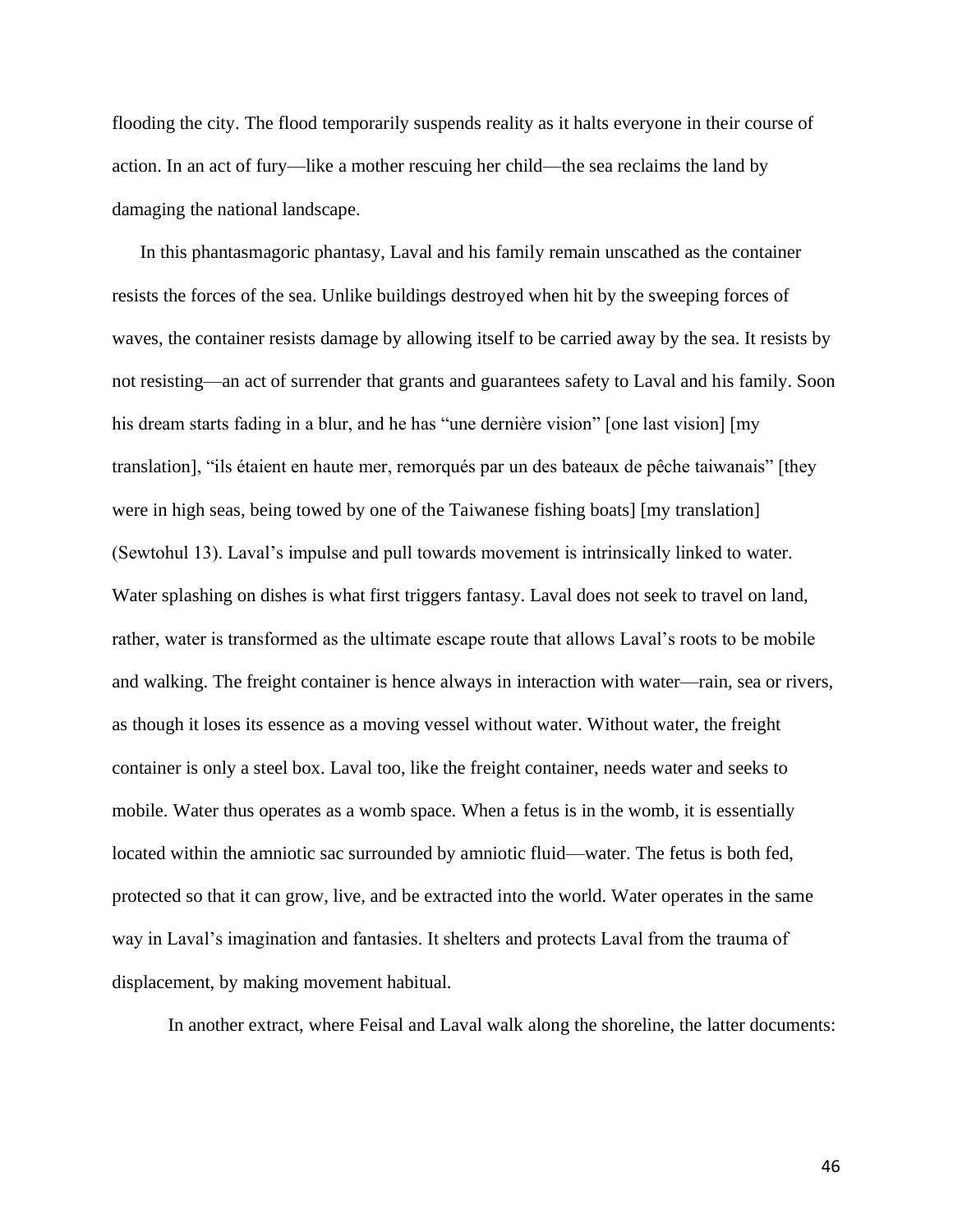- *...l'air poisseaux, la mer qui sentait le goudron et le poisson sale, une atmosphère d'ennui et de délabrement écrasant, comme si, le soir c'était toute la ville qui devenait une de ces filles de port, qui attendant toute leur vie le retour de ce marin étranger qui leur a fait un enfant.*
- [...the air smelled like fish, and the sea smelled like tar and stockfish, an atmosphere of boredom and overwhelming decay, as if during nighttime the entire city transformed into the harbor girls forever waiting for the foreign sailor who abandoned them with a child] [my translation] (Sewtohul 84).

The city is portrayed as a lover longing to be reunited with the sea, their discourses and histories fusing into one. The soul of city seeks to escape its attachment to the land so as to acquire the freedom that the sea has but fails to do so. For it has been abandoned with a child that it cannot leave behind. The land longs for the sea, the land longs to be set free from national authority. Laval's phantasmagoric episodes are what Bhabha terms as 'dissemi/nation,' counter narratives that continuously evoke and erase the nation's totalizing boundaries (Bhabha 300). In Bhabha's framework, the nation's totalizing boundaries can only be erased through continual displacement of the national subject. The past—History—is transformed into the shadow of the present "vacillating between two temporalities," hence disrupting the process of identity that is constructed via historical sedimentation (Bhabha 304). Laval, however, is able to erase the nation's totalizing boundaries by inviting the sea to reclaim the land. *Made in Mauritius* forgoes the epistemological framework of double temporalities and choosing instead to work with oceanic echoes. The memory of the sea, which is associated with fear, uncertainties, tears, death and abandon, is re-worked into an active site of (oceanic)memory that binds together the history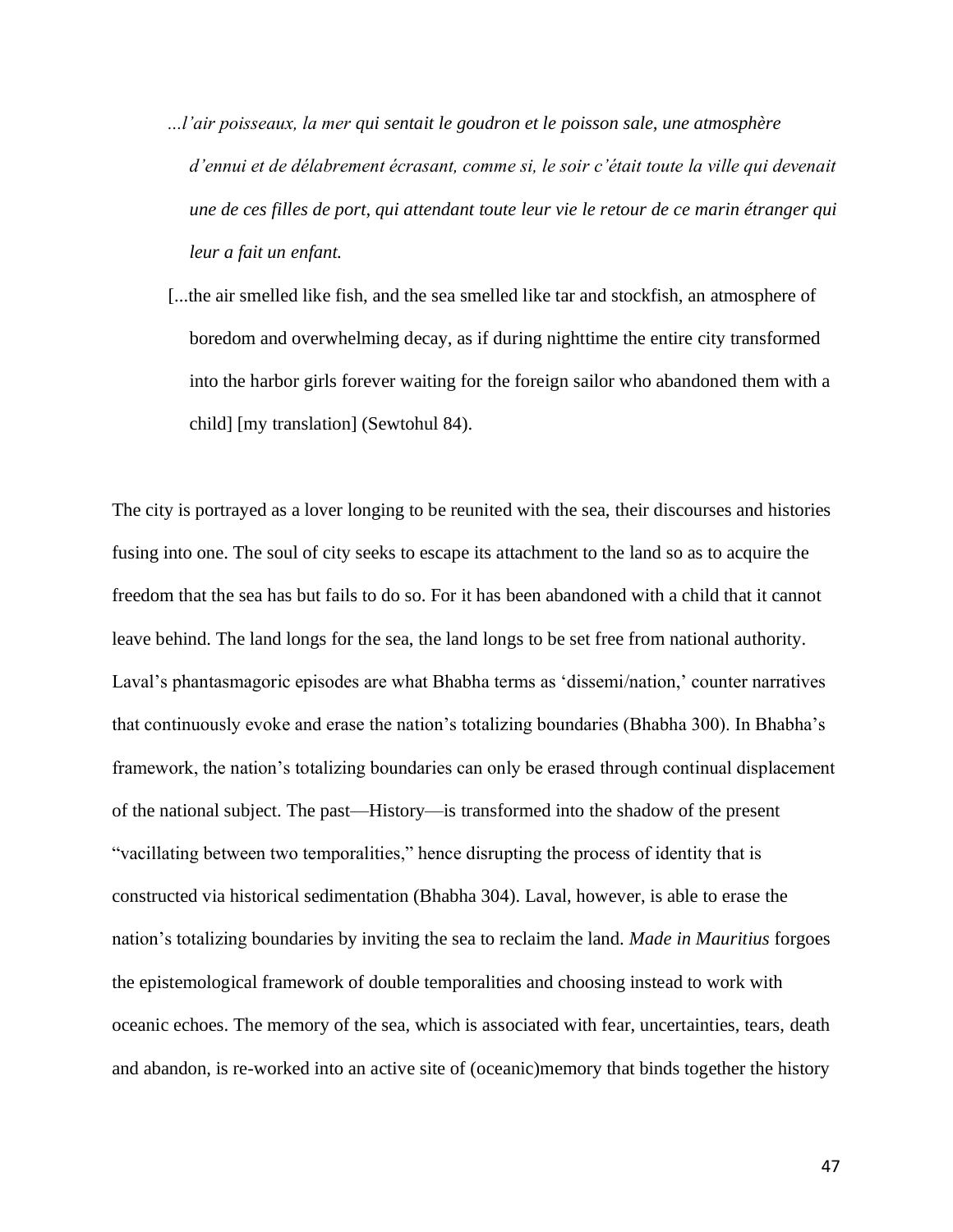of the coolie, the enslaved, and those who sought a better life by engaging in trade (like Laval's parents). The oceanic terrain is transformed into a collective memory, water entwining History hence destiny—together. In Mauritius, the period of pre-independence decolonization was only able to achieve the politicization of ethnicity owing to "*l'inexistence d'un régistre commun de mémoire*" [the inexistence of a common register of memory] (Boudet 395).

Habitually excluded from the nation and its narration, the sea hence becomes a site where universality can be conjured. Through the imaginary, reconciles the site of theoretical equality and practical inequality. The sea, its treasures, its memory, its histories, and its poetic potential can be seized by anyone. It invites erasure through fabrication. In an extract where Laval is asked to write an essay on a day at the seaside, the latter reflects:

> *<<Une journée à la plage>>. Nous tous, à l'école, apprenions cette rédaction, qui commençait par <<C'est dimanche, le soleil brille dans le ciel tout bleu>>, puis les enfants normaux entraient dans la voiture de papa, et passaient une journée agréable à la plage, à nager et à jouer au badminton, et ils retournaient à la maison <<fatigués mais contents>>. Même Samir, notre ami, le petit garçon de la rade de Port-Louis qui était toujours sur l'eau mais jamais été à la plage, la connaissait par cœur, et tous les autres enfants aussi, c'était comme une sorte d'hymne national des enfants mauriciens, et parfois je le récite encore, le soir, pour m'endormir.*

["A day at the seaside." Everyone at school would learn this essay that always begun with "It's Sunday, the sun is shining in the blue sky," and children who had a normal childhood would travel in their father's car and would spend a wonderful day at the seaside swimming and playing badminton, and would return home "tired but happy."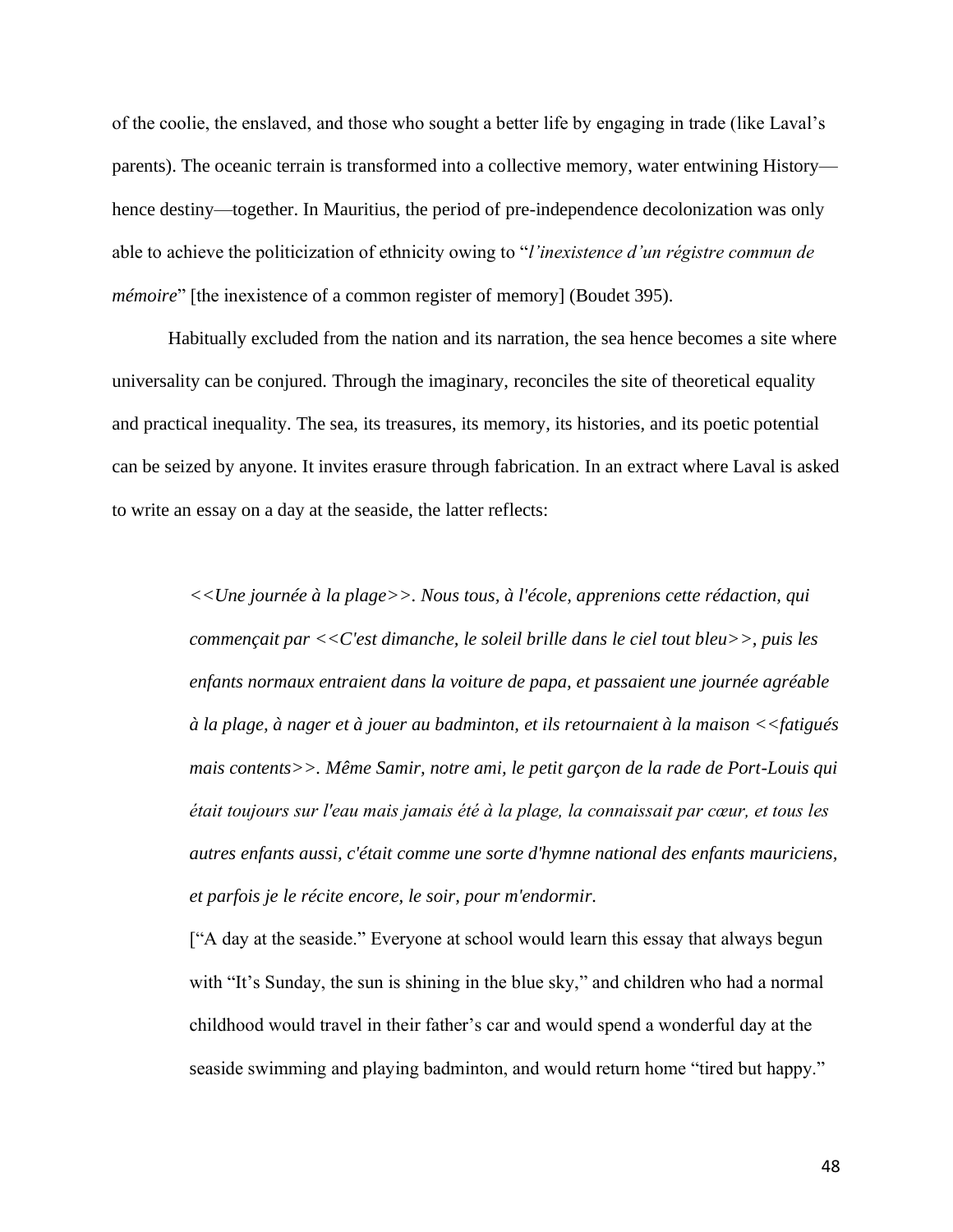Even Samir, our friend, the little harbor boy of Port-Louis who spent all his time on water, but never at the seaside knew this essay by hear. It was like the national anthem of Mauritian children, and I, too, would sometimes recite it at night as it helped me fall asleep] [My translation] (Sewtohul 202).

The first memory of the sea<sup>10</sup> and the seaside as part of the children's imaginary landscape is thus one of escape—escaping from the routine of life to enjoy 'a day at the seaside.' This extract is a ridicule of the then poverty-stricken migrant Mauritian population—most of them not owning cars and unable to spend Sundays, leisurely, at the seaside. The seaside—the shore where land meets sea is delineated as an unattainable utopic fantasy. No Mauritian ever experiences the picture-perfect day at the seaside that they are made to write in their early schooling days. Water and the harbor make up the daily reality of the nation while the seaside functions as a discourse manufacturing a collective memory that is never experienced by most Mauritian children. The liminal space of the seaside and its imaginary landscape bind the Mauritian child in a dream that promises bliss—Eden on earth, as if preventing the Mauritian from the crossing the seas to seek happiness in foreign lands. The national body is held captive like a hostage—within national border, his mind equally captive—a prisoner of myths. Amal Sewtohul erases the space of the seaside and its mythical forces to give space to the sea, freeing Laval from the shackles of the nation's physical borders. Sewtohul's literary manoeuvre is one which is simple—he, at no point, writes-back or overwrites colonial and nationalist discourses. Rather than actively seeking alterity, he amplifies the presence of the sea, unleashing the creative

<sup>&</sup>lt;sup>10</sup> 'A day at the seaside,' is an essay every Mauritian knows and has written at some point during the course of his or her early schooling. The same essay would be written with different variations, but the main outline was always uniform.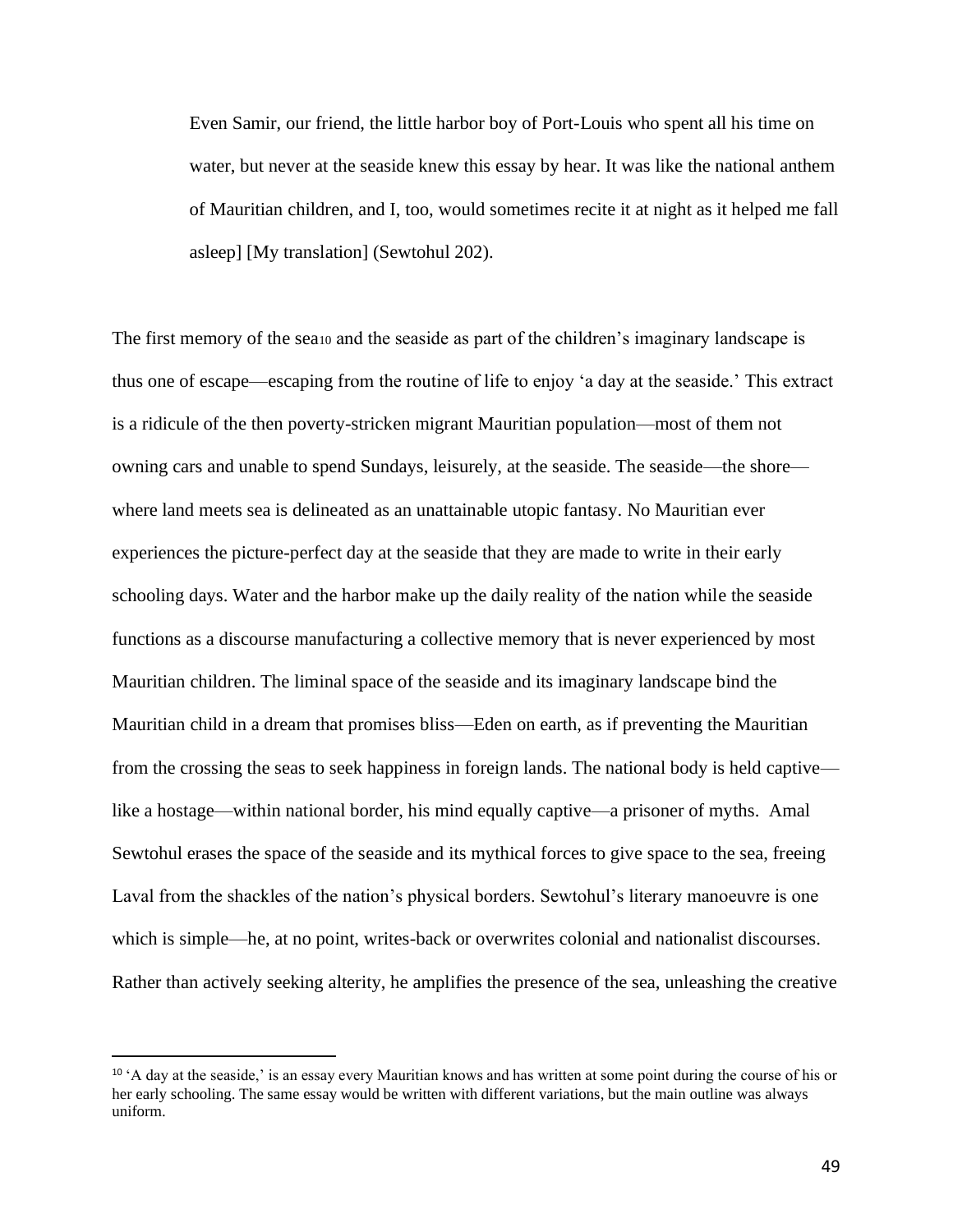potential of water which cannot but change the landscape—both imaginary and real, present and future—it is in contact with.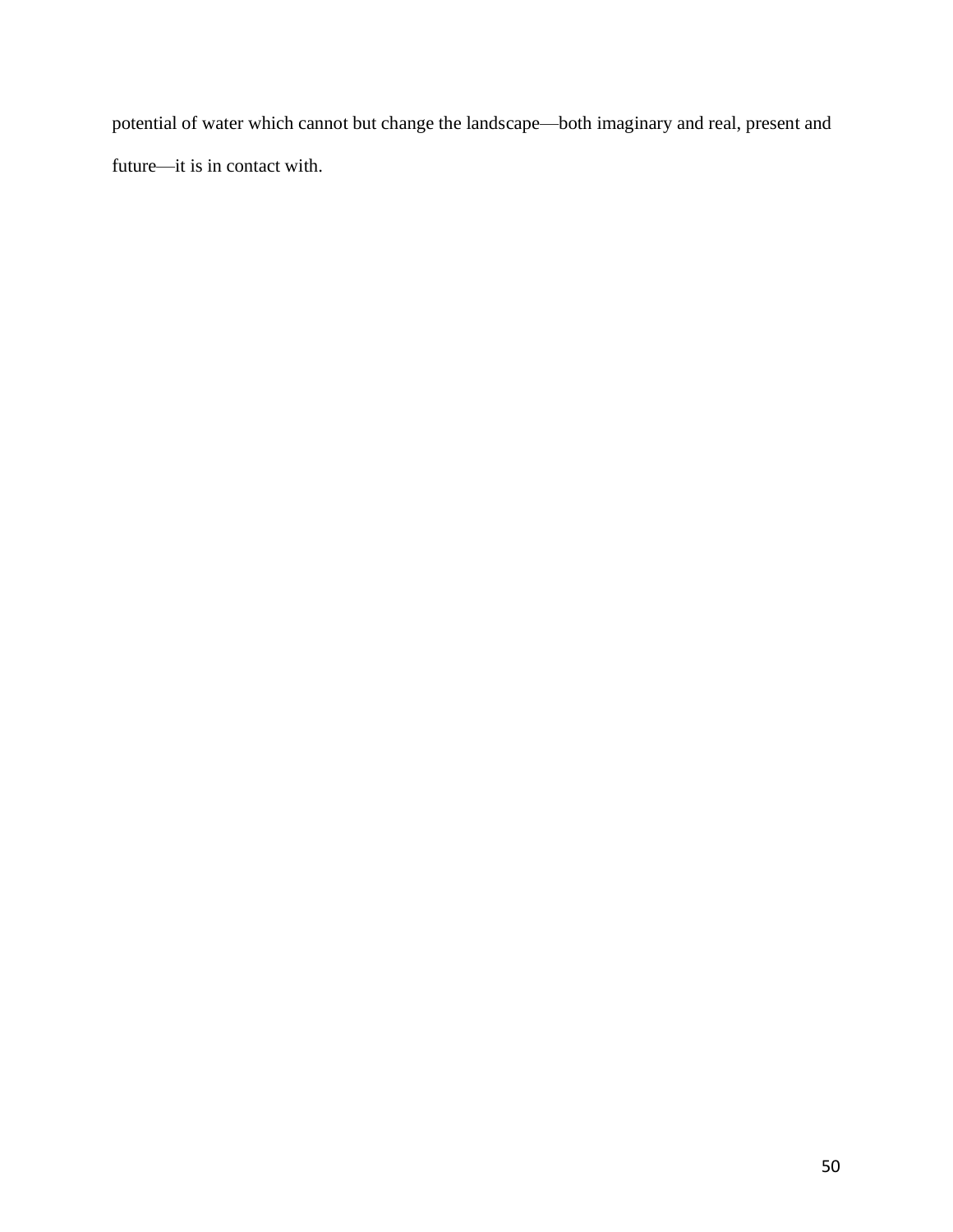## **4. Conclusion**

What I have sought to achieve in this thesis is an attempt to read the logics and edifice of national belonging and discourse under the aegis of movement. Crystallization of discourses, the nation, and discourses on the nation, are analyzed as being antithetical to the highly mobile human body. Land is transformed into the primary physical manifestation of the spiritual nation by erecting borders while the landscape of the sea is turned invisible. The nation, through the immobile land, achieves authority over national bodies by making rootedness the *sine qua non* of their existence. Once born within the borders of a land, the individual is condemned to spend his days trapped within national borders. If one dares to extend his or her existence and roots beyond the boundaries of the nation he or she is struck with ambivalence, trauma, and in some cases, death. Movement entails the death of the national subject. It is slow and gradual, first striking the spirit then the body. In this thesis, I retrieve mobility through theories in and around exile, *Creolité*, *Coolitude*, and the sea, freeing the national subject from the shackles of the nation and terra-analysis.

In the first chapter, I unpacked the term nation and situating it under the aegis of movement by stringing to theories that collide on the Mauritian landscape. I explored mobility as being the start of the journey of the Mauritian subject, birthed within the conundrums of exile. I analyzed terms such *Coolitude*, *Creolité* and *Indianité*, following a singular rope—that of perpetual travel. The mechanics of movement and exile buried in the intricacies of these theories are brought to the surface of my thesis's epistemological terrain so as to allow a consequent merging with theories in and around the sea. *Coolitude* is situated at the conception of my thesis and argument, as the Indo-Mauritian was at the inception of the Mauritian nation, seizing political power at the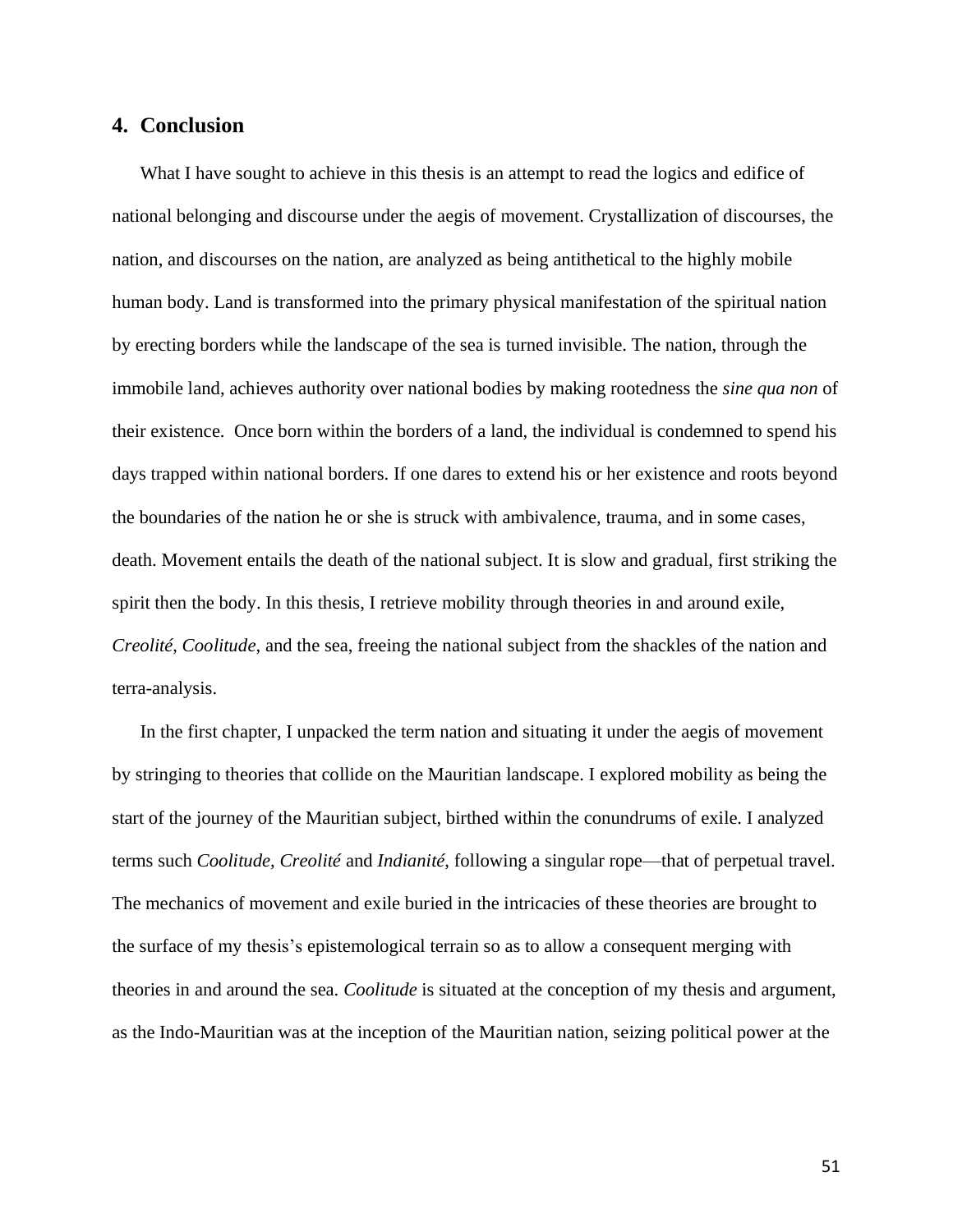momentum of independence. The coolie's aspirations, and spirit are therefore infused in the myths of the Mauritian nation.

My second chapter I analyzed Laval's inability to stay rooted as resistance. Through Laval's pull towards movement, I situate national belonging within the frames of mobility. The limits of terra analysis—physical, literary and mental boundaries—are weakened allowing the national subject to moor his or her existence to the sea, stretching his or her roots beyond the limits of the nation. I have analyzed how the nation's authority is diluted once the national subject undertakes the responsibility of 'making' the nation. By crafting the nation, infusing one's own history in its germination allows not only space to be disrupted, but time too is suspended. In Derridean terms, perpetual *différance* of the nation's completion as a myth and a craft result in *destinerrance errer de son destination*, to divagate from one's destination—of the national subject. Or rather, the nation's *différance* is achieved through the national subject's *destierrance*. The site of the post-national is hence a site of the 'to come' which is mobile.

In the third chapter, I tried to not only retrieve the sea, but analyzed how the sea when considered as part of the land releases a force that binds narrative and histories together disrupting the rigidness of time. When the sea is posited at the nucleus of existence, the rationale of time is overwhelmed and quashed allowing time and space to intersect in the national subject's imaginary landscape. When this intersection happens, the logics of terra-belonging are rendered trite, giving agency and liberty to the national subject who like a bricoleur weaves together a narrative that cuts across time intertwining memory, bodies, and lands therefore repairing rupture.

The primary aim of this thesis was to re-think nationalism deeply rooted in terra-discourses. By turning to Mauritius, I sought out discourses of mobility of Mauritian national subjects who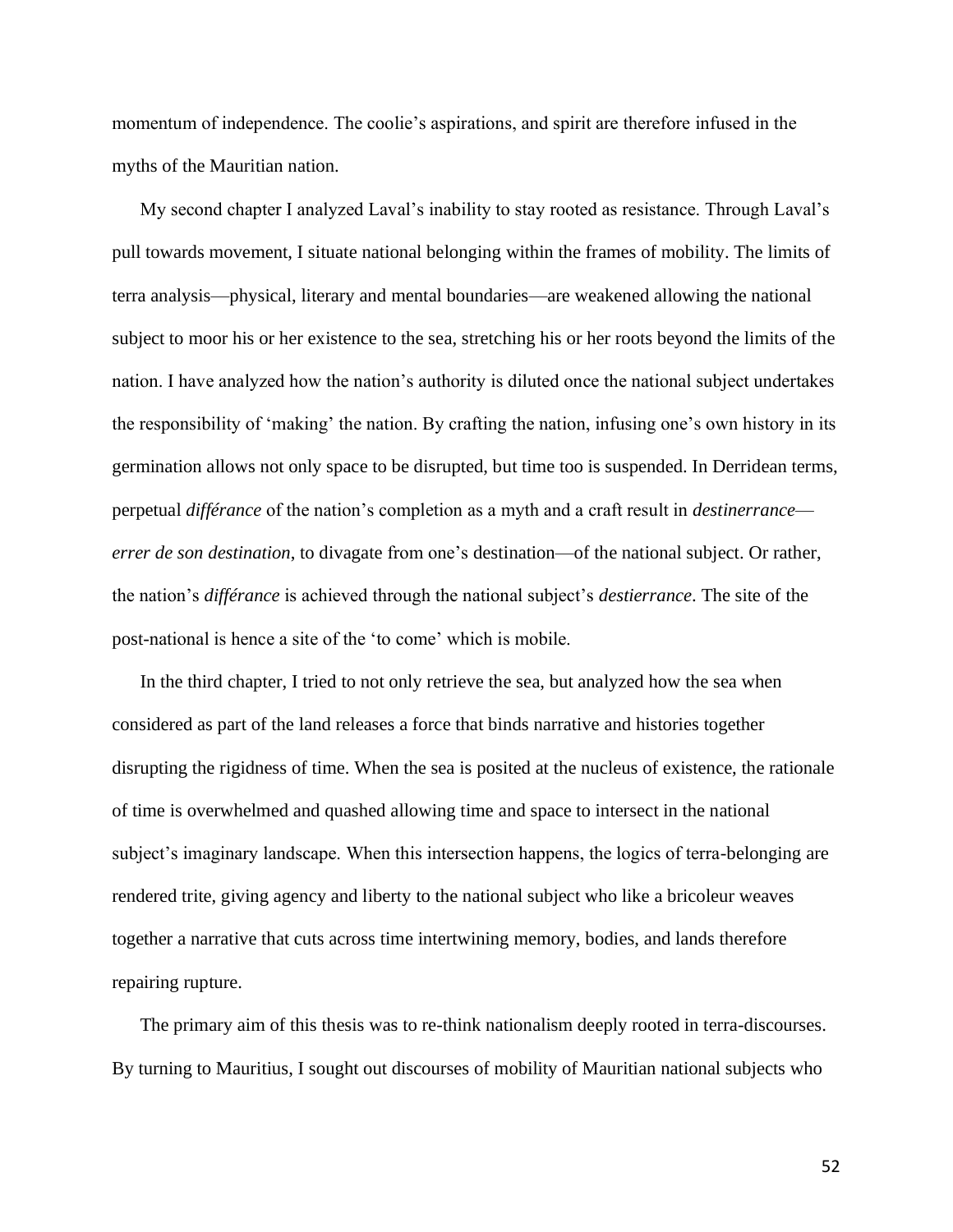still inhabit rupture consequently resisting complete rootedness. The Mauritian nation is primarily a nation that was unable to infuse magic in the veins of its inhabitants, over-writing their memory of displacement to implant in its place the feeling of rootedness. By opening up the space of rupture, I have found not wounds, but potential and endless possibilities. I attempted shedding the lens of trauma so as to allow rupture to be read as a site of resistance and hence as a site of a post-national that is not *after* the national, but beyond the temporalities of the national.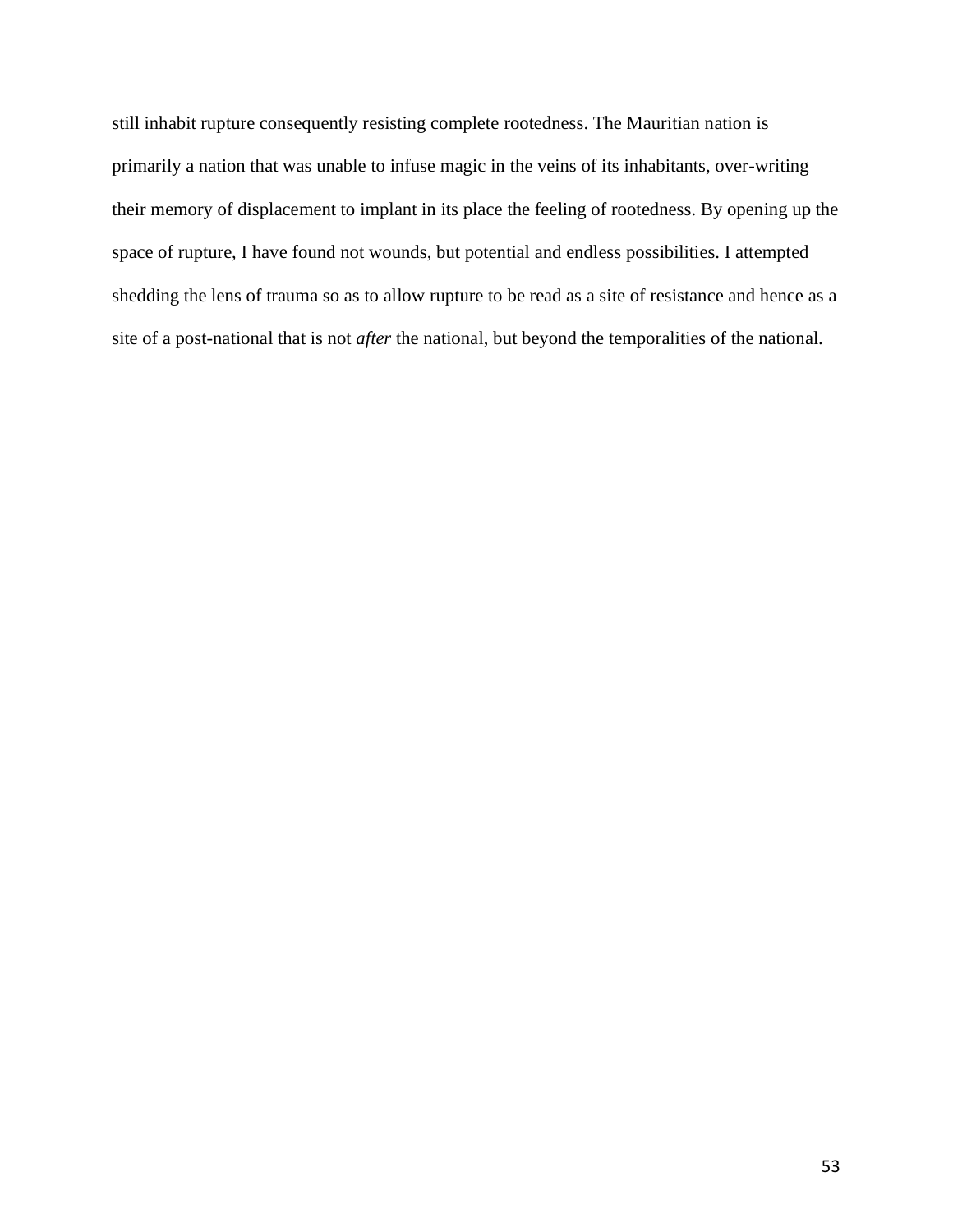# **Works Cited**

Anderson, Benedict. *Imagined communities: Reflections on the origin and spread of nationalism*. Verso books, 2006.

Aumeerally, N. L. "'Tiger in Paradise': Reading global Mauritius in shifting time and space." *Journal of African Cultural Studies* 17.2, P. 161-180, 2005.

Balibar, Etienne, and Immanuel M. Wallerstein. *Race, Nation, Class: Ambiguous Identities.* Verso, New York; London England, 1999.

Bernabé, J., Chamoiseau, P., Confiant, R. and Khyar, M.B.T. 'In praise of Creoleness.' *Callaloo*, P.886-909, 1990.

Bhabha, Homi K. *Nation and Narration*. Routledge, London;New York, 1990

Boudet, Catherine Nadia. "Nationalisme, décolonisation et consociation à l'île Maurice:

l'émergence d'un Mauricianisme stratégique (1945–1967)." *Canadian journal of African* 

*studies/La Revue canadienne des etudes africaines* 47.3, P. 385-403, 2013.

Bragard, Véronique. *Transoceanic Dialogues: Coolitude in Caribbean and Indian Ocean Literatures*. No. 5. Peter Lang, 2008.

Burton, R.D., 'Penser l'indianité. La présence indienne dans la réflexion martiniquaise contemporaine' in Ethan, G L (ed), *Présences de l'Inde dans le monde*, Paris, 1994.

Butler, Judith, Spivak Gayatri Chakravorty, and Gayatri Chakravorty Spivak. *Who sings the nation-state?: language, politics, belonging*. Seagull Books Pvt Ltd, 2007.

Bystrom, Kerry, and Isabel Hofmeyr. "Oceanic Routes:(Post-It) Notes on Hydrocolonialism." *Comparative Literature* 69.1, P. 1-6, 2017.

Carter, Marina, Khal, and Cambridge Core EBA eBooks Complete Collection. *Coolitude: An Anthology of the Indian Labour Diaspora.* Anthem, London, 2002.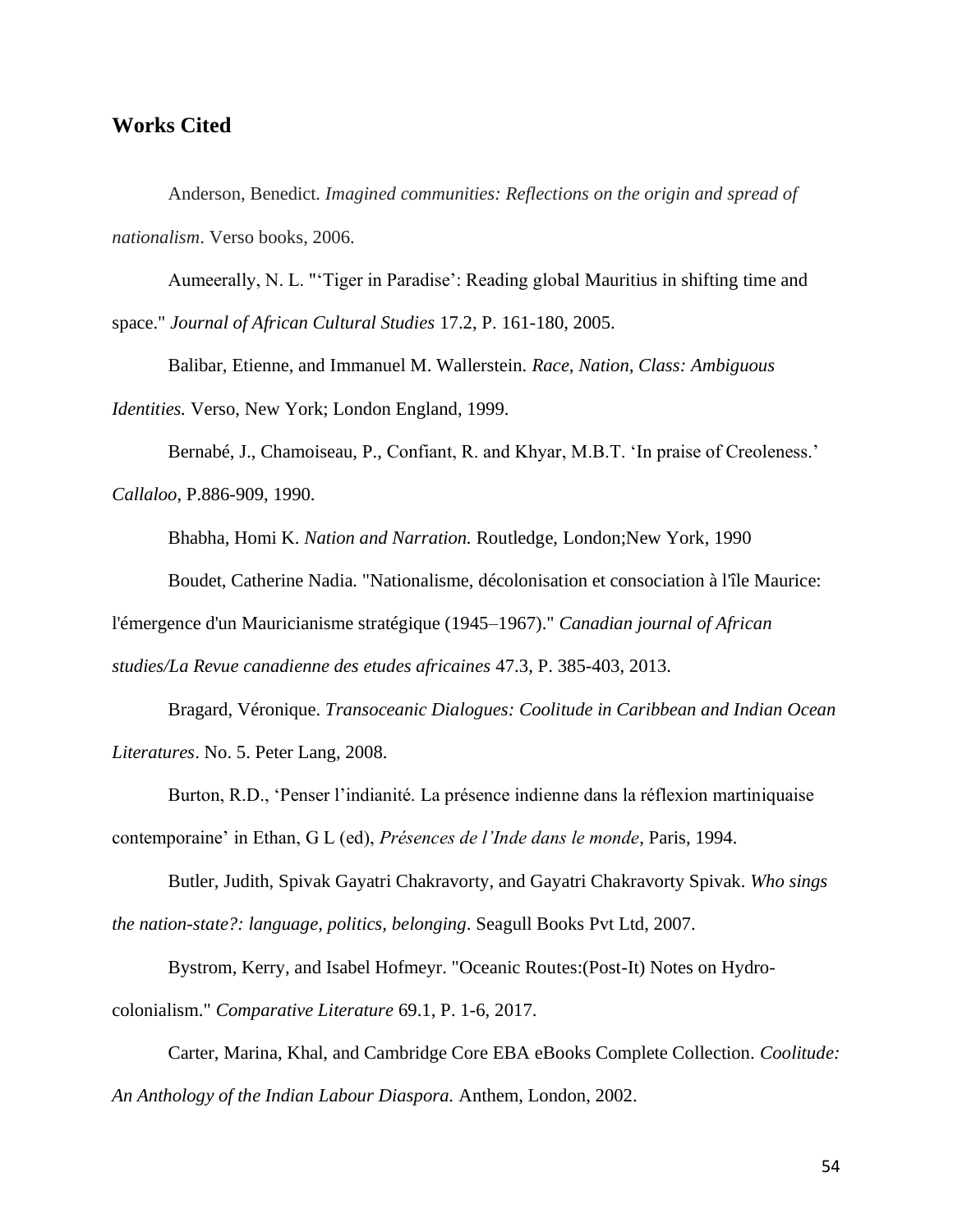Cheah, Pheng. *Spectral nationality: Passages of freedom from Kant to postcolonial literatures of liberation*. Columbia University Press, 2003.

Clifford, James. *Routes: Travel and translation in the late twentieth century*. Harvard University Press, 1997.

Elizabeth Bott Spillius, et al. "Unconscious Phantasy," in *The New Dictionary of Kleinian Thought*. Routledge, 2011.

Françoise Vergès. 'Vertigo and emancipation, creole cosmopolitanism and cultural politics.' *Theory, culture & society*, *18*(2-3), P.169-183, 2001.

Hall, Stuart. "Créolité and the Process of Creolization." *Creolizing Europe: Legacies and Transformations*, 2015.

Hayes, Jarrod. *Queer nations: marginal sexualities in the Maghreb*. University of Chicago Press, 2000.

Homi К Bhabha, DissemiNation. "Time, Narrative, and the Margins of the Modern

Nation, Nation and Narration, ed. Homi К. Bhabha." P. 310-11, 1990.

Hookoomsingh, V, 'Races et classes dans les romans mauriciens des années 30,'

Conference Paper, Martinique, 1991.

Lévi-Strauss, Claude. *The Savage Mind.* The University of Chicago Press, Chicago, 1966.

Louise, Pratt Mary. "Imperial eyes: travel writing and transculturation." *London and New York: Routledge*, 1992.

Mehta, Brinda J. *Diasporic (dis) locations: Indo-Caribbean women writers negotiate the Kala Pani*. University of West Indies Press, 2004.

Nathacha, Appanah. "Les Rochers de Poudre d'Or." 2003.